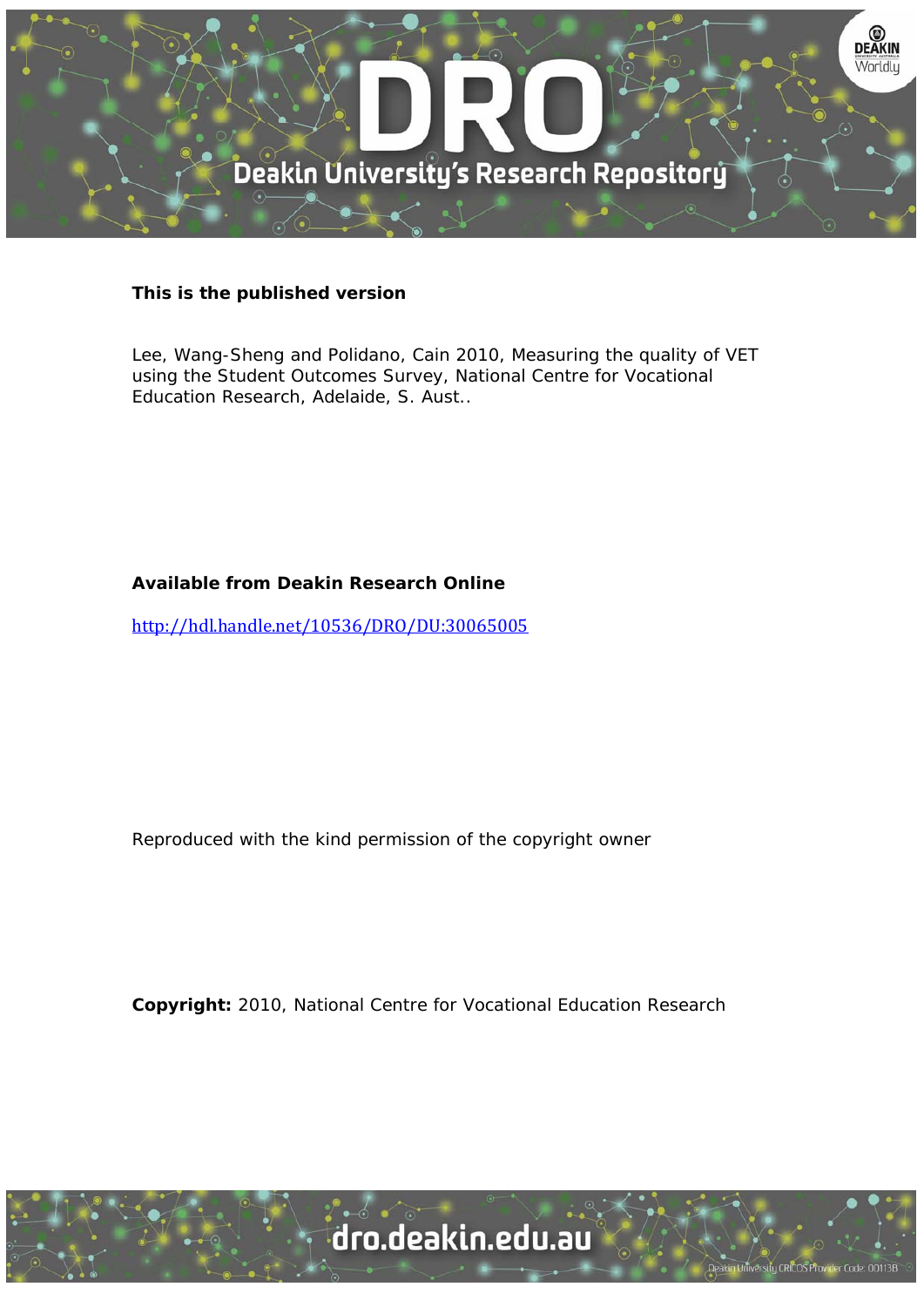

# Measuring the quality of VET using the Student Outcomes Survey

WANG-SHENG LEE Cain Polidano MELBOURNE INSTITUTE OF APPLIED ECONOMI and Social Research c





**Australian Government** 

**Department of Education, Employment** and Workplace Relations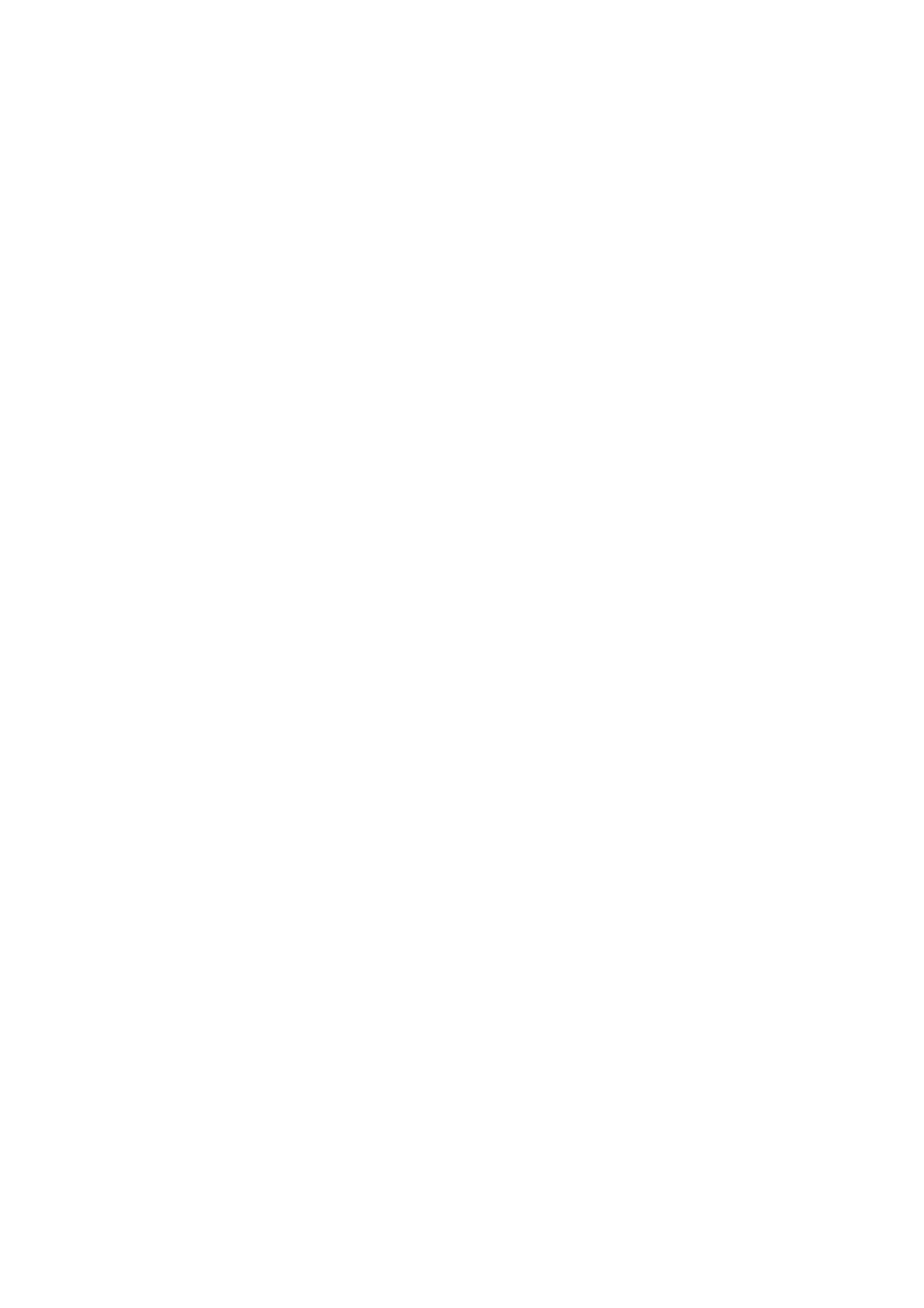

## Measuring the quality of VET using the Student Outcomes Survey

WANG-SHENG LEE CAIN POLIDANO

MELBOURNE INSTITUTE OF APPLIED ECONOMIC AND SOCIAL RESEARCH



**Australian Government** 

**Department of Education, Employment** and Workplace Relations

The views and opinions expressed in this document are those of the author/project team and do not necessarily reflect the views of the Australian Government or state and territory governments. Any interpretation of data is the responsibility of the author/project team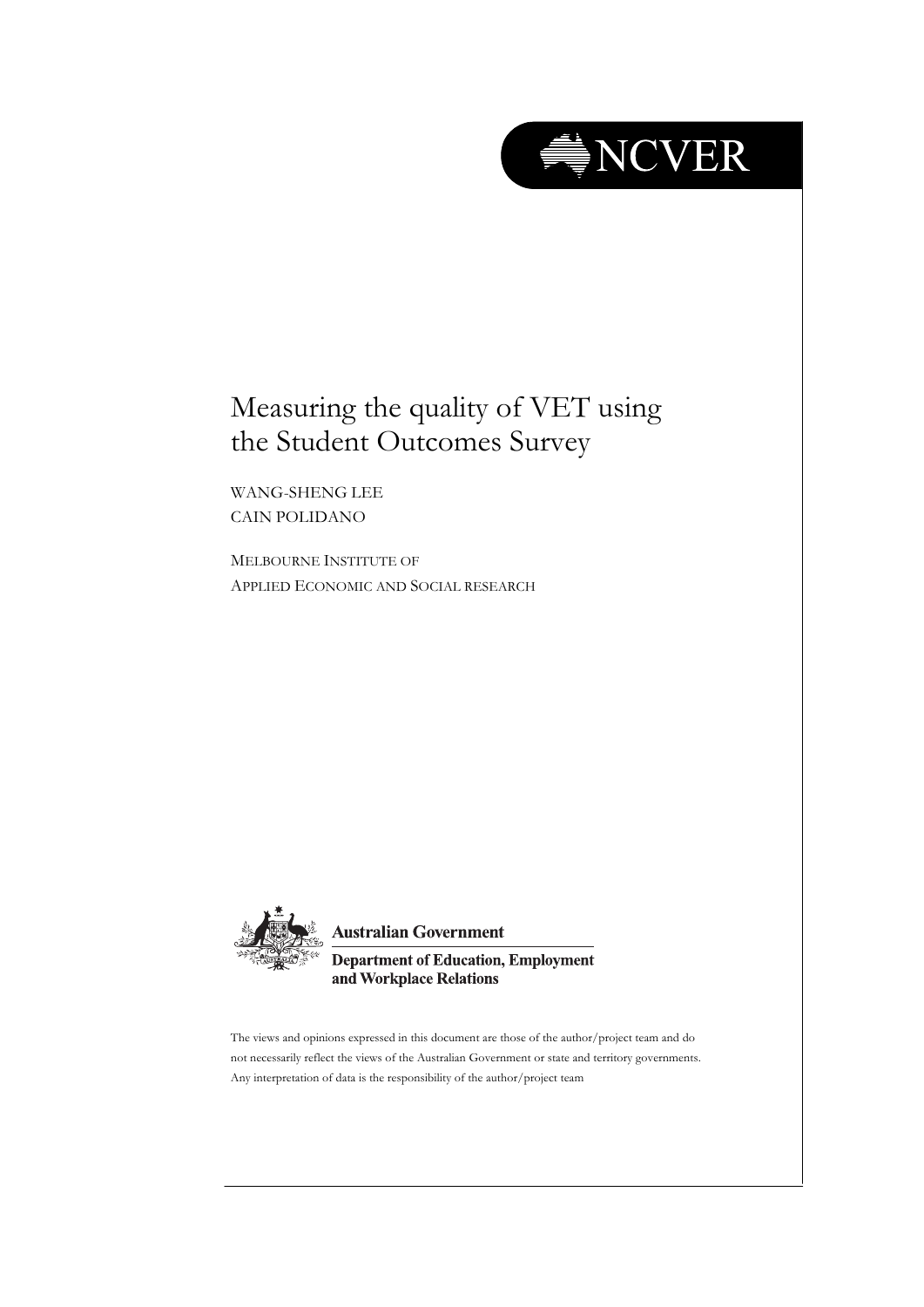### Publisher's note

To find other material of interest, search VOCED (the UNESCO/NCVER international database <http://www.voced.edu.au>) using the following keywords: educational quality; outcome of education; labour market; program effectiveness; provider of education and training.

#### **© Commonwealth of Australia, 2010**

This work has been produced by the National Centre for Vocational Education Research (NCVER) under the National Vocational Education and Training Research and Evaluation (NVETRE) Program, which is coordinated and managed by NCVER on behalf of the Australian Government and state and territory governments. Funding is provided through the Department of Education, Employment and Workplace Relations. Apart from any use permitted under the *Copyright Act 1968*, no part of this publication may be reproduced by any process without written permission. Requests should be made to NCVER.

The views and opinions expressed in this document are those of the author/project team and do not necessarily reflect the views of the Australian Government, state and territory governments or NCVER.

ISBN 978 1 921809 50 7 web edition 978 1 921809 51 4 print edition

TD/TNC 102.33

Published by NCVER ABN 87 007 967 311

Level 11, 33 King William Street, Adelaide SA 5000 PO Box 8288 Station Arcade, Adelaide SA 5000, Australia

ph +61 8 8230 8400 fax +61 8 8212 3436 email ncver@ncver.edu.au <http://www.ncver.edu.au> <http://www.ncver.edu.au/publications/2327.html>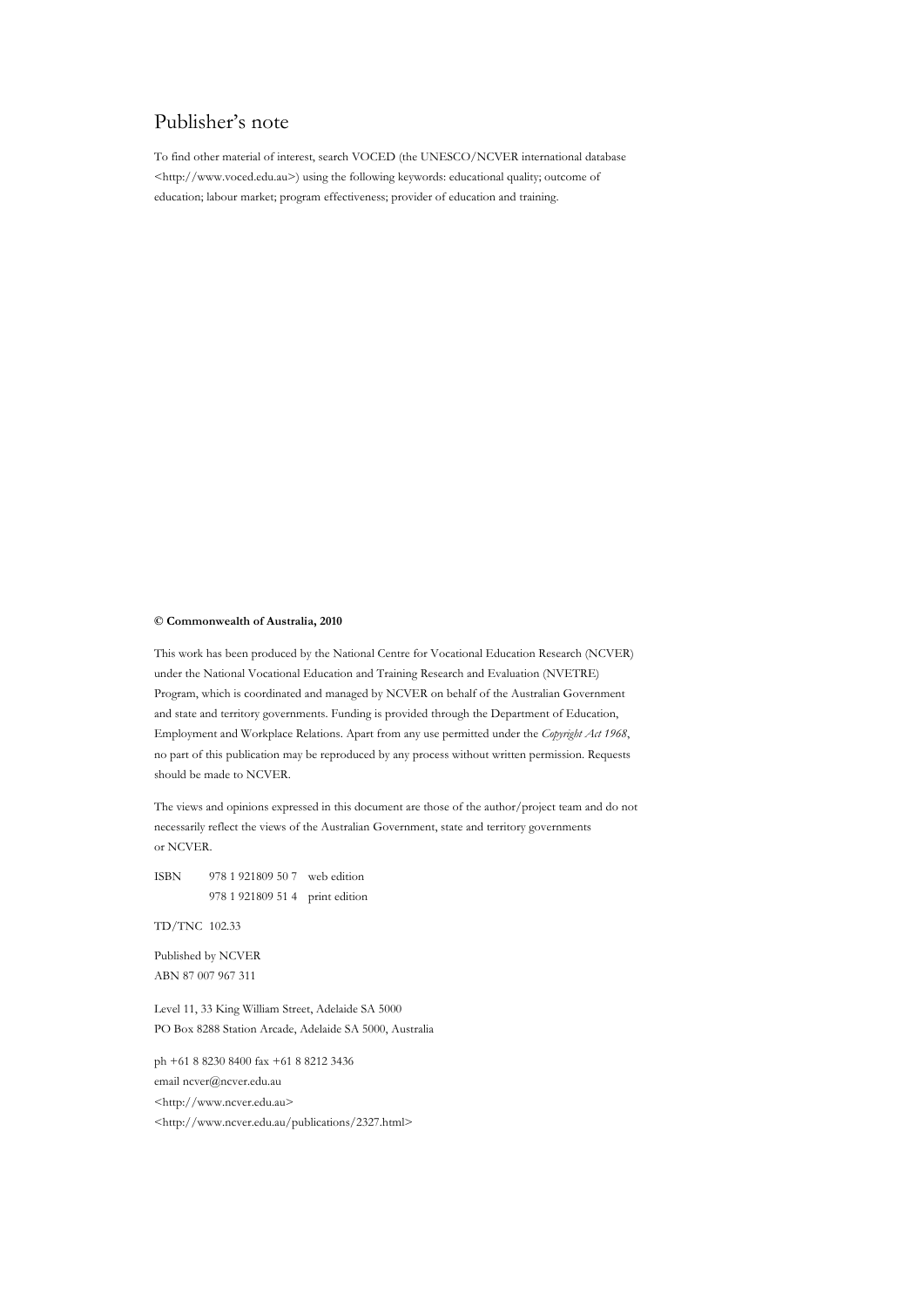# About the research



### *Measuring the quality of VET using the Student Outcomes Survey*

Wang-Sheng Lee and Cain Polidano, Melbourne Institute of Applied Economic and Social research

Currently, as noted in the review on the Australian vocational education and training (VET) system undertaken by the Organisation for Economic Co-operation and Development (OECD), there is a dearth of information available to students to help them make decisions about which course and provider will best meet their needs.

This report by Lee and Polidano examined the potential use of information from the Student Outcomes Survey, including the use of student course satisfaction information and post-study outcomes, as a means of determining markers of training quality. This project was undertaken independent of the work of the National Centre for Vocational Education Research (NCVER) in this area and is a welcome complement to it.

The main recommendation is that a 'scoreboard' approach of post-study outcomes is adopted as a means of measuring quality. The scoreboard would provide average outcomes by provider and field of education for a number of variables related to employment and training. While this approach has merit, it would necessitate a larger sample than that currently obtained for the Student Outcomes Survey in order for robust estimates to be provided.

In addition to the scoreboard approach, the authors recommend other changes to the Student Outcomes Survey to ensure the data are better used. Coincidentally, NCVER has a number of projects currently underway that align with these recommendations:

- *Publish individual provider information*: NCVER is reviewing the data protocols which currently proscribe the release of identified provider information.
- *Collect more information on students and their labour market outcomes*: NCVER reviews the survey instrument regularly and welcomes Lee and Polidano's suggestions.
- *Expand the survey to include information on private fee-for-service courses and all ACE (adult and community education) courses:* NCVER has commenced a three-year project to address this data gap.
- $\Diamond$  *Add a panel dimension to the survey*: others have also identified the need for longitudinal data that allow for the pathways of students to be tracked. The main issues with this proposal are the cost and the likely response rate in subsequent waves.

In addition to the recommendations listed above, a further challenge now in the quest for greater transparency is to design a survey framework that applies across the entire tertiary sector.

Tom Karmel Managing Director, NCVER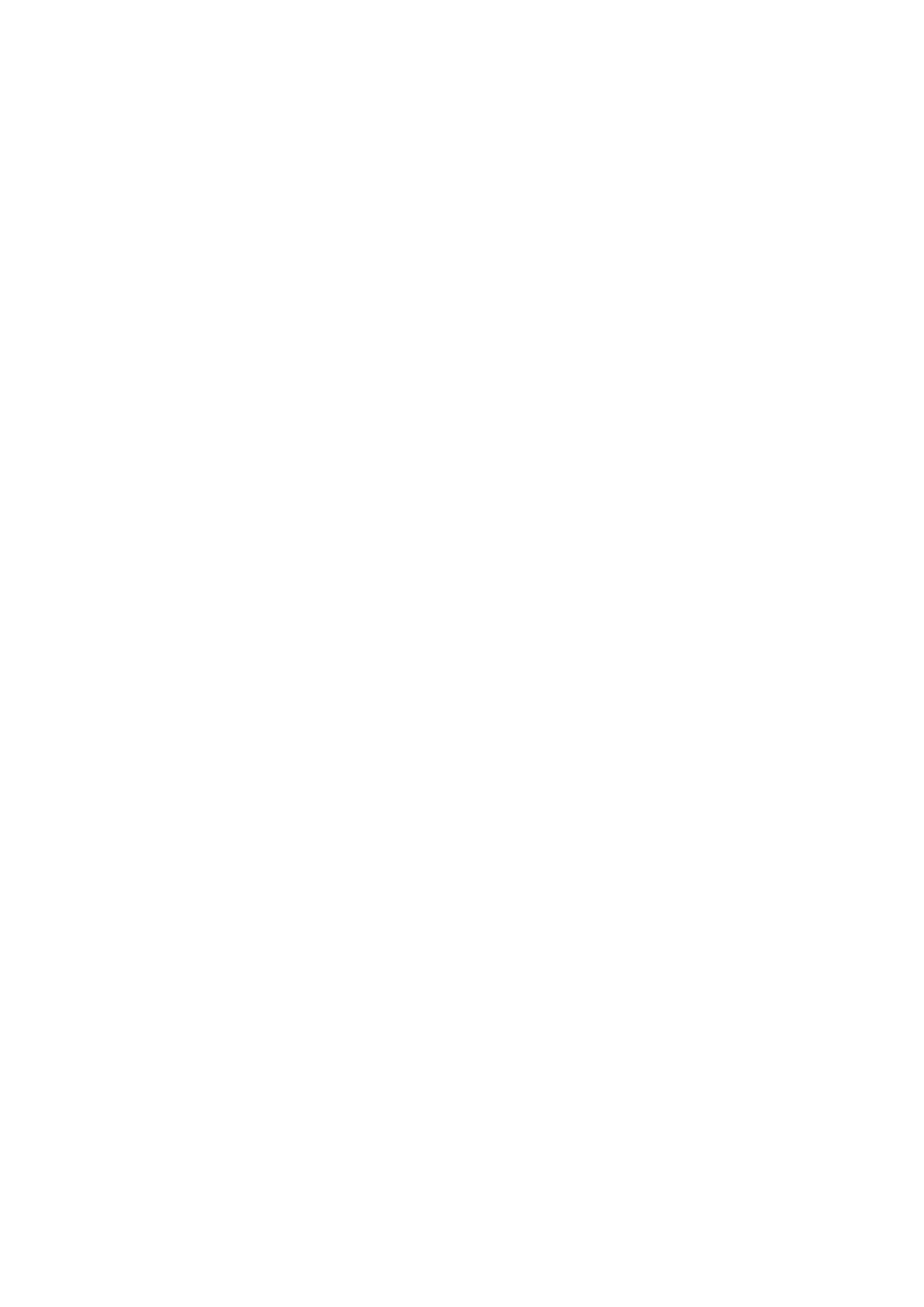# Contents

| Tables and figures                                         | 6  |
|------------------------------------------------------------|----|
| Executive summary                                          | 7  |
| Introduction                                               | 9  |
| The role of quality measures in light of VET reforms       | 9  |
| An overview of the Student Outcomes Survey                 | 11 |
| Descriptive statistics                                     | 12 |
| Student perceptions of quality                             | 17 |
| Producing course satisfaction instruments                  | 17 |
| Multivariate analysis                                      | 19 |
| What information do students need to make good choices?    | 24 |
| Using and developing quality measures from the Student     |    |
| <b>Outcomes Survey</b>                                     | 26 |
| Recommendations for developing the Student Outcomes Survey | 28 |
| Conclusions                                                | 30 |
| References                                                 | 32 |
| Appendices                                                 |    |
| A                                                          | 33 |
| В                                                          | 34 |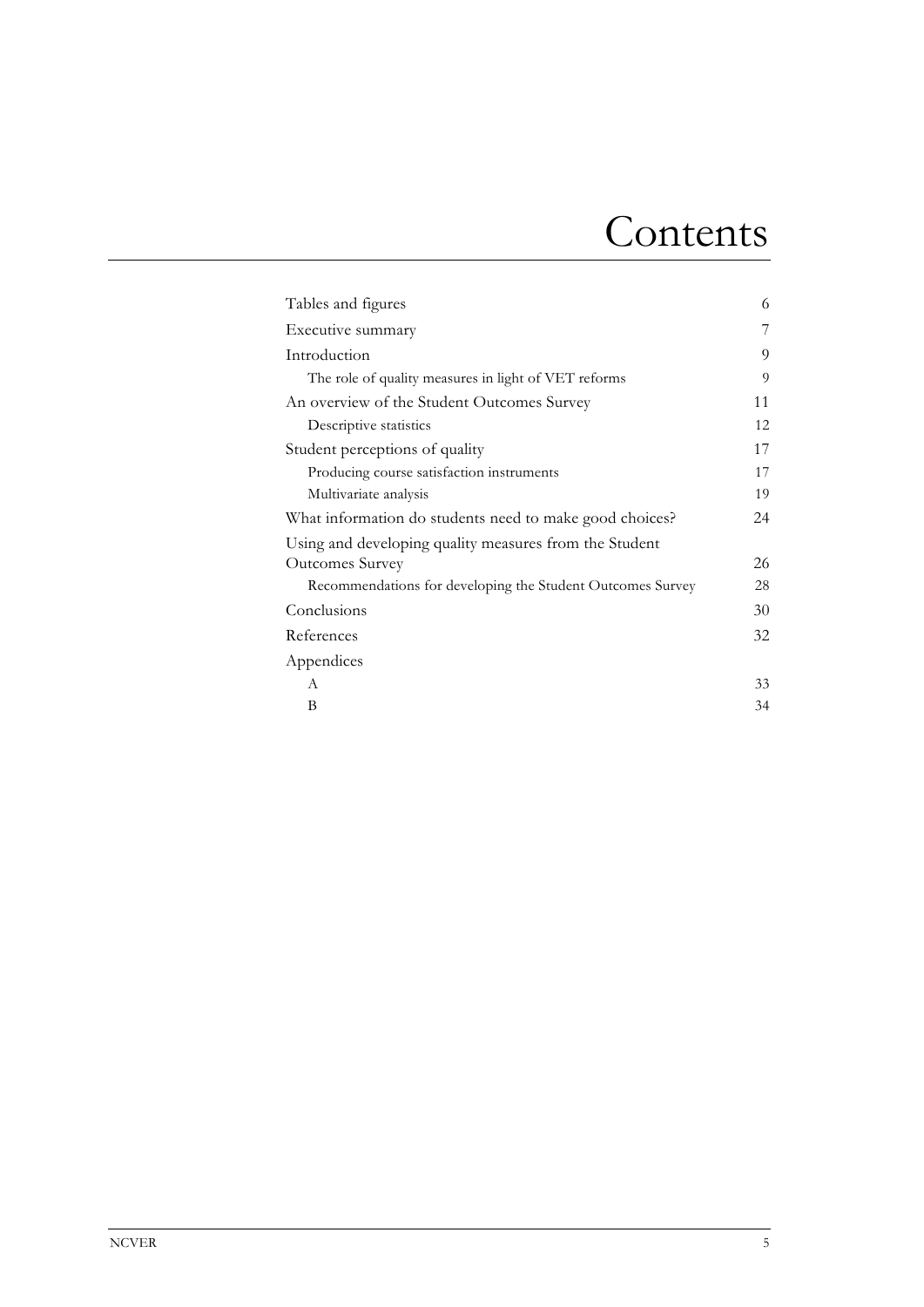# Tables and figures

### Tables

| 1  | VET enrolments and Student Outcomes Survey sample<br>and responses                        | 11 |
|----|-------------------------------------------------------------------------------------------|----|
| 2  | Main motivation for studying and student characteristics<br>by main field of education    | 13 |
| 3  | Characteristics of VET provision by provider type and<br>funding source                   | 14 |
| 4  | Respondent characteristics by provider type and funding source                            | 16 |
| 5  | Mean ratings for aspects of course quality on a scale of 1 to 5,<br>by field of education | 18 |
| 6  | Distribution of mean ratings for aspects of course quality                                | 19 |
| 7  | Estimated coefficients for the OLS regression models of<br>satisfaction                   | 21 |
| 8  | Main reason for studying                                                                  | 25 |
| Α1 | Statements on the three aspects of course, Student Outcomes<br>Survey 2005-08             | 33 |

## Figure

| B1 Scorecard for Justice Institute of British Columbia |  |
|--------------------------------------------------------|--|
| (from BCStats 2008)                                    |  |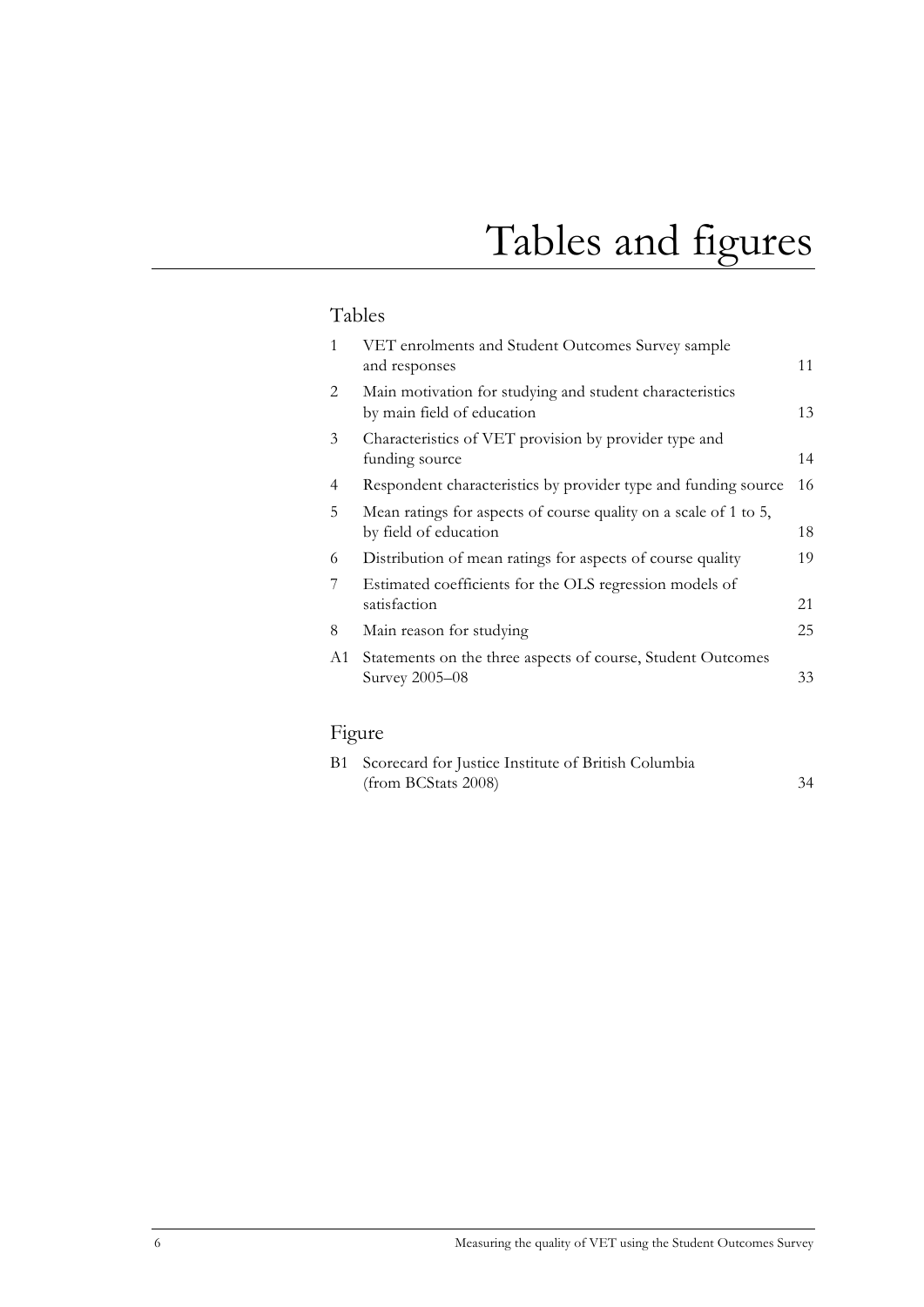## Executive summary

The vocational education and training (VET) sector in Australia is moving towards a more competitive model of provision. In theory this will deliver more efficient outcomes by making training providers more responsive to the needs of students. However, in practice, realising such efficiency gains depends upon prospective students being able to determine how well each course meets their needs so that responsive providers are rewarded with higher demand for their courses. At present, there is little information available for students to make such decisions, a key point raised in the review on the Australian VET system undertaken by the Organisation for Economic Co-operation and Development (OECD) (Hoeckel et al. 2008). Without information on the quality of training, there is the risk that providers will compete on fees alone, to the detriment of quality. Anderson (2005) found evidence of such 'commoditisation' occurring in the VET sector in response to market reforms.

The aim of this report is to examine the potential use of information from the Student Outcomes Survey, including the use of student course satisfaction information and post-study outcomes, as a means of determining markers of training quality. In an analysis of the student course satisfaction measures, we found there are very small variations in reported average student satisfaction across providers, with and without controls for factors that differ among providers unrelated to training quality, such as differences in student intake. There are several possible reasons for this, including the sample used for the survey not being representative of all VET participants.

We argue that outcome measures from the Student Outcomes Survey, such as further study and labour market outcomes, are more meaningful for students making choices on courses and providers, given that such outcomes are the main motivations for study. Further, differences in labour market outcomes also signal how valuable the skills acquired are to employers. All else being equal, the more favourable the graduate employment outcomes relative to competitors, the better a provider is in meeting the needs of students.

We recommend the collation of outcome measures from the Student Outcomes Survey, along with other relevant course and provider information, to be made available as part of a 'scoreboard' of information on courses, similar to the *Good universities guide* for prospective higher education students. Such a depository of information makes it easy for students to compare and contrast courses and providers. However, we recognise that using outcomes for comparison has its drawbacks. In particular, differences in the outcomes across providers may not only reflect differences in quality, but also differences in the regions and in student clientele, which may create perverse incentives for providers to bias their student intake, shift their location, or pressure poor students to exit prematurely. For this reason we suggest that raw outcome measures are validated against measures that control for differences in student characteristics and student opportunities across providers, such as output from regression models.

To ensure that data from the Student Outcomes Survey are better used, including as part of a 'scoreboard' of information, we recommend a number of changes to the survey, listed in order, from what we consider to be easiest to hardest:

- $\diamond$  publish individual provider information
- $\Diamond$  collect more information on students and their labour market outcomes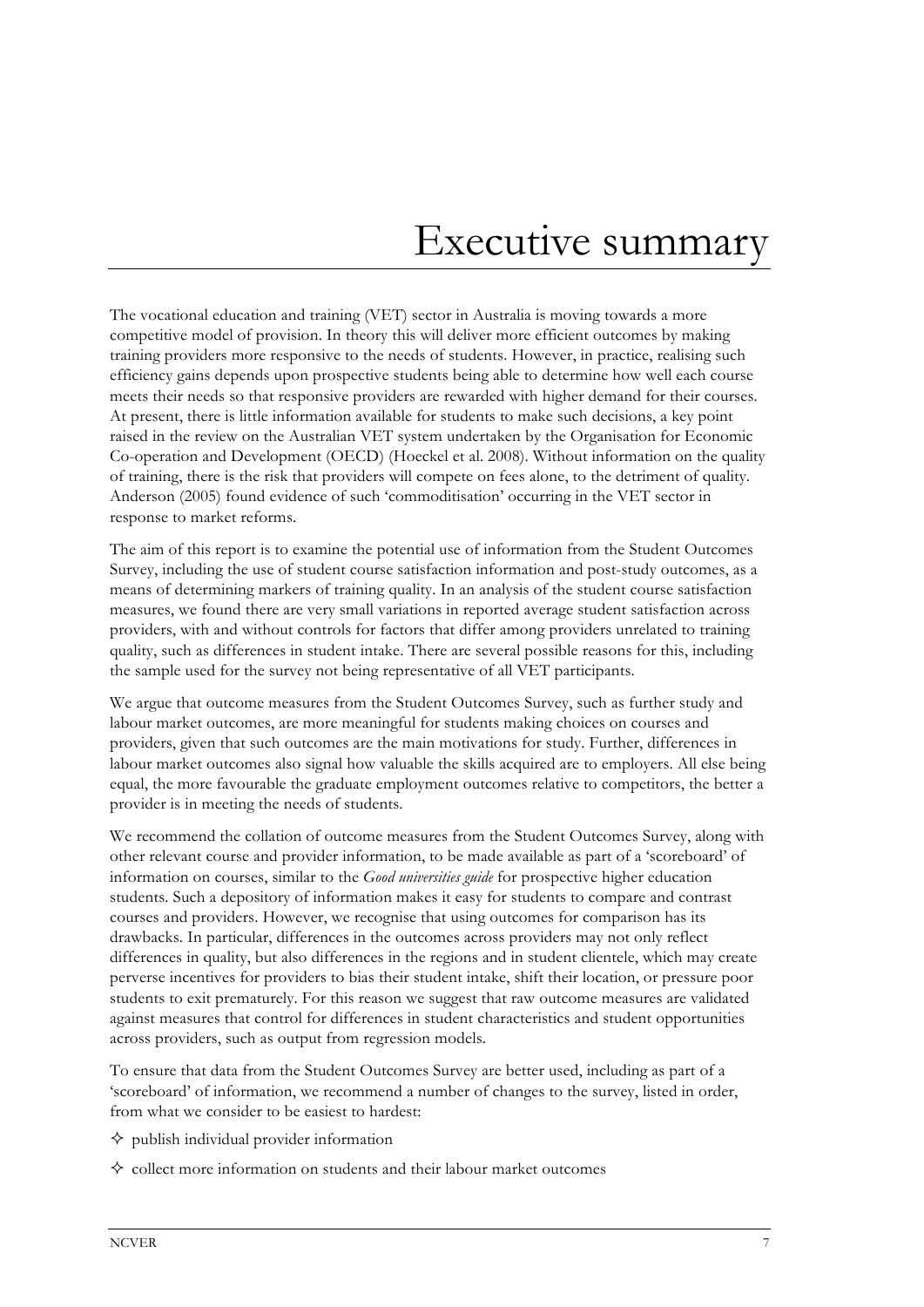- $\diamondsuit$  increase the sample size and survey response rates
- $\diamondsuit$  expand the survey to include information on private fee-for-service courses and all adult and community education (ACE) courses
- $\diamond$  add a panel dimension to the survey.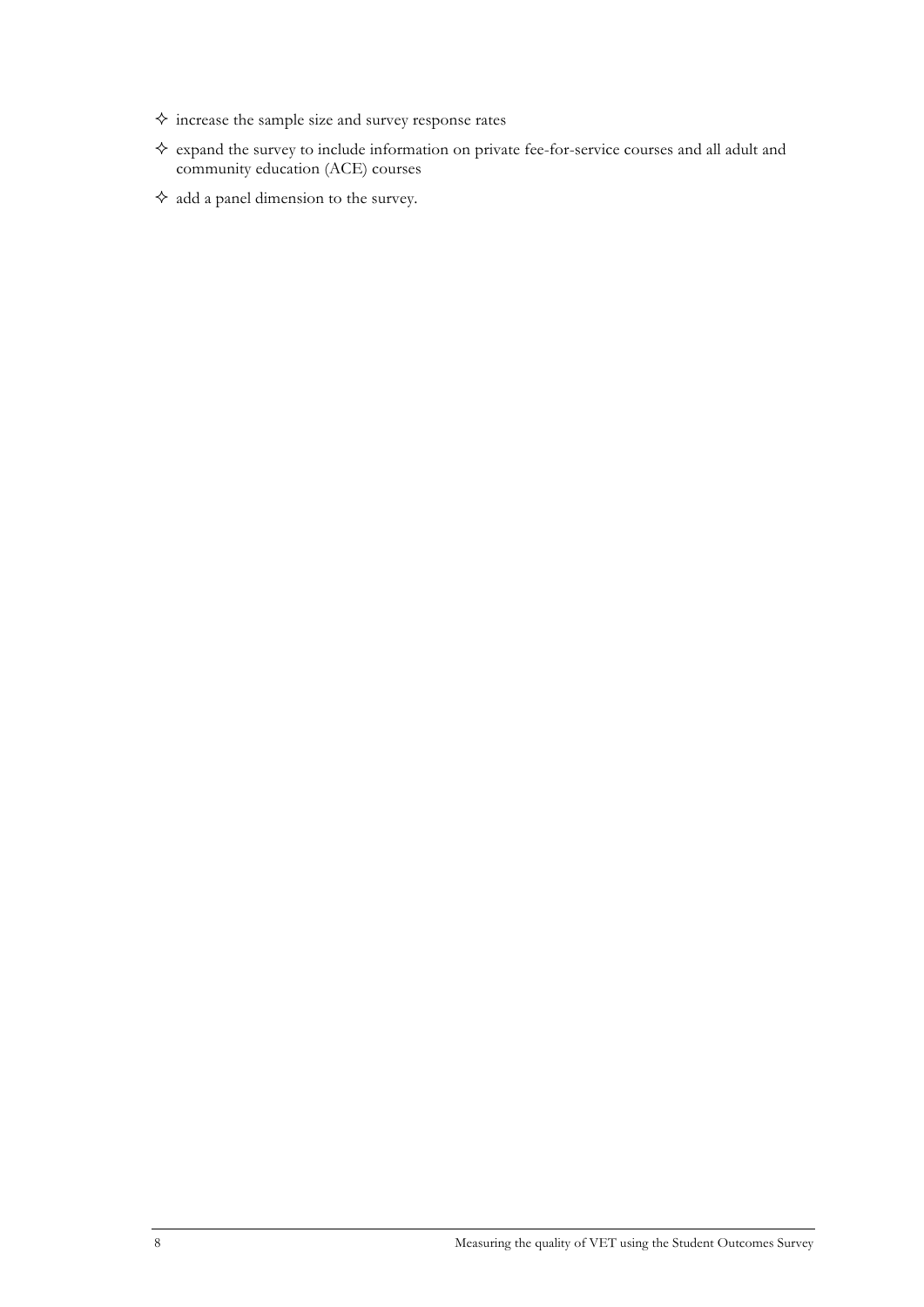# Introduction

Reforms to the VET sector since the Hilmer report in 1993 have focused on making providers more responsive to the needs of students and employers. Central to these reforms have been legislative changes to allow non-TAFE (technical and further education) providers to compete on equal terms with TAFE for public funding of VET courses. These changes have given employers, together with employees, the right to choose the provider (public or private) of publicly funded training.

While the impetus for the reforms may be to make the VET sector more responsive to training needs, evidence presented by Anderson (2005) shows that, while market reforms in the Australian VET system have led to cost reductions, they've come at the expense of quality. This outcome is consistent with economic theory which dictates that where there is poor information on product/ service quality, producers will typically respond to greater competition by reducing costs rather than improving services (Kranton 2003). An example of such behaviour is in the health sector, where, because of poor information on service quality, greater competition led hospitals in the United Kingdom to cut costs at the expense of quality (Propper, Burgess & Green 2004).

The need to improve information on course quality, including better use of the Student Outcomes Survey, is a key recommendation of the OECD review on the Australian VET system (Hoeckel et al. 2008). According to Hoeckel et al. (2008), improving information on quality will enable prospective students to choose the course that best meet their needs. In this way, institutions are rewarded for the quality of their training and not just for reducing costs.

The aim of this study is to address the OECD recommendation by examining possible uses by students for the Student Outcomes Survey data. The analysis is conducted in three key parts: first we evaluate the use of student course satisfaction measures in the survey. Given findings from the first part, in the second part we broaden the discussion by examining the information needs of students. In the final part, we make recommendations on the best mix of information from the Student Outcomes Survey and other sources, and how the survey can be improved.

## The role of quality measures in light of VET reforms

The Australian Quality Training Framework (AQTF) formally defines quality as 'the level of satisfaction with and effectiveness of vocational education and training organisations, their products and services, established through conformity with the requirements set by clients and stakeholders' (ANTA 1999, p.22) and quality assurance as 'the planned and systematic process of ensuring the consistent application of registration requirements by registered training organisations' (ANTA 1999, p.23).

It is, however, not simple to find a definition of quality in VET that suits all purposes. Quality in VET can mean different things to different people, as Gibb (2003, p.33) found from conducting focus group discussions. From the viewpoint of VET managers, 'Quality is meeting the needs of the customer. It is concerned with levels of satisfaction and effectiveness. It is fitness for purpose; it is about achieving consistency.' In contrast, quality to VET teachers is, '… that which makes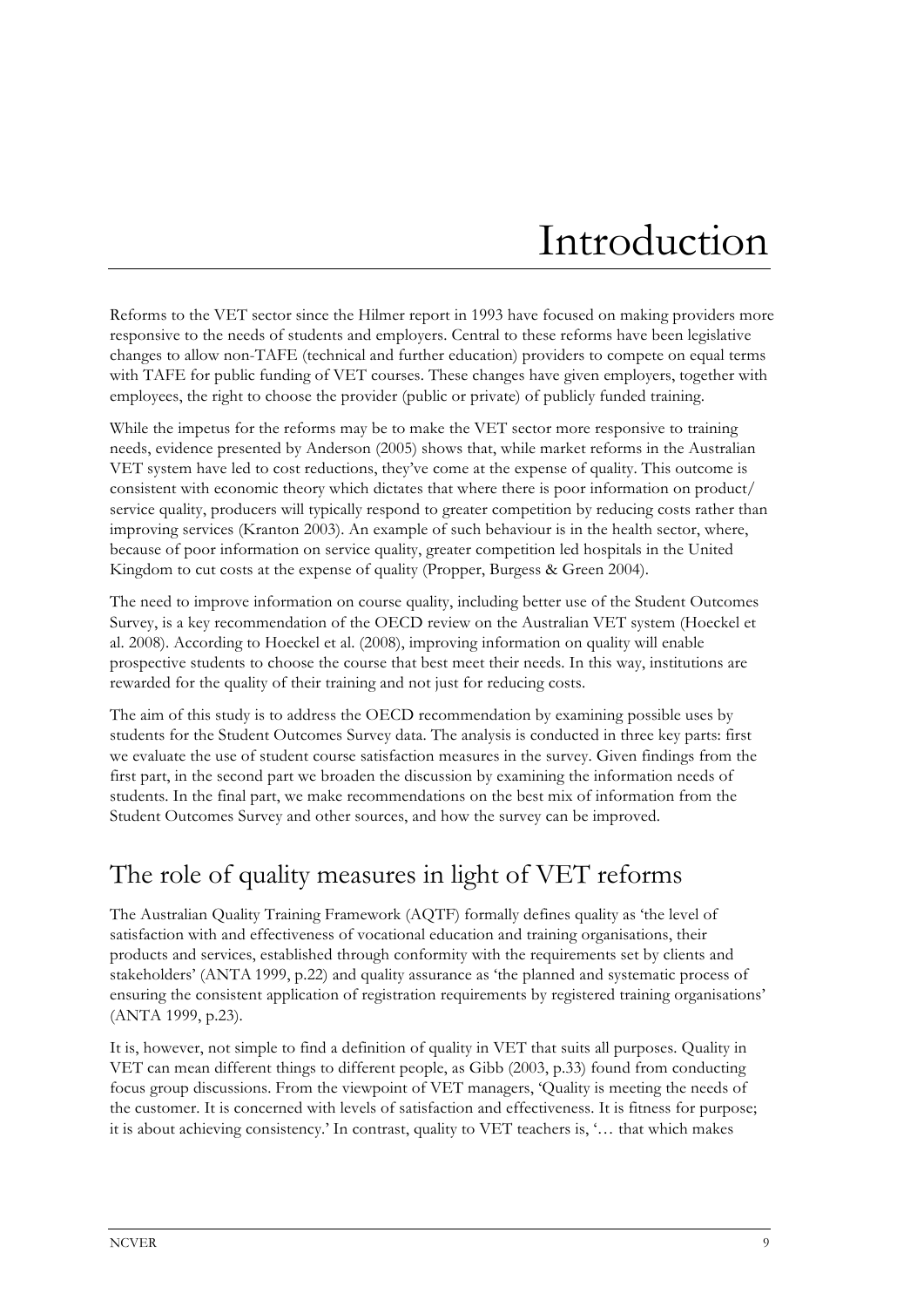learning a pleasure and a joy. It is about excellence of the educational experience. It is about continuous improvement and finding ways to improve outcomes and satisfaction.'1

At its essence, quality is a measurement of performance, and the range of definitions observed in the VET sector merely represents the various expectations against which people evaluate it. Using the examples above, VET teachers emphasise the processes of teaching, while VET managers emphasise meeting customer needs. How expectations vary depends on the interests of the individuals. In broad terms, we can identify three groups with varying interests in the quality of VET. First, there are prospective students, who, according to investment and consumption theories of education (Lazear 1977), are interested in the labour market returns and enjoyment derived from various courses. Second, there are employer interests, which include having adequate graduates available with the right mix of skills. Third, because they provide public funds to meet much of the cost of VET, governments are interested in ensuring that public funds are used efficiently to meet public interest objectives, including meeting both student and employer needs.

While all three broad categories of interest in the VET sector are important, the focus of this study is on the development of quality measures to meet the interests of prospective students. Providing information on the quality of courses for students is important, given the recent and ongoing shifts towards a more 'customer focused' or 'market-driven' model of VET provision. Economic theory dictates that, in competitive markets where the quality of a good or service is hard to measure or where information on quality is poor, quality may be sacrificed in the pursuit of lowering costs (McMillan 2004; Kranton 2003). If customers have no or little information on the quality of goods or services, producers will not be rewarded for improving quality, only for reducing price.

There is empirical evidence of this 'commoditisation process' in the literature, especially in the health sector (for example, Propper, Burgess & Green 2004) and findings from a report by Anderson (2005) suggest that reforms may have triggered such a process in the Australian VET sector. Reforms to VET in Australia during the 1990s were aimed at increasing competition in the sector; in particular, private providers were allowed to compete against public providers for government funding. These reforms led to a burgeoning in the number of private VET providers in Australia (Anderson 2005). However, despite the increase in contestability of government funding, Anderson (2005) in a study on the effects of market reforms concluded that the reforms of the 1990s had led to a reduction in the quality of education. Although Anderson did not point to the role of information in explaining poor market outcomes, this point was emphasised in the OECD review of the VET sector. Improving information on course quality, including better utilisation of the Student Outcomes Survey, was a key recommendation (Hoeckel et al. 2008). According to Hoeckel et al. (2008), improving information on quality will enable prospective students to choose the course that best meet their needs.

The need for better information for students is even more pressing, given recent changes to the government funding model of VET that are likely to intensify competition. From July 2009, eligible students will be able to access a loan-type scheme similar to the Higher Education Contribution Scheme (HECS), known as VET FEE-HELP. Like HECS, the Australian Government will pay the course fees (from approved providers), with students repaying part of the course costs after course completion.2 For providers, this means that, instead of applying directly to the government for funding, they must compete for students. For eligible students, this means that they have greater freedom to choose a course and provider that best meets their needs. However, if greater freedom of choice is to translate into better outcomes, students need accurate information on the quality of available courses across providers.

**.** 

<sup>1</sup> No focus groups involving students were conducted in the Gibb (2003) study.

<sup>2</sup> While it does not cover accommodation and general living expenses, it allows students to be able to borrow funds to help pay for all or part of their tuition fees. Students approved for VET FEE-HELP assistance will have a loan with the Australian Government which will, on the student's behalf, pay their tuition fees to their approved VET provider. At the time of writing of this report, VET FEE-HELP loans can only be accessed through approved VET providers; this list of approved VET providers is still growing.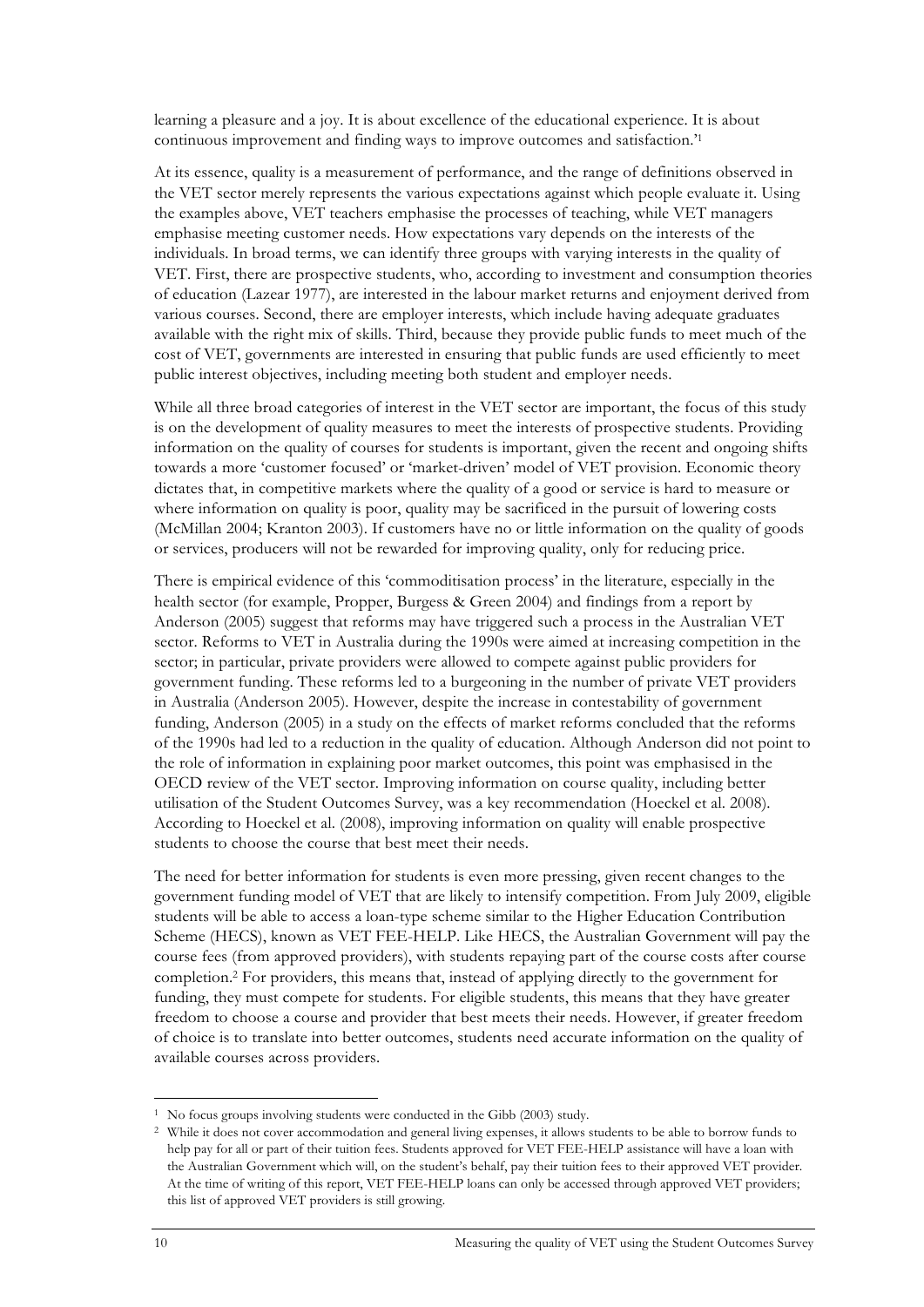# An overview of the Student Outcomes Survey

The Student Outcomes Survey is an annual, nationally stratified, randomly selected sample of VET completers. In essence it is a satisfaction and destination survey of those exiting the VET system upon completion. VET completers are identified as those who in the previous year were awarded a qualification (graduates) or who successfully completed part of a VET course and then left the VET system (module completers). It excludes those who undertook leisure or recreation short courses. Although the survey has been conducted since 1999, because we are interested in comparing student perceptions across provider types we limit our sample to the last four waves, 2005 to 2008. Information on provider types other than TAFE is unavailable prior to 2005.

A point to keep in mind is that the sample size of the Student Outcomes Survey fluctuates between 81 000 (plus 'top ups' by individual providers) and 300 000 every alternate year (table 1). This allows for national and state reporting to be carried out every year, with institute reporting in alternate years (the large sample years). According to NCVER, while the sample size varies from year to year, the survey methodology remains unchanged (NCVER 2005, 2006, 2007, 2008).

|              | Enrolments <sup>1</sup> | Sample <sup>2</sup> | $\mathsf{Response}^3$ | Response rate (%) |
|--------------|-------------------------|---------------------|-----------------------|-------------------|
| 2005         | 1 606 400               | 300 425             | 100 904               | 39                |
| 2006         | 1 650 800               | 95 228              | 36 663                | 39                |
| 2007         | 1676000                 | 300 104             | 96 633                | 32                |
| 2008         | 1 665 000               | 107 294             | 39 300                | 37                |
| <b>Total</b> | 6 598 200               | 803 051             | 273 500               | 34                |

#### **Table 1 VET enrolments and Student Outcomes Survey sample and responses**

Notes: 1 Number of people in VET in the year previous, National VET Provider Collection, 2007.

2 Number of people who received a survey in the year after completing.

At present, due to current data protocols, only information on the 'type' of provider is publicly available. Provider type may be categorised as TAFE, other government, ACE or private. The ACE sector provides locally accessible and community-based educational opportunities for adults, especially for people who may have difficulty participating in more formal education groups (NCVER 2009). For the purposes of this study, we merge TAFE and other government providers (such as agricultural colleges) because there are only a small number of observations for the latter.

A limitation of the Student Outcomes Survey is the low survey response rates (table 1), which are around 40% for graduates and around 30% for module completers over the period of interest. Response rates across the provider types are roughly comparable, although graduates from private providers report around a 5% lower response rate. Low response rates means that the sample may not be representative of graduate and module completers, because survey respondents are known to have different characteristics from non-respondents.

The issue of non-response bias has been raised in survey evaluation reports. In the 2008 report (I-VIEW 2008), post-survey analysis of non-respondents found that they differed significantly from

<sup>3</sup> Survey returned and completed.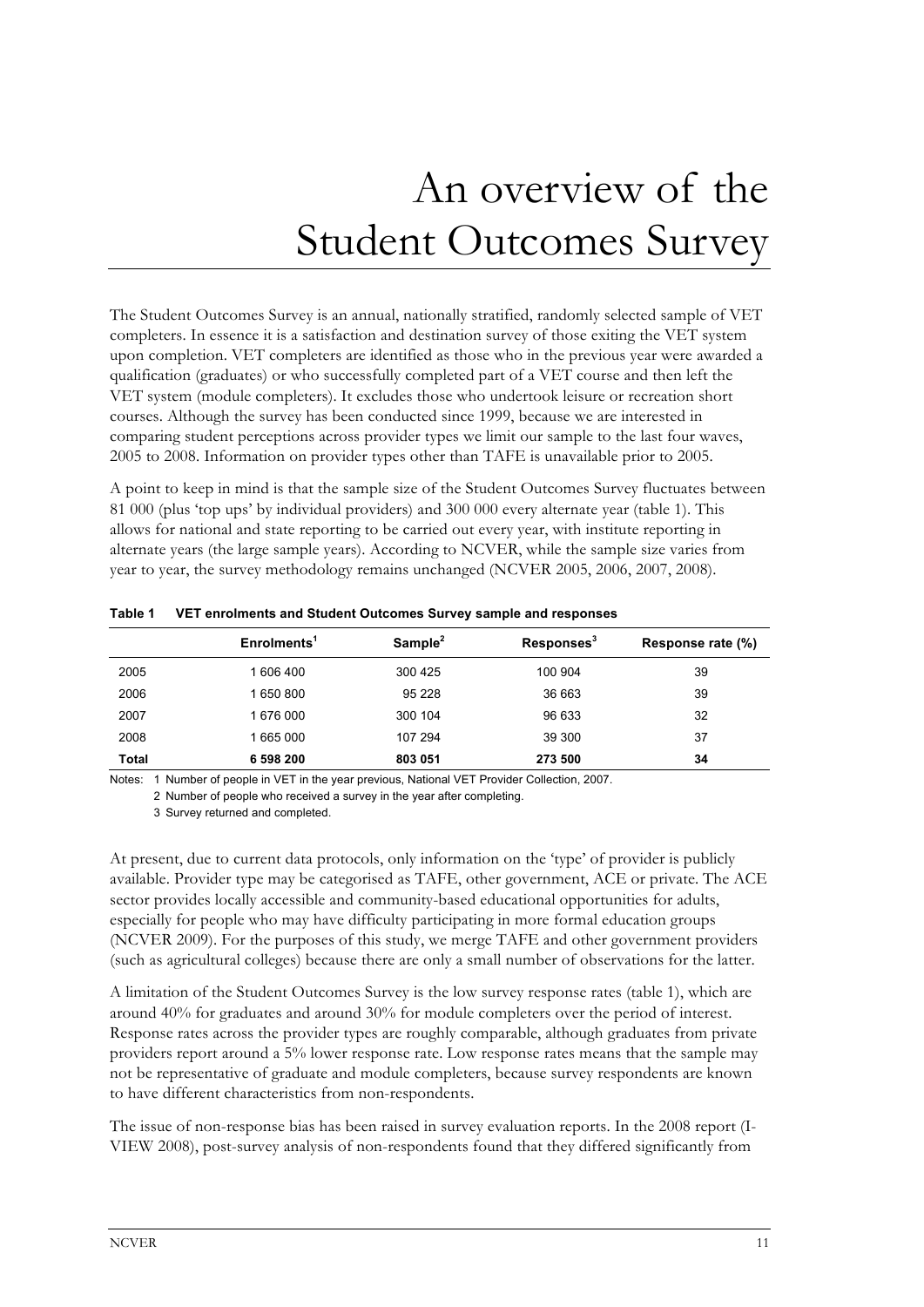respondents in a number of ways. Some of the key differences between (self-completion and telephone) respondents and non-respondents found in the 2008 survey are:

- Non-respondents are more likely to be male.
- $\Diamond$  For TAFE graduates, non-respondents are less likely to report employment as their main motivation for training.
- $\diamond$  Non-respondents are more likely to report achieving their main motivation for training.
- Non-respondents rated general skills and learning experiences of their courses *more* highly than respondents, but their experiences of teaching and assessment *less* highly.

Many of these differences have been found in prior surveys. Of particular importance to this study is the finding of no estimated statistical differences in reported overall course satisfaction between respondents and non-respondents.

Issues of sample size aside, the data in the Student Outcomes Survey are not representative of *all* VET courses because there is no information on students who completed fee-for-service courses from private providers<sup>3</sup> or from those who dropped out of the course without completing a module (estimated by Callan [2005] to be about 16% of all VET students), and information on students from ACE providers is limited to those from Victoria and New South Wales.4 Further, there is less information available from ACE courses because ACE students are given a shorter questionnaire. For example, ACE students are not asked questions on post-training outcomes such as enrolment in further study, employment and wages.

It became evident after the analyses for this report were completed that the coding of the 'language other than English' (LOTE) variable differed for the 2005 cohort. Further, missing values were included in the descriptive analysis of the 'mode of delivery' variable. Standard practice excludes missing values. However, both are inconsequential to the overall result.

## Descriptive statistics

As background, we present a snapshot of key respondent and provider characteristics, including reporting main motivations for training, provider characteristics and individual characteristics.

### Main motivations

From table 2, we can conclude that, across all fields of education, the main motivations and characteristics of VET participants are varied. From the data, we cannot generalise to say that some fields of education have more homogenous training needs than any other. While there are various reasons for undertaking training given across all fields, labour market reasons (find work, upskill, reskill and general skills) dominate. When considering the reported motivations, it is pertinent to keep in mind that they were elicited six months after ceasing study, so it is possible that responses may be influenced by post-study outcomes.

**.** 

<sup>3</sup> This is not limited to the Student Outcomes Survey but the National VET Provider Collection is used as the sample frame.

Due to an error, Victorian fee-for-service students from private providers were inadvertently included in the 2005 survey. These data are omitted because there is insufficient information to make robust comparisons.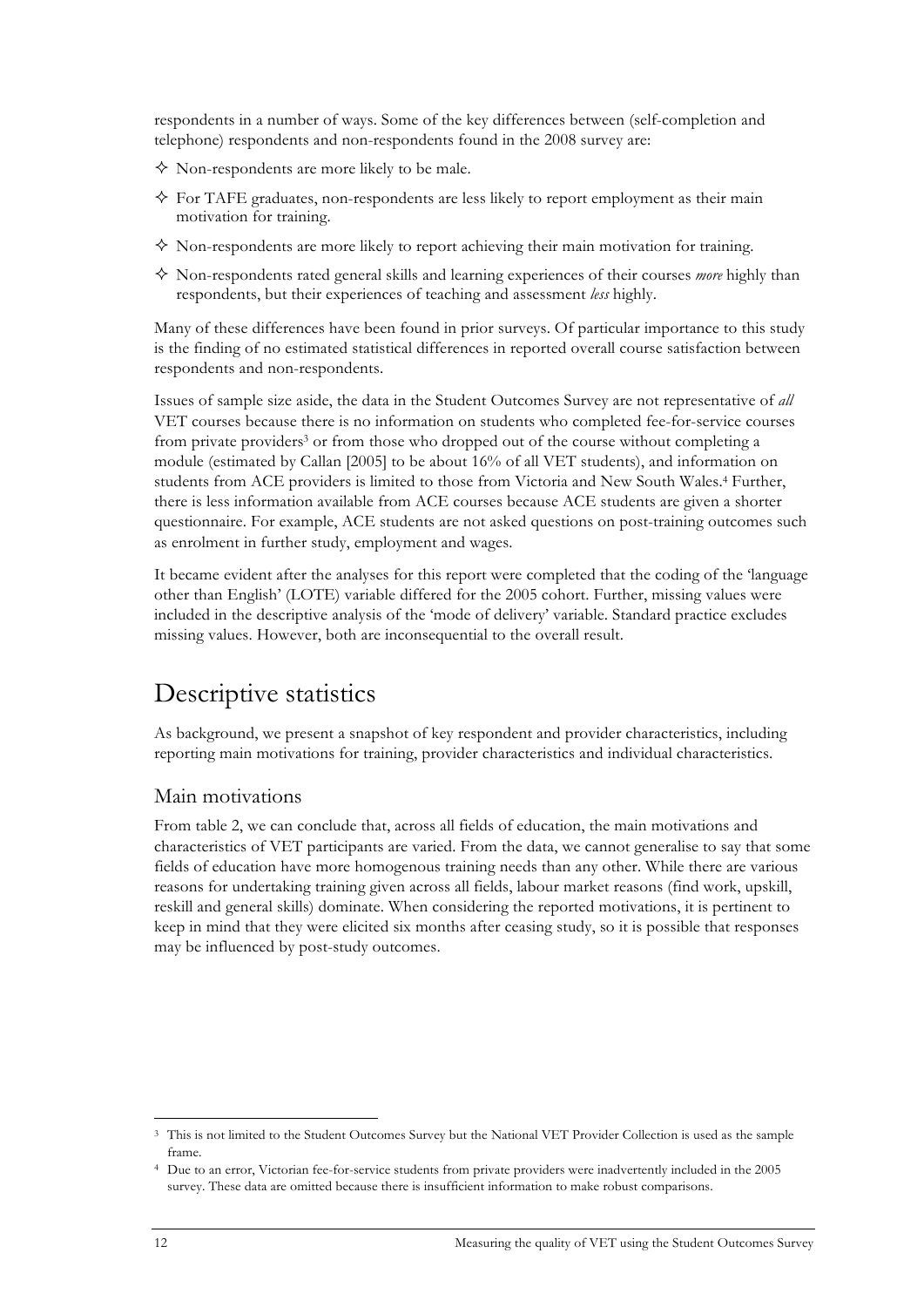| Main motivation for studying and student characteristics by main field of education<br>Table 2                                                                                                                                                                                                                                                                                                                                                                                                                                                                                                             |                          |                  |                          |                          |                   |                 |                |                                                                                                                                         |                          |                   |                |                         |                |
|------------------------------------------------------------------------------------------------------------------------------------------------------------------------------------------------------------------------------------------------------------------------------------------------------------------------------------------------------------------------------------------------------------------------------------------------------------------------------------------------------------------------------------------------------------------------------------------------------------|--------------------------|------------------|--------------------------|--------------------------|-------------------|-----------------|----------------|-----------------------------------------------------------------------------------------------------------------------------------------|--------------------------|-------------------|----------------|-------------------------|----------------|
|                                                                                                                                                                                                                                                                                                                                                                                                                                                                                                                                                                                                            | sö.                      | 느                | Eng.                     | Arch.                    | Agr. &<br>env.    | 蔓               | Educ.          | Man. &<br>com.                                                                                                                          | Soc. &<br>cult.          | <b>Arts</b>       | Hosp.          | Mix                     | Sub. only      |
|                                                                                                                                                                                                                                                                                                                                                                                                                                                                                                                                                                                                            | ಸಿ                       | ಸಿ               | ಸಿ                       | ৡ                        | ಸಿ                | $\%$            | $\%$           | ಸಿ                                                                                                                                      | వ్                       | ৡ                 | ಸಿ             | ಸಿ                      | వి             |
| Main reason for training                                                                                                                                                                                                                                                                                                                                                                                                                                                                                                                                                                                   |                          |                  |                          |                          |                   |                 |                |                                                                                                                                         |                          |                   |                |                         |                |
| Find work                                                                                                                                                                                                                                                                                                                                                                                                                                                                                                                                                                                                  | 22                       | <u>প</u>         | $\frac{6}{1}$            | 22                       | ÷                 | 5               | တ              | စ္                                                                                                                                      | 21                       | ల్ల               | 23             | ഥ                       | ₽              |
| Voluntary upskill <sup>1</sup>                                                                                                                                                                                                                                                                                                                                                                                                                                                                                                                                                                             | ସ                        | 27               | 29                       | 26                       | S4                | $\frac{1}{2}$   | 36             | 36                                                                                                                                      | $\overline{2}$           | ₽                 | $^{24}$        | $\overline{z}$          | 25             |
| Compulsory upskill                                                                                                                                                                                                                                                                                                                                                                                                                                                                                                                                                                                         | 15                       | 4                | 32                       | 29                       | 25                | 29              | 26             | 4                                                                                                                                       | $\frac{1}{2}$            | $\mathbf{\Omega}$ | 23             | ၜ                       | 21             |
| Reskill                                                                                                                                                                                                                                                                                                                                                                                                                                                                                                                                                                                                    | 17                       | ∞                | ဖ                        | ∞                        | ∞                 | 13              | F              | တ                                                                                                                                       | $\overline{4}$           | جة                | ∞              | Ю                       | Ю              |
| General skill                                                                                                                                                                                                                                                                                                                                                                                                                                                                                                                                                                                              | တ                        | 26               | ၜ                        | Ľ                        | 5                 | ဖ               | ∞              | 4                                                                                                                                       | $\overline{r}$           | $\overline{2}$    | ₽              | 28                      | 20             |
| Other $^{2}$                                                                                                                                                                                                                                                                                                                                                                                                                                                                                                                                                                                               | $\overline{4}$           | $\overline{4}$   | $\overline{ }$           | ဖ                        | $\tilde{a}$       | တ               | ≂              | $\infty$                                                                                                                                | 15                       | $\mathbf{z}$      | ₽              | 27                      | 17             |
| Work while studying                                                                                                                                                                                                                                                                                                                                                                                                                                                                                                                                                                                        | $\overline{4}$           | 35               | $\overline{49}$          | $\frac{4}{5}$            | Ŗ,                | 82              | \$             | S                                                                                                                                       | 46                       | 33                | ą,             | $\overline{5}$          | $\frac{1}{2}$  |
| How well speak English                                                                                                                                                                                                                                                                                                                                                                                                                                                                                                                                                                                     |                          |                  |                          |                          |                   |                 |                |                                                                                                                                         |                          |                   |                |                         |                |
| Very wel                                                                                                                                                                                                                                                                                                                                                                                                                                                                                                                                                                                                   | 8                        | 89               | යි                       | 22                       | 89                | 55              | $\frac{8}{2}$  | 5                                                                                                                                       | 44                       | 74                | 65             | 28                      | 8              |
| Well                                                                                                                                                                                                                                                                                                                                                                                                                                                                                                                                                                                                       | 57                       | $\overline{5}$   | 32                       | $\overline{2}$           | 22                | $\overline{30}$ | Ö,             | 80                                                                                                                                      | 57                       | 23                | 29             | $\overline{4}$          | 34             |
| Not well                                                                                                                                                                                                                                                                                                                                                                                                                                                                                                                                                                                                   | 4                        | ო                | Ю                        | 4                        | $\infty$          | S               | က              | က                                                                                                                                       | $\frac{8}{1}$            | ო                 | ဖ              | 28                      | ဖ              |
| Not at all                                                                                                                                                                                                                                                                                                                                                                                                                                                                                                                                                                                                 | $\circ$                  | $\circ$          | $\circ$                  | $\circ$                  | $\circ$           | $\circ$         | $\circ$        | $\circ$                                                                                                                                 | $\overline{\phantom{0}}$ | $\circ$           | $\circ$        | ↽                       | $\circ$        |
| Age                                                                                                                                                                                                                                                                                                                                                                                                                                                                                                                                                                                                        |                          |                  |                          |                          |                   |                 |                |                                                                                                                                         |                          |                   |                |                         |                |
| $15 - 19$                                                                                                                                                                                                                                                                                                                                                                                                                                                                                                                                                                                                  | 15                       | 26               | 22                       | 29                       | $\frac{8}{1}$     | $^\infty$       | Ю              | ಸ                                                                                                                                       | $\tilde{c}$              | 23                | $\overline{a}$ | $\overset{\circ}{\tau}$ | တ              |
| $20 - 24$                                                                                                                                                                                                                                                                                                                                                                                                                                                                                                                                                                                                  | 22                       | $\frac{6}{5}$    | 23                       | $\overline{30}$          | చ                 | $\frac{5}{2}$   | 4              | é,                                                                                                                                      | 15                       | 25                | $\Omega$       | <u>ب</u>                | ၜ              |
| $25 - 44$                                                                                                                                                                                                                                                                                                                                                                                                                                                                                                                                                                                                  | 43                       | $\boldsymbol{S}$ | 34                       | 29                       | 38                | 42              | 47             | 57                                                                                                                                      | $\ddot{4}$               | $^{28}$           | 23             | 39                      | 36             |
| 45-64                                                                                                                                                                                                                                                                                                                                                                                                                                                                                                                                                                                                      | စ္                       | 25               | $\overline{\mathcal{S}}$ | $\frac{2}{3}$            | 29                | 33              | $\frac{4}{3}$  | 22                                                                                                                                      | $\overline{5}$           | $\overline{2}$    | $\frac{6}{5}$  | 30                      | $\overline{4}$ |
| 65+                                                                                                                                                                                                                                                                                                                                                                                                                                                                                                                                                                                                        | $\overline{\phantom{0}}$ | 4                | $\overline{\phantom{0}}$ | $\overline{\phantom{0}}$ | $\mathbf{\Omega}$ | ٣               | က              | ↽                                                                                                                                       | $\overline{ }$           | ო                 | ᡪ              | 4                       | Ľ              |
| Has a disability                                                                                                                                                                                                                                                                                                                                                                                                                                                                                                                                                                                           | $\infty$                 | $\frac{5}{1}$    | $\infty$                 | ဖ                        | $\tilde{t}$       | $\infty$        | တ              | ၜ                                                                                                                                       | ₽                        | مبر<br>ب          | $\infty$       | $\Omega$                | တ              |
| Highest prior qualification                                                                                                                                                                                                                                                                                                                                                                                                                                                                                                                                                                                |                          |                  |                          |                          |                   |                 |                |                                                                                                                                         |                          |                   |                |                         |                |
| Diploma/bachelor                                                                                                                                                                                                                                                                                                                                                                                                                                                                                                                                                                                           | 22                       | $\overline{2}$   | $\frac{1}{2}$            | $\tilde{c}$              | Ő,                | 23              | 43             | 2                                                                                                                                       | 22                       | 28                |                | 23                      | ಔ              |
| Certificate III &IV                                                                                                                                                                                                                                                                                                                                                                                                                                                                                                                                                                                        | $\overline{2}$           | $\overline{20}$  | 22                       | $\Omega$                 | စ္                | 32              | 22             | စ္                                                                                                                                      | 22                       | e,                | $\frac{1}{2}$  | చ                       | 17             |
| Certificate   & II                                                                                                                                                                                                                                                                                                                                                                                                                                                                                                                                                                                         | L                        | $\frac{1}{2}$    | $\frac{3}{2}$            | $\frac{1}{2}$            | $\overline{4}$    | $\overline{ }$  | ო              | 13                                                                                                                                      | თ                        | $\tilde{c}$       | 17             | Ξ                       | 5              |
| Other cert                                                                                                                                                                                                                                                                                                                                                                                                                                                                                                                                                                                                 | $\overline{r}$           | တ                | $\tilde{c}$              | $\overline{r}$           | $\tilde{c}$       | $\tilde{c}$     | $\overline{c}$ | Ξ                                                                                                                                       | $\frac{1}{2}$            | စ                 | $\overline{C}$ | ి                       | ၜ              |
| Year <sub>12</sub>                                                                                                                                                                                                                                                                                                                                                                                                                                                                                                                                                                                         | 25                       | 15               | $\frac{6}{5}$            | $\frac{8}{1}$            | $\overline{a}$    | 13              | $\infty$       | $\frac{8}{1}$                                                                                                                           | $\frac{6}{5}$            | 23                | 17             | $\tilde{c}$             | $\frac{6}{5}$  |
| Less than Year 12                                                                                                                                                                                                                                                                                                                                                                                                                                                                                                                                                                                          | $\overline{r}$           | $\overline{20}$  | 25                       | 27                       | 25                | $\overline{4}$  | $\overline{4}$ | é,                                                                                                                                      | $\frac{6}{1}$            | $\frac{3}{2}$     | 32             | $\boldsymbol{S}$        | 29             |
| Male                                                                                                                                                                                                                                                                                                                                                                                                                                                                                                                                                                                                       | 38                       | 57               | $\overline{8}$           | 88                       | 89                | 32              | 36             | 28                                                                                                                                      | $\Omega$                 | 32                | $\overline{5}$ | 35                      | $\overline{4}$ |
| No. of individuals                                                                                                                                                                                                                                                                                                                                                                                                                                                                                                                                                                                         | 1502                     | 9430             | 46443                    | 16077                    | 15474             | 13 293          | 12974          | 58 149                                                                                                                                  | 32917                    | 10066             | 24 115         | 24517                   | 4525           |
| studies, Hlth is health, Educ is education, Man. & com. is management and commerce, Soc.& cult. is social and cultural studies, Arts is creative arts, Hosp. is food, hospitality and personal services, Mix<br>is mixed-field programs and Sub. is subject only enrolment. 1. Voluntary upskill are those who report the main reason for training is to get a job or promotion, those who want extra skills for their job,<br>those who want to<br>skills for community/voluntary work or to increase confidence/self-e<br>Sci. is natural and physical sciences, IT is Information technology,<br>Notes: |                          |                  |                          | steem.                   |                   |                 |                | Eng. is engineering and related technologies, Arch. is architecture and building, Agr. & env. is agriculture, environmental and related |                          |                   |                |                         |                |

Source: Student Outcomes Survey, 2005-08. Source: Student Outcomes Survey, 2005–08.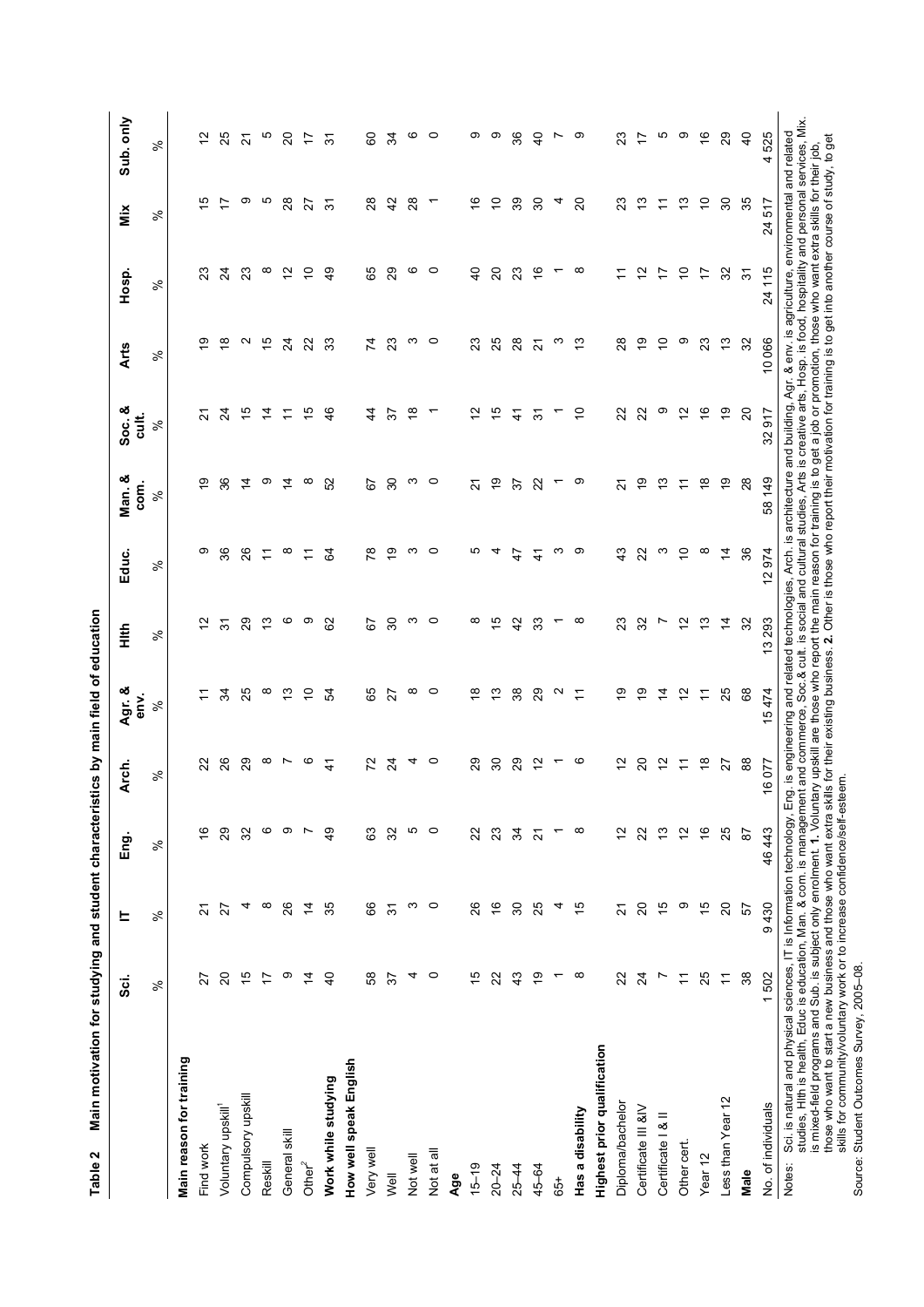### Provider and student characteristics

A key consideration when using quality measures is to establish whether differences in the measures reflect differences in the quality of the courses or other differences unrelated to quality. In comparisons across providers, differences in quality measures unrelated to the quality of training might be differences related to the providers themselves (such as the types of courses offered and their location) and/or differences in the students. The statistics in tables 3 and 4 show the average characteristics of providers and their students respectively.

From table 3 we can conclude that the split between rural and urban training is roughly the same, with each provider type servicing both in approximately equal proportions. There are more noticeable differences between the types of courses undertaken; in particular, and to be expected, ACE providers are more likely to deliver non-certificate training in subject enrolments. The level of the course also appears to be tied to funding, with government-funded courses more likely to be higher level (certificate III/IV and above) and fee-for-service courses being more elementary. Courses delivered through ACE are more likely to involve personal instruction and, because they tend to be more elementary, the duration of these is also typically shorter.

|                                         | TAFE & other govt |                                     |                 | <b>ACE</b>          | <b>Private</b>  |
|-----------------------------------------|-------------------|-------------------------------------|-----------------|---------------------|-----------------|
|                                         | Govt-<br>funded   | Fee-for-<br>$s$ ervice <sup>1</sup> | Govt-<br>funded | Fee-for-<br>service | Govt-<br>funded |
|                                         | %                 | $\%$                                | %               | %                   | %               |
| Location                                |                   |                                     |                 |                     |                 |
| City                                    | 52                | 47                                  | 42              | 45                  | 55              |
| Rural                                   | 42                | 47                                  | 56              | 53                  | 41              |
| Remote                                  | 6                 | 6                                   | $\overline{2}$  | 1                   | 5               |
| <b>Qualification level</b>              |                   |                                     |                 |                     |                 |
| Diploma and above                       | 18                | 5                                   | 1               | $\overline{2}$      | $\overline{2}$  |
| Certificate III & IV                    | 50                | 28                                  | 26              | 26                  | 58              |
| Certificate   & II                      | 24                | 19                                  | 24              | 24                  | 32              |
| Other certificate                       | 3                 | 35                                  | 4               | 4                   | 1               |
| Statement of attainment/subject only    | $\overline{4}$    | 13                                  | 46              | 43                  | 6               |
| <b>Field of education</b>               |                   |                                     |                 |                     |                 |
| Natural and physical sciences           | 1                 | 0                                   | 0               | 0                   | $\mathbf 0$     |
| Information technology                  | 4                 | $\overline{2}$                      | 4               | 3                   | $\mathbf{1}$    |
| Engineering and related technologies    | 17                | 17                                  | 1               | 1                   | 21              |
| Architecture and building               | 6                 | 6                                   | 0               | 0                   | $\overline{4}$  |
| Agriculture, environmental and related  | 6                 | 5                                   | 1               | $\overline{2}$      | 4               |
| Health                                  | $\overline{4}$    | 9                                   | $\overline{2}$  | 5                   | 2               |
| Education                               | 3                 | 10                                  | 5               | 9                   | 2               |
| Management and commerce                 | 22                | 14                                  | 14              | 13                  | 35              |
| Society and culture                     | 14                | $\overline{7}$                      | 15              | 16                  | 11              |
| Creative arts                           | 5                 | 1                                   | 1               | 1                   | 1               |
| Food, hospitality and personal services | 8                 | 11                                  | 5               | 6                   | 12              |
| Mixed-field programs                    | 8                 | 15                                  | 8               | 6                   | 4               |
| Subject only enrolment                  | $\Omega$          | $\overline{2}$                      | 44              | 39                  | 3               |
| Continued over page                     |                   |                                     |                 |                     |                 |

#### **Table 3 Characteristics of VET provision by provider type and funding source**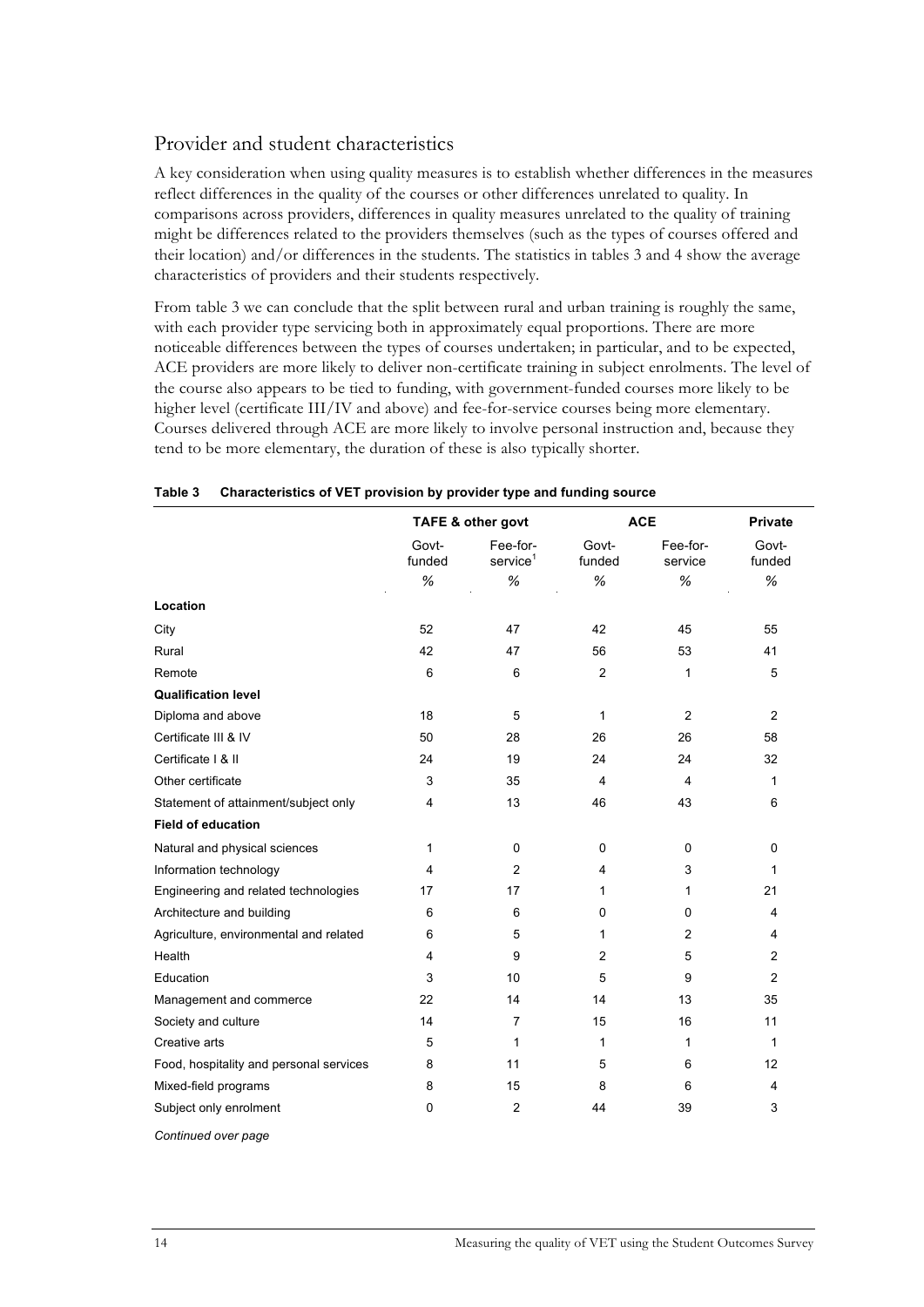|                                                            |                 | <b>TAFE &amp; other govt</b>     |                 | <b>ACE</b>          | <b>Private</b>  |  |
|------------------------------------------------------------|-----------------|----------------------------------|-----------------|---------------------|-----------------|--|
|                                                            | Govt-<br>funded | Fee-for-<br>service <sup>1</sup> | Govt-<br>funded | Fee-for-<br>service | Govt-<br>funded |  |
|                                                            | $\%$            | $\%$                             | $\%$            | $\%$                | $\%$            |  |
| Modes of course delivery <sup>2</sup>                      |                 |                                  |                 |                     |                 |  |
| Personal/classroom communication<br>with instructor(s)     | 61              | 73                               | 78              | 81                  | 59              |  |
| <b>Printed materials</b>                                   | 42              | 41                               | 43              | 43                  | 45              |  |
| Web-based resources                                        | 14              | 9                                | 9               | 8                   | 9               |  |
| Videotape, CD or DVD                                       | 18              | 17                               | 16              | 16                  | 13              |  |
| Online communication with<br>instructor and other students | 6               | 4                                | $\overline{4}$  | 3                   | 4               |  |
| Radio                                                      | $\mathbf{1}$    | $\mathbf 0$                      | 1               | 0                   | 0               |  |
| Television                                                 | 3               | $\overline{2}$                   | $\overline{2}$  | $\overline{2}$      | $\overline{2}$  |  |
| Video conference                                           | $\overline{2}$  | 1                                | 1               | 1                   | 1               |  |
| Teleconference                                             | 1               | 0                                | 0               | 0                   | 1               |  |
| Workshop practical activities                              | 29              | 29                               | 25              | 27                  | 29              |  |
| Other                                                      | 5               | $\overline{4}$                   | 4               | 3                   | $\overline{7}$  |  |
| Not stated                                                 | 1               | 1                                | 1               | $\mathbf{1}$        | 1               |  |
| <b>Course hours</b>                                        |                 |                                  |                 |                     |                 |  |
| Less than 50 hours                                         | 31              | 66                               | 63              | 67                  | 39              |  |
| 50-199 hours                                               | 38              | 18                               | 18              | 16                  | 34              |  |
| 200-540 hours                                              | 18              | 10                               | 15              | 14                  | 22              |  |
| More than 540 hours                                        | 9               | 3                                | $\overline{4}$  | 3                   | $\overline{4}$  |  |
| Missing                                                    | 3               | $\overline{4}$                   | 0               | 0                   | 1               |  |
| Number of respondents                                      | 169892          | 66 238                           | 4 0 2 3         | 1 0 9 2             | 25 0 37         |  |

Notes: 1 Fee-for-service is training for which most or all of the cost is borne by the student or a person or organisation on behalf of the student.

2 Respondents could select more than one response; hence, totals add up to more than 100%. Missing values included in the analysis

Source: Student Outcomes Survey, 2005–08.

As with the variation in student training needs (table 2), there are differences in respondent characteristics across provider types (table 4). Respondents from ACE institutions are more likely to be from non-English speaking backgrounds, are older, female, are less likely to hold post-school qualifications and are motivated more by the need to develop general skills than respondents from other provider types. Another point of difference is that those who completed government-funded courses with private providers are much more likely than respondents undertaking fee-for-service or government-funded TAFE and other government courses to be trainees or apprentices (48% compared with 7% and 18% respectively).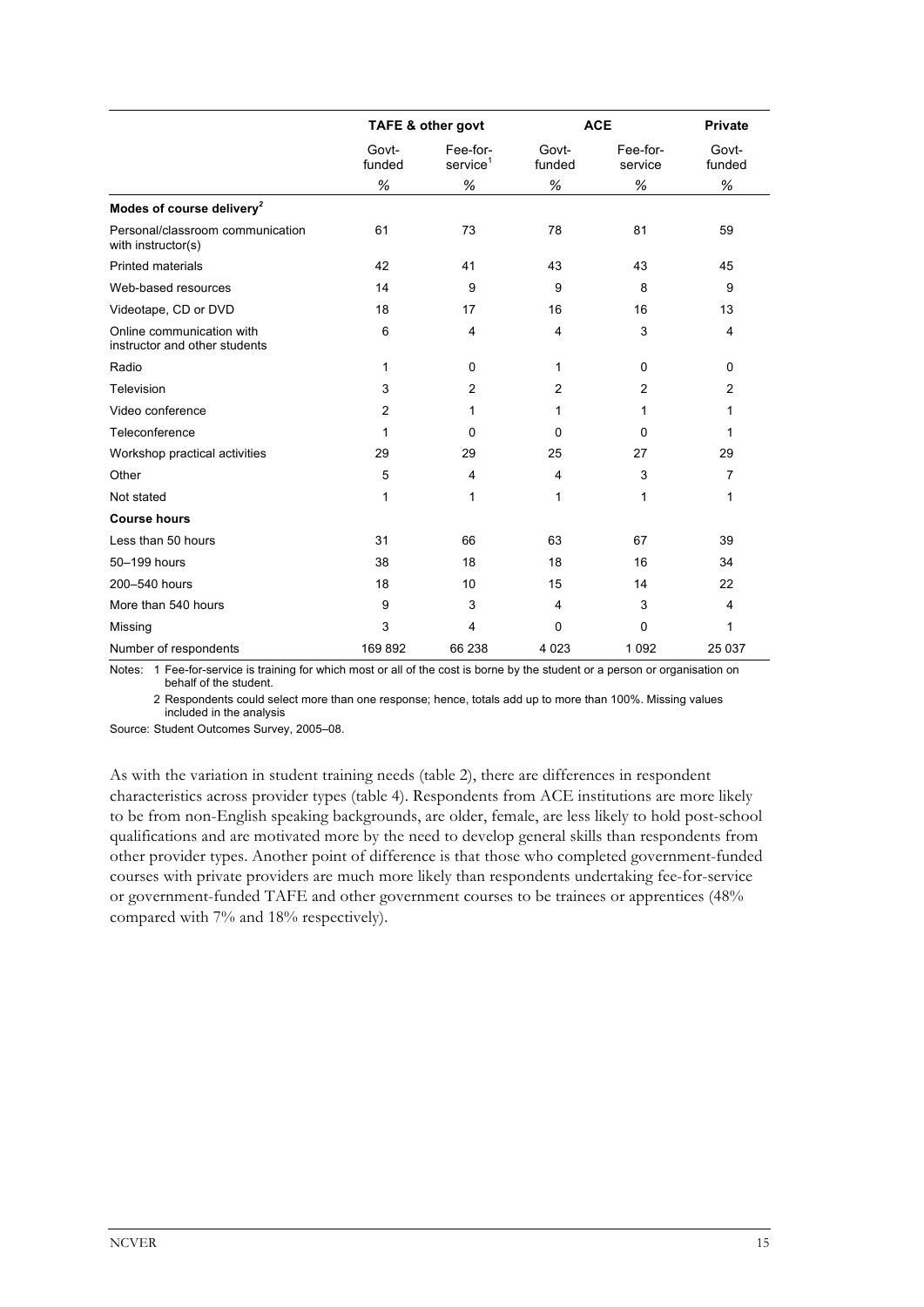|                                                |                 | <b>TAFE</b>         |                 | <b>ACE</b>          | <b>Private</b>  |
|------------------------------------------------|-----------------|---------------------|-----------------|---------------------|-----------------|
|                                                | Govt-<br>funded | Fee-for-<br>service | Govt-<br>funded | Fee-for-<br>service | Govt-<br>funded |
|                                                | %               | %                   | %               | $\%$                | $\%$            |
| Speak a language other than<br>English at home | 58              | 57                  | 68              | 76                  | 62              |
| Age                                            |                 |                     |                 |                     |                 |
| $15 - 19$                                      | 21              | 16                  | 8               | 10                  | 25              |
| $20 - 24$                                      | 21              | 8                   | $\overline{7}$  | 5                   | 23              |
| $25 - 44$                                      | 35              | 40                  | 35              | 34                  | 30              |
| $45 - 64$                                      | 21              | 34                  | 42              | 44                  | 21              |
| $65+$                                          | 1               | $\overline{2}$      | 8               | 7                   | 1               |
| Has a disability                               | 11              | 8                   | 9               | $\overline{7}$      | 9               |
| Main reason for training                       |                 |                     |                 |                     |                 |
| Get a job                                      | 22              | 9                   | 16              | 13                  | 17              |
| Voluntary upskill                              | 26              | 32                  | 24              | 29                  | 32              |
| Compulsory upskill                             | 14              | 29                  | 13              | 17                  | 27              |
| Reskill                                        | 11              | 6                   | $\overline{7}$  | $\overline{7}$      | $\overline{7}$  |
| General skill                                  | 14              | 13                  | 24              | 19                  | 10              |
| Other                                          | 13              | 11                  | 16              | 15                  | $\overline{7}$  |
| Apprentice/trainee                             | 18              | 7                   | n.a.            | n.a.                | 48              |
| <b>Highest prior education</b>                 |                 |                     |                 |                     |                 |
| Diploma/advanced diploma/bachelor              | 18              | 27                  | 18              | 24                  | 11              |
| Certificate III & IV                           | 20              | 22                  | 10              | 11                  | 15              |
| Certificate   & II                             | 13              | $\overline{7}$      | $\overline{2}$  | $\overline{2}$      | 16              |
| Other cert.                                    | 11              | 11                  | 3               | $\overline{c}$      | 13              |
| Year 12                                        | 17              | 11                  | 24              | 22                  | 18              |
| Less than Year 12                              | 21              | 22                  | 44              | 39                  | 27              |
| <b>Male</b>                                    | 44              | 53                  | 28              | 27                  | 44              |
| Work while studying                            | 42              | 61                  | n.a.            | n.a.                | 58              |
| Number of respondents                          | 169 892         | 66 238              | 4 0 2 3         | 1 0 9 2             | 25 037          |

#### **Table 4 Respondent characteristics by provider type and funding source**

Notes: na = not collected from students of ACE providers. Voluntarily upskill is those who report undertaking training to get a better job or promotion, to get extra skills for current job, to develop existing business or to start a new business. Compulsory is those who report undertaking training as a job requirement. Reskill is those who report undertaking training to try for a different career. Other is those who report undertaking training to get into another course of study, to get skills for community/voluntary work or to increase confidence and self-esteem.

Source: Student Outcomes Survey, 2005–08.

In summary, from the data presented in tables 2 to 4, we can conclude that the training needs, measured as motivations for training and respondent characteristics, are varied and that these variations extend across all fields of education. In contrast to the variety of training needs, the courses offered by provider types are relatively uniform, as are the characteristics of respondents who attend each. However, we note that these aggregate data mask differences that are likely to be present across individual providers.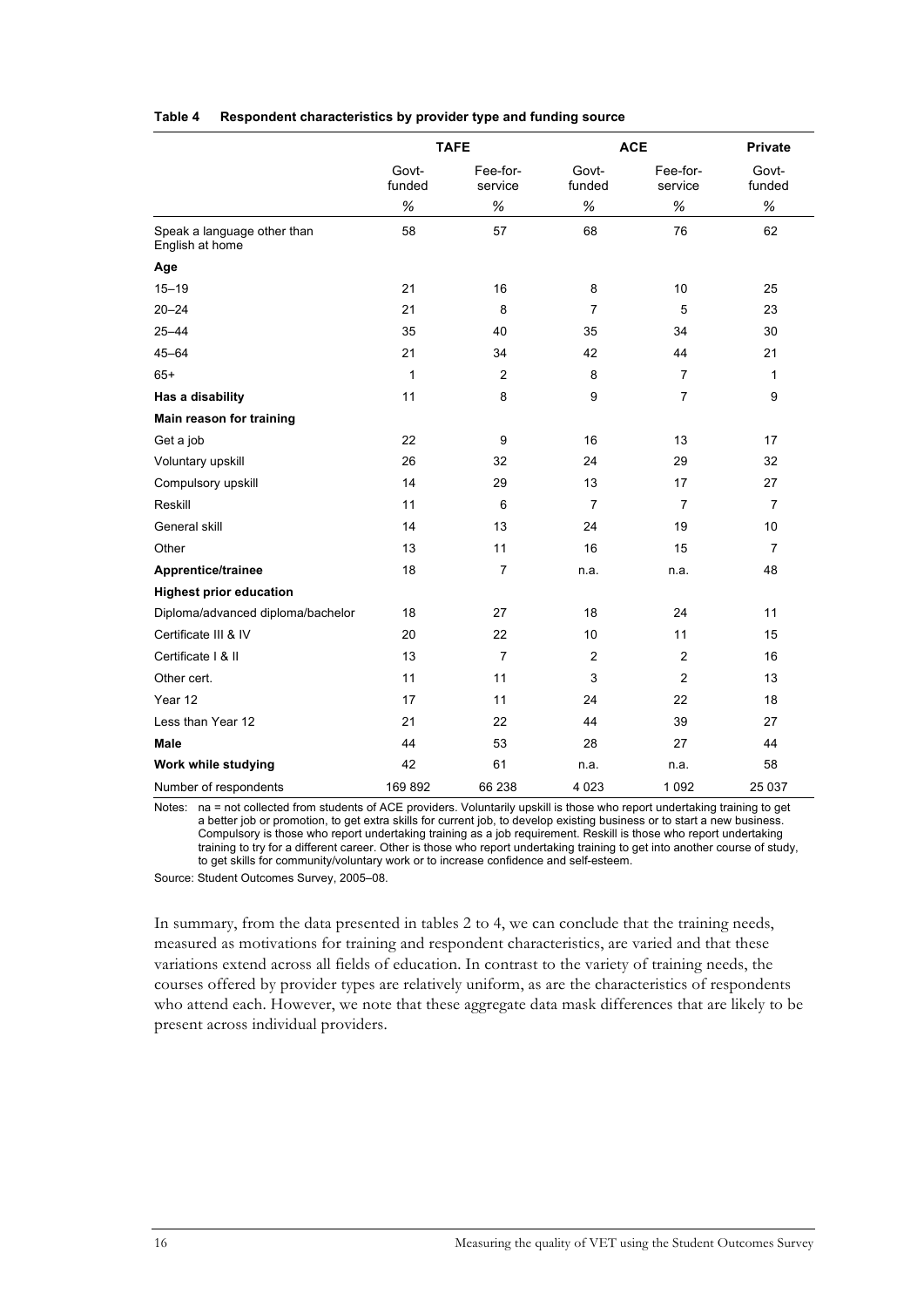# Student perceptions of quality

Broadly speaking, quality measures from the Student Outcomes Survey can be categorised as information on student perceptions of course quality and student post-study outcomes. In this section, we examine the use of student perceptions of course quality. An advantage of using student perceptions of quality over using outcomes is that the former allows for easy comparison of quality, regardless of the motivation for studying. For instance, while wage progression or post-study employment outcomes may be appropriate measures for students who undertake training to gain a promotion or employment, respectively, such outcomes are not appropriate for those who undertake a course for pleasure or to help prepare them for further training.

## Producing course satisfaction instruments

In the Student Outcomes Survey, information on student satisfaction is elicited by asking participants to respond to statements on three aspects of their course—teaching, assessment and general skill and learning experiences (see table A1 in the appendix). These opinions are reported on a five-point scale, where one is 'strongly disagree' with the statement and five is 'strongly agree' with the statement. After being asked to respond to statements on quality, respondents are asked to respond on the same five-point scale, to the statement, 'Overall, I was satisfied with the quality of this training'.

Given the sequence in which respondents are asked to respond to these statements, it is assumed that respondents first form an impression of each of the three course aspects and then combine these impressions, together with other relevant information, to decide on a level of course satisfaction. However, reverse causation is a possibility; that is, individuals form a view of course satisfaction first and use it to form impressions on aspects of course quality. If this is the case, then it would be pointless to use impressions of course aspects because they wouldn't provide any information on quality that could not be gleaned by examining overall satisfaction.

While testing for reverse causation is very difficult, we can test whether there is or is not more than one factor driving responses to statements on the various aspects of quality. If there is only one underlying factor (such as overall course satisfaction) driving response to all statements, then conducting separate analysis on the variables driving responses on each aspect of quality is unnecessary. Results from a principal components analysis show that there is sufficient variation in responses to conclude that there are three underlying factors driving responses and not one.5 Further, results show that statement responses under each aspect of quality are linked to the same underlying factor, which suggests that responses are reliable, or internally consistent. From these results, we can conclude that it is worthwhile examining responses to each of the three course aspects and, because statement responses under each aspect are linked to the same underlying factor, they can be combined to form three scales, one for each aspect.

Producing a scale involves weighting and combining responses to each statement on a course aspect for each individual. While there are many different ways of weighting the statements,

1

<sup>5</sup> The three factors are extracted using an Eigenvalue of 1, which is standard in the literature (de Vaus 2002).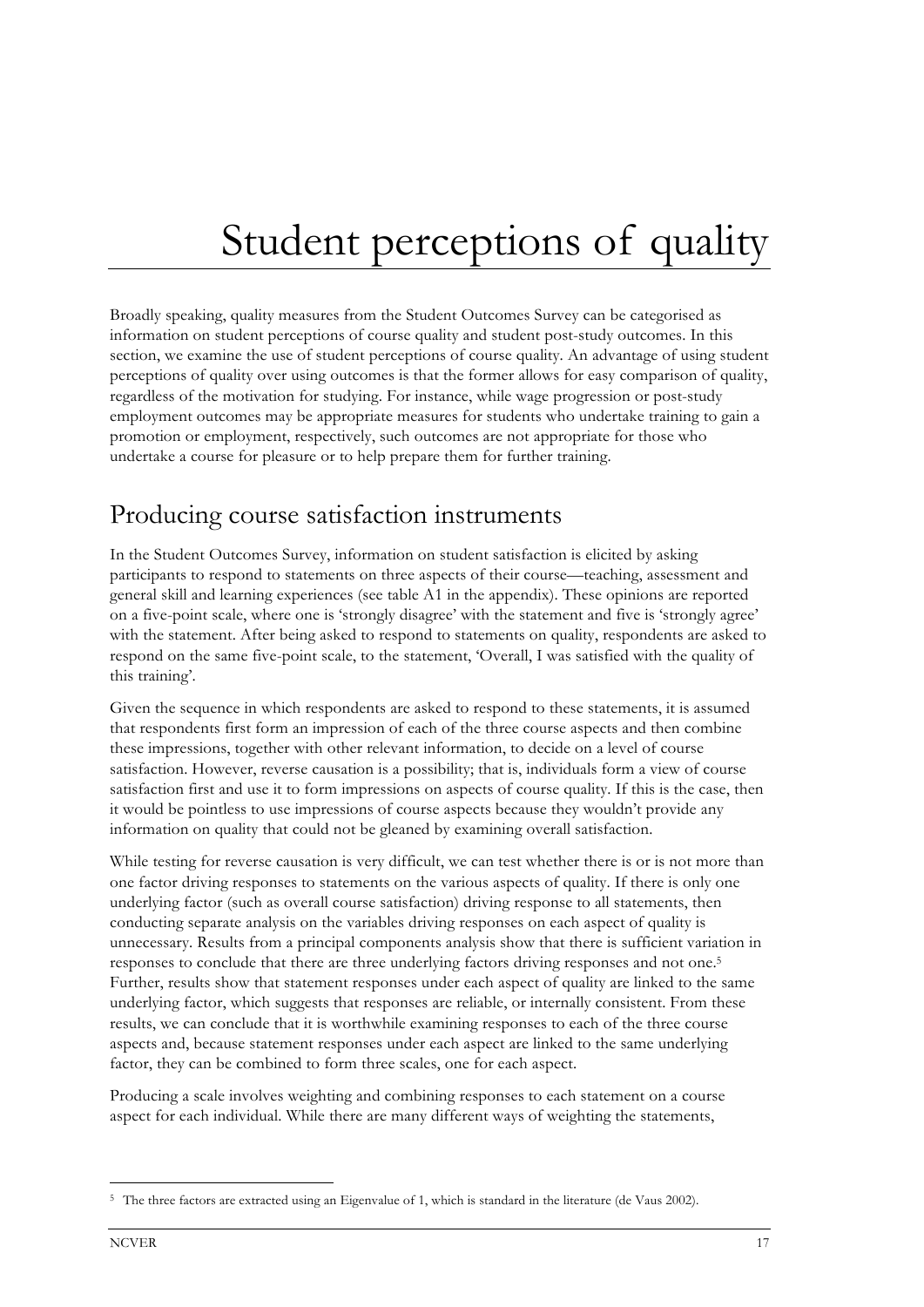without a clear reason for choosing one way over another, we elect to give each item the same weight and we simply take the average of all responses.

The mean scores, across all individuals in the sample, are presented in table 5, along with the mean overall rating of satisfaction. What is clearly noticeable from table 5 is that, across all fields of study, teaching is rated most highly and general skill and learning experiences is rated the lowest. Another interesting point is that the average overall course satisfaction lies between the highest and lowest aspect rating for all fields of study, which may suggest that individuals are combining the quality ratings when forming an overall view of course satisfaction. A final point is that the differences in means among fields of study are small, albeit significant.6

|                                                | <b>Teaching</b> | <b>Assessment</b> | General skill<br>& learning<br>experiences | Overall<br>satisfaction |
|------------------------------------------------|-----------------|-------------------|--------------------------------------------|-------------------------|
| Natural and physical sciences                  | 4.23            | 4.14              | 3.94                                       | 4.16                    |
| Information technology                         | 4.18            | 4.05              | 3.77                                       | 4.00                    |
| Engineering and related technologies           | 4.30            | 4.12              | 3.84                                       | 4.13                    |
| Architecture and building                      | 4.24            | 4.06              | 3.85                                       | 4.10                    |
| Agriculture, environmental and related studies | 4.37            | 4.12              | 3.81                                       | 4.18                    |
| Health                                         | 4.37            | 4.18              | 3.84                                       | 4.19                    |
| Education                                      | 4.36            | 4.22              | 3.77                                       | 4.13                    |
| Management and commerce                        | 4.26            | 4.13              | 3.86                                       | 4.09                    |
| Society and culture                            | 4.33            | 4.18              | 3.99                                       | 4.17                    |
| Creative arts                                  | 4.27            | 4.06              | 3.90                                       | 4.11                    |
| Food, hospitality and personal services        | 4.37            | 4.16              | 3.85                                       | 4.23                    |
| Mixed-field programs                           | 4.32            | 4.09              | 3.90                                       | 4.17                    |
| Subject only enrolment                         | 4.41            | 4.08              | 3.77                                       | 4.21                    |

|  |  | Table 5 Mean ratings for aspects of course quality on a scale of 1 to 5, by field of education |
|--|--|------------------------------------------------------------------------------------------------|
|  |  |                                                                                                |

Source: Student Outcomes Survey, 2005–08.

We present the distribution of the mean scores for the three aspects of course quality—teaching, assessment and general skill and learning experiences—together with the distributions of overall satisfaction ratings in table 6.

The descriptive statistics in table 6 show that across all measures there are only minor differences between provider types. The only differences of note are the higher teaching ratings for ACE providers. For instance, around 70% of those who attended an ACE institution had a mean teaching score of between 4.1 and 5 (out of 5), compared with 67%, 63% and 65% of fee-forservice TAFE, government-funded TAFE and government-funded private providers, respectively. However, caution should be exercised when interpreting descriptive statistics, as any differences in satisfaction between provider types may be masked by differences in the characteristics of students who attend these institutions and differences in the nature of the training offered. In the section below, we use multivariate analysis to estimate the differences in student satisfaction across providers after controlling for such differences.

**.** 

<sup>6</sup> Results from a t-test suggest that many of the differences between fields of study are significantly different at the 5% level.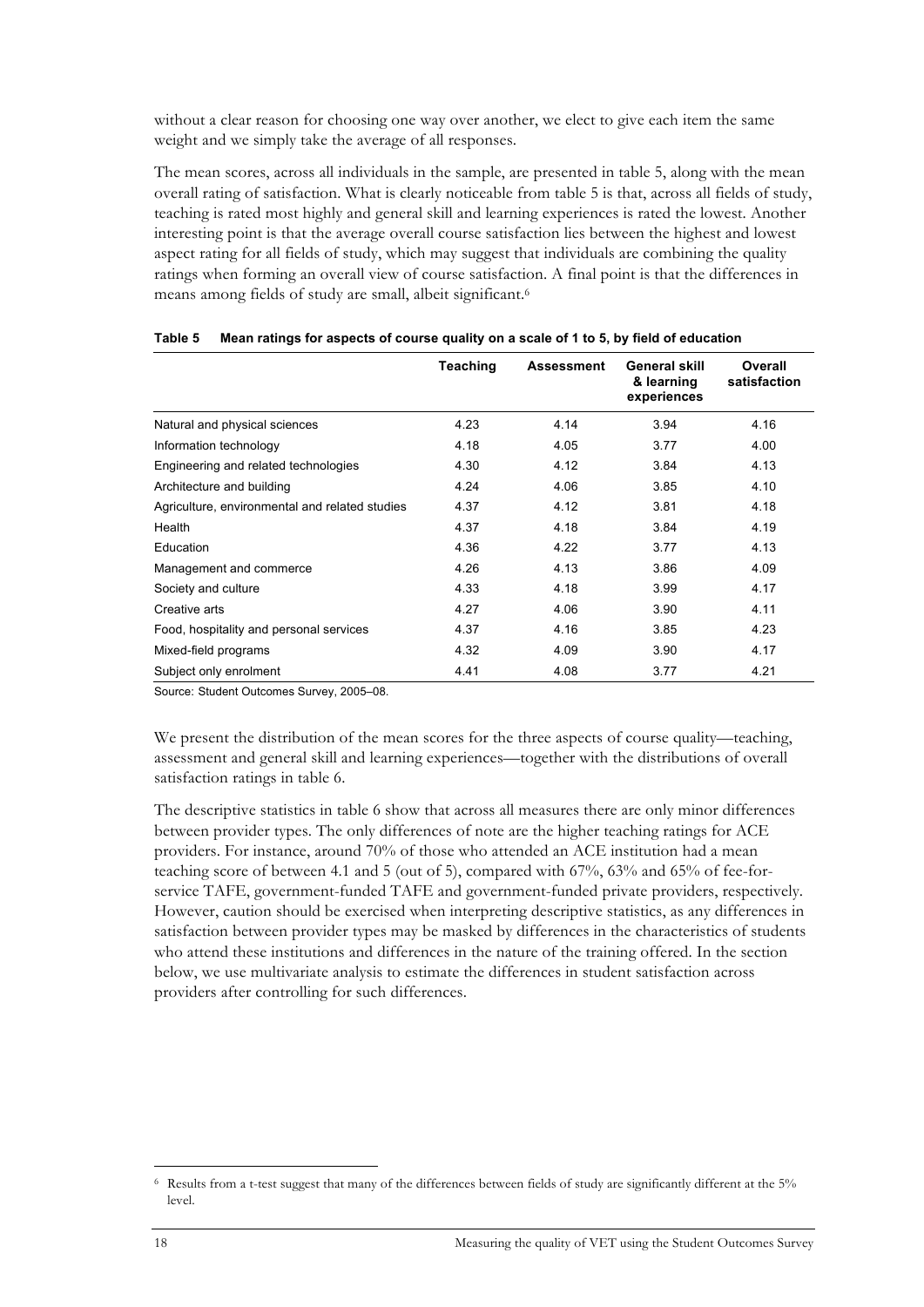|                                           | <b>TAFE</b>     |                     | <b>ACE</b>      |                     | <b>Private</b>  |
|-------------------------------------------|-----------------|---------------------|-----------------|---------------------|-----------------|
|                                           | Govt-<br>funded | Fee-for-<br>service | Govt-<br>funded | Fee-for-<br>service | Govt-<br>funded |
|                                           | $\%$            | $\%$                | $\%$            | $\%$                | $\%$            |
| General skill and<br>learning experiences |                 |                     |                 |                     |                 |
| $1.0 - 2.0$                               | $\overline{2}$  | $\overline{4}$      | $\mathbf{3}$    | 4                   | 4               |
| $2.1 - 3.0$                               | 9               | 14                  | 11              | 11                  | 11              |
| $3.1 - 4.0$                               | 47              | 51                  | 52              | 55                  | 45              |
| $4.1 - 5.0$                               | 41              | 31                  | 35              | 30                  | 41              |
| <b>Assessment</b>                         |                 |                     |                 |                     |                 |
| $1.0 - 2.0$                               | 2               | $\overline{2}$      | 2               | $\overline{2}$      | $\overline{2}$  |
| $2.1 - 3.0$                               | 6               | 6                   | 6               | $\overline{7}$      | $\overline{7}$  |
| $3.1 - 4.0$                               | 44              | 45                  | 44              | 42                  | 42              |
| $4.1 - 5.0$                               | 49              | 47                  | 48              | 48                  | 48              |
| <b>Teaching</b>                           |                 |                     |                 |                     |                 |
| $1 - 2$                                   | $\mathbf{1}$    | 1                   | 1               | $\overline{2}$      | $\overline{2}$  |
| $2.1 - 3$                                 | $\overline{4}$  | 3                   | 3               | 3                   | 4               |
| $3.1 - 4$                                 | 32              | 29                  | 25              | 24                  | 30              |
| $4.1 - 5$                                 | 63              | 67                  | 71              | 70                  | 65              |
| <b>Overall satisfaction</b>               |                 |                     |                 |                     |                 |
| 1 (strongly disagree)                     | $\overline{2}$  | $\overline{2}$      | $\overline{2}$  | $\overline{2}$      | 3               |
| $\overline{2}$                            | $\overline{4}$  | $\mathsf 3$         | 3               | 5                   | 4               |
| 3                                         | 8               | $\overline{7}$      | 5               | 6                   | 8               |
| 4                                         | 50              | 51                  | 47              | 44                  | 47              |
| 5 (strongly agree)                        | 36              | 37                  | 42              | 42                  | 38              |
| Number of respondents                     | 170 553         | 66 226              | 1 0 8 8         | 4 0 25              | 25 095          |

**Table 6 Distribution of mean ratings for aspects of course quality** 

Note: Columns may not sum to 100% because of rounding error.

Source: Student Outcomes Survey, 2005–08.

## Multivariate analysis

While it is possible to adjust measures of student satisfaction to account for differences in factors unrelated to training quality by merely re-weighting the data, this is a difficult task if there are differences in multiple factors, which is most often the case. To control for multiple sources of difference, the best method is to use multivariate analysis. Multivariate analysis allows us to remove the influence of observed differences that are unrelated to course quality, such as differences in the characteristics of students across providers and differences in the courses offered. The remainder is assumed to represent the differences in student satisfaction that are related to the quality of the courses offered by providers.

We estimate separate ordinary least squares (OLS) regression models for each of the satisfaction measures—mean scores for teaching, learning experiences and general skills, assessment and overall course satisfaction—using all waves of the sample. Applying OLS regression means that we treat each of the dependent variables as a cardinal measure of satisfaction: someone who reports a course satisfaction of five out of five is assumed to be twice as happy with their course as someone who scores a two. Studies using similar scales, such as five-point measures of life satisfaction, have shown that whether the dependent variable is treated as a cardinal measure (OLS) or as an ordered measure (ordered probit) has little effect on the results (see for example, Stutzer & Frey 2006). An advantage of treating all of the dependent variables as cardinal is that the model results are easily comparable.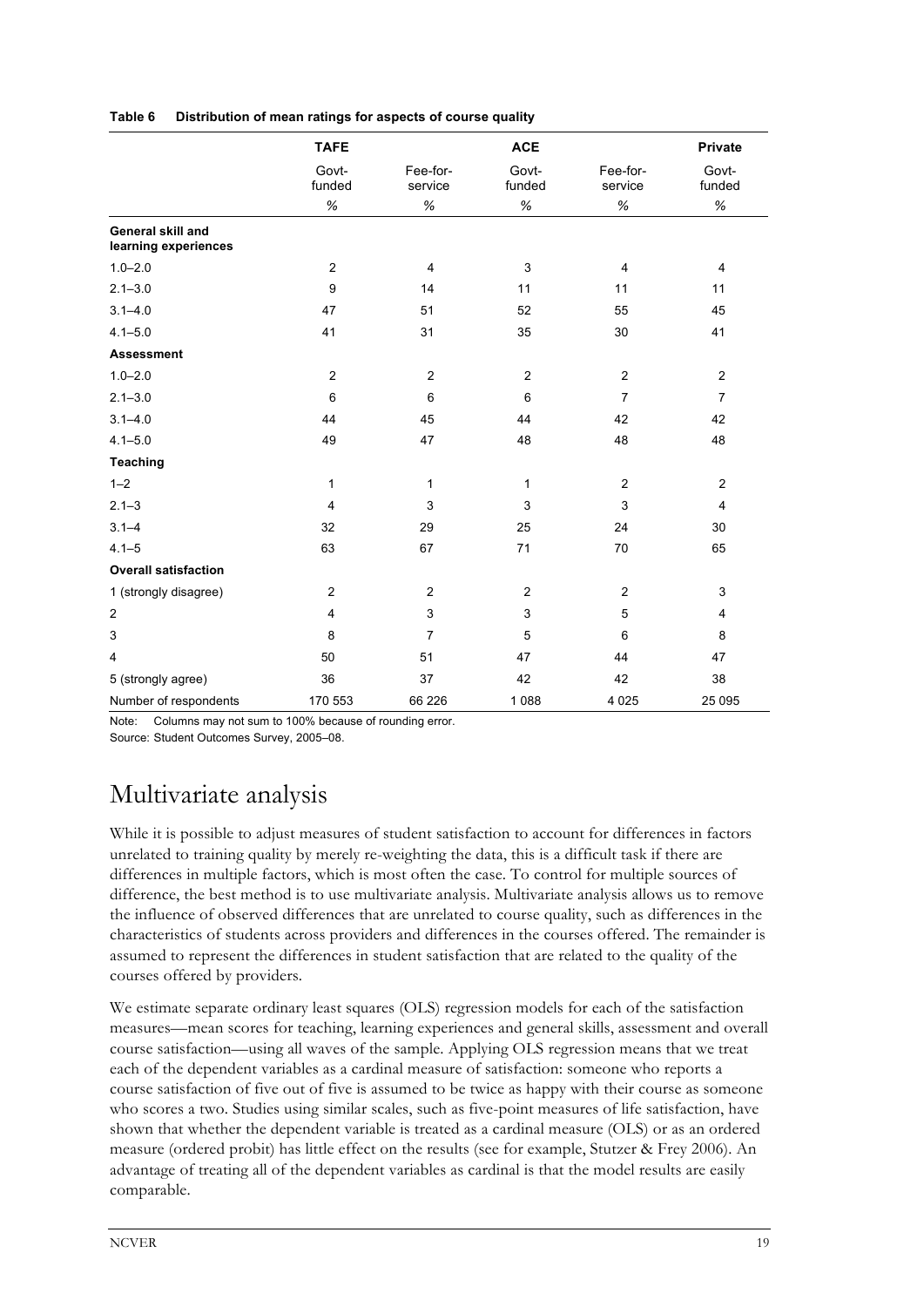The variables included in the models are chosen for the purpose of trying to test differences in course satisfaction across provider types. Therefore, variables that are not derived for ACE providers, such as whether the course was part of a traineeship or apprenticeship are not included. Excluded is also the dummy variable for whether the respondent completed the course or not (module completers or graduates) because it is potentially endogenous; that is, individuals fail to complete the course because they were dissatisfied with the quality of the training.7 We also exclude variables of training delivery modes because they should be captured in the effects of provider types. That said, we test to see whether differences in provider types are related to differences in delivery modes by examining the effect the inclusion of these variables has.

An issue with undertaking this type of analysis is that there are likely to be unobserved personal and course-related variables that affect both course satisfaction and explanatory variables. For example, whether an individual studied part-time or full-time is not observed in the Student Outcomes Survey, but is likely to be linked with course satisfaction and individual characteristics. Controlling for all sources of unobserved individual and course heterogeneity is difficult. Due to the lack of year-on-year variation in the data from the survey (due to the small changes in year-on-year characteristics of students and course undertaken), there is no point estimating results from a fixedeffects estimation using a constructed pseudo panel model of the Student Outcomes Survey.8

### Model results

The estimated model coefficients and t-statistics for each of the student satisfaction models are presented in table 7.

Because all of the explanatory variables are dummy (categorical) variables, the estimated coefficients represent the value of the dependent variable (mean score for teaching, mean score for assessment, mean score for general skill and learning experiences and overall satisfaction with the course) for an otherwise average individual on a scale of 1 to 5, when the given category is present, relative to when the reference category is present. For example, from the first column in table 7, the 0.02 estimated coefficient for fee-for-service courses at a TAFE institute can be interpreted as follows: on average, respondents who had undertaken a fee-for-service course with a TAFE rated the training at 0.02 points higher on a scale of 1 to 5 than those who undertook a governmentfunded course at a TAFE institute. In percentage terms, fee-for-service training at a TAFE institute is rated 0.4 percentage points higher than government-funded training undertaken at a TAFE institute.9 The t-statistics reported in the cells next to the estimated coefficients is a measure used to test whether the estimated model coefficient is different from zero. The greater its absolute value, the more confident we are that the coefficient is different from zero. Significance at 5% and 10% are indicated by a double or a single asterisk respectively.

<sup>-</sup>When we included a binary variable of whether the respondent was a module completer (1 if module completer and 0 for graduate) in the models we observed consistently large negative coefficients with an unusually small standard error, a good indication that the variable is endogenous in the satisfaction equations.

<sup>8</sup> Using fixed-effects panel data approaches estimates relationships in the data, based only on changes in the average group characteristics and group satisfaction levels over time. In this way, differences in course content and unobserved differences in individuals across the fields of study have no effect on the results.

<sup>9</sup> Calculated as 0.02 divided by 5 and multiplied by 100.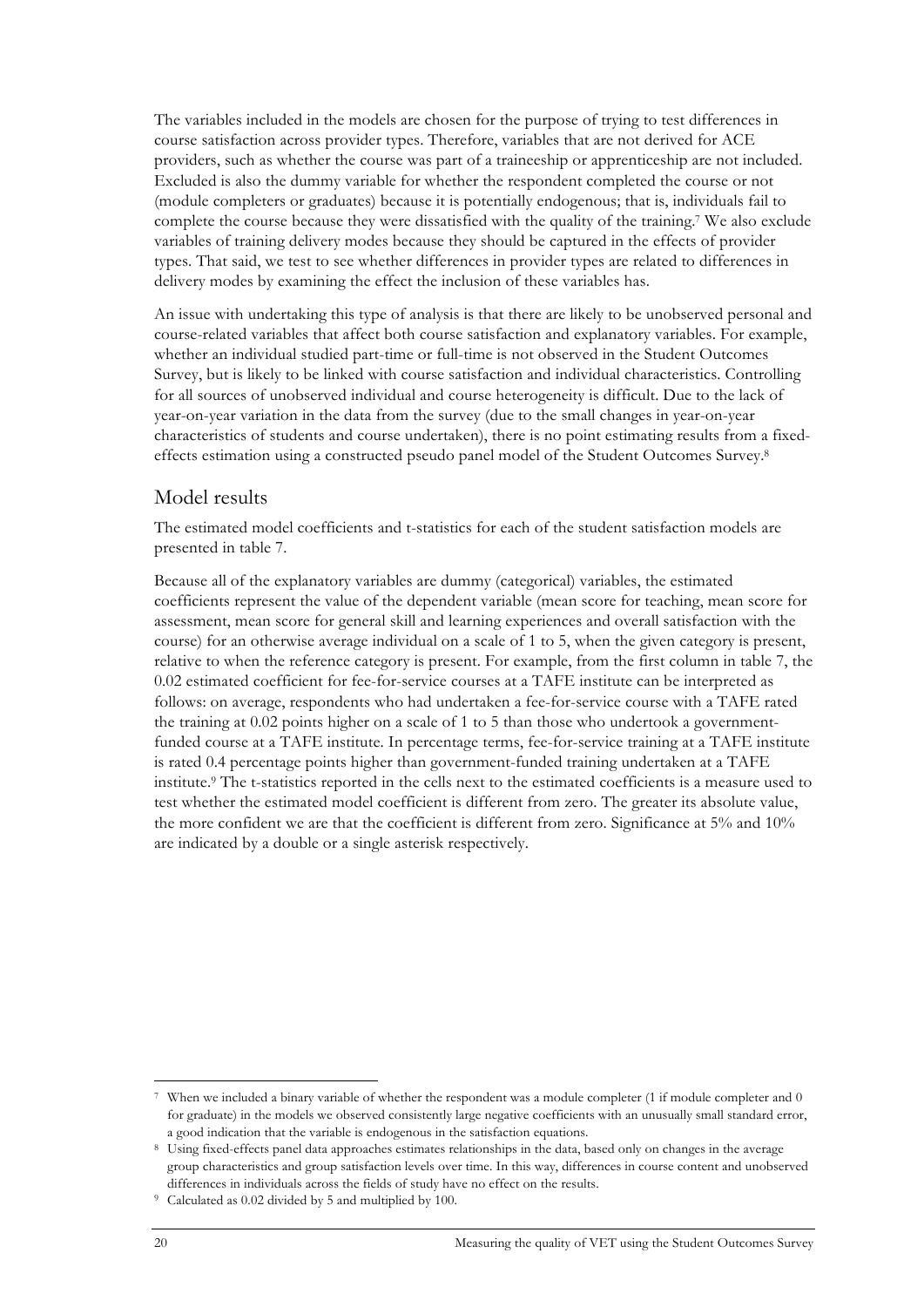|                                                   |         | <b>Teaching</b> |         | Assessment |         | <b>General skill</b><br>& learning<br>experiences |         | <b>Overall</b><br>satisfaction |  |
|---------------------------------------------------|---------|-----------------|---------|------------|---------|---------------------------------------------------|---------|--------------------------------|--|
|                                                   | coeff.  | t-stat          | coeff.  | t-stat     | coeff.  | t-stat                                            | coeff.  | t-stat                         |  |
| Constant                                          | 4.18    | 643.67          | 4.05    | 587.82     | 3.94    | 539.55                                            | 4.12    | 494.81"                        |  |
| <b>Course provider and funding source</b>         |         |                 |         |            |         |                                                   |         |                                |  |
| TAFE government-funded (reference case)           | ref.    | ref.            | ref.    | ref.       | ref.    | ref.                                              | ref.    | ref.                           |  |
| TAFE fee-for-service                              | 0.02    | $6.00**$        | $-0.02$ | $-3.90**$  | $-0.07$ | $-14.51**$                                        | 0.01    | $2.85***$                      |  |
| ACE fee-for-service                               | 0.02    | 0.71            | $-0.06$ | $-1.72*$   | $-0.04$ | $-1.10$                                           | $-0.02$ | $-0.59$                        |  |
| ACE government-funded                             | 0.07    | $3.89**$        | $-0.04$ | $-2.08**$  | 0.01    | 0.53                                              | 0.03    | 1.19                           |  |
| Private government-funded                         | 0.03    | $5.14**$        | $-0.03$ | $-5.65**$  | $-0.01$ | $-0.93$                                           | $-0.02$ | $-3.22**$                      |  |
| Age                                               |         |                 |         |            |         |                                                   |         |                                |  |
| 15-19 (reference case)                            | ref.    | ref.            | ref.    | ref.       | ref.    | ref.                                              | ref.    | ref.                           |  |
| $20 - 24$                                         | 0.02    | $3.24**$        | 0.02    | 4.60**     | 0.01    | $2.52**$                                          | 0.00    | 0.16                           |  |
| $25 - 29$                                         | 0.07    | $12.19**$       | 0.07    | $11.44**$  | 0.01    | 0.87                                              | 0.03    | $3.38**$                       |  |
| $30 - 34$                                         | 0.10    | $16.47**$       | 0.10    | 15.69**    | 0.01    | $2.00**$                                          | 0.06    | $7.08**$                       |  |
| $35 - 39$                                         | 0.11    | 18.57**         | 0.11    | 17.22**    | 0.01    | $2.03**$                                          | 0.07    | $9.19**$                       |  |
| $40 - 44$                                         | 0.12    | 20.32**         | 0.11    | 16.83**    | 0.01    | 1.58                                              | 0.07    | 8.99**                         |  |
| 45-49                                             | 0.12    | 20.71**         | 0.11    | 16.59**    | $-0.02$ | $-2.31**$                                         | 0.06    | $7.91**$                       |  |
| $50 - 54$                                         | 0.13    | 20.23**         | 0.11    | 15.68**    | $-0.03$ | $-3.45**$                                         | 0.08    | $9.04**$                       |  |
| $55 - 59$                                         | 0.14    | 19.11**         | 0.12    | 15.39**    | $-0.01$ | $-1.68*$                                          | 0.11    | $11.01**$                      |  |
| $60 - 64$                                         | 0.18    | 17.31**         | 0.12    | 10.98**    | 0.01    | 1.11                                              | 0.13    | $9.60**$                       |  |
| $65+$                                             | 0.22    | 16.48**         | 0.11    | $8.10**$   | 0.12    | 7.99**                                            | 0.18    | 10.81**                        |  |
| Male                                              | $-0.02$ | $-4.60**$       | $-0.04$ | $-11.64**$ | $-0.08$ | $-21.24**$                                        | $-0.02$ | $-5.26**$                      |  |
| Born in a non-English speaking country            | $-0.06$ | $-12.75**$      | $-0.05$ | $-10.43**$ | 0.12    | 22.03**                                           | $-0.02$ | $-4.07**$                      |  |
| Speak a language other than English<br>at home    | 0.02    | $4.41**$        | 0.02    | 4.39**     | $-0.02$ | $-4.59**$                                         | 0.01    | $1.89*$                        |  |
| <b>Field of education</b>                         |         |                 |         |            |         |                                                   |         |                                |  |
| Management and commerce<br>(reference case)       | ref.    | ref.            | ref.    | ref.       | ref.    | ref.                                              | ref.    | ref.                           |  |
| Natural and physical sciences                     | 0.03    | 1.40            | 0.01    | 0.63       | $-0.01$ | $-0.64$                                           | 0.04    | 1.49                           |  |
| Information technology                            | $-0.08$ | $-9.71**$       | $-0.07$ | $-8.40**$  | $-0.06$ | $-7.08**$                                         | $-0.11$ | $-10.41**$                     |  |
| Engineering and related technologies              | 0.04    | $7.91**$        | 0.00    | 0.91       | 0.01    | 1.03                                              | 0.02    | $2.53**$                       |  |
| Architecture and building                         | 0.00    | 0.61            | $-0.04$ | $-5.04**$  | 0.02    | $2.97**$                                          | 0.00    | $-0.26$                        |  |
| Agriculture, environmental and<br>related studies | 0.07    | 10.92**         | $-0.03$ | $-4.13**$  | $-0.02$ | $-2.34**$                                         | 0.03    | $3.19**$                       |  |
| Health                                            | 0.03    | 4.73**          | 0.00    | $-0.17$    | 0.06    | $7.04**$                                          | 0.01    | 1.15                           |  |
| Education                                         | 0.05    | $6.68**$        | 0.06    | $7.01**$   | 0.02    | $1.98**$                                          | 0.03    | $2.67**$                       |  |
| Society and culture                               | 0.08    | 15.00**         | 0.03    | $5.30**$   | 0.10    | 16.74**                                           | 0.07    | 10.38**                        |  |
| Creative arts                                     | 0.04    | 4.65**          | $-0.08$ | $-9.92**$  | 0.01    | 1.47                                              | 0.02    | $1.91*$                        |  |
| Food, hospitality and personal services           | 0.11    | 18.44**         | 0.04    | $6.75***$  | 0.02    | $2.69**$                                          | 0.09    | 12.22**                        |  |
| Mixed-field programs                              | 0.02    | $3.41***$       | $-0.03$ | $-3.91**$  | 0.09    | 12.59**                                           | 0.01    | 1.20                           |  |
| Subject only enrolment                            | $-0.02$ | $-1.02$         | $-0.06$ | $-3.50**$  | 0.01    | 0.54                                              | $-0.03$ | $-1.48$                        |  |
| Location                                          |         |                 |         |            |         |                                                   |         |                                |  |
| Urban (reference case)                            | ref.    | ref.            | ref.    | ref.       | ref.    | ref.                                              | ref.    | ref.                           |  |
| Regional                                          | 0.04    | 11.47**         | 0.04    | 12.18**    | 0.05    | 13.08**                                           | 0.04    | 10.79**                        |  |
| Remote                                            | 0.04    | $6.41**$        | 0.05    | $7.38**$   | 0.10    | 13.63**                                           | 0.07    | $9.07**$                       |  |
| Region missing                                    | 0.02    | $1.95*$         | 0.03    | $2.35***$  | 0.02    | $1.71*$                                           | 0.02    | 1.51                           |  |

#### **Table 7 Estimated coefficients for the OLS regression models of satisfaction**

*Continued over page*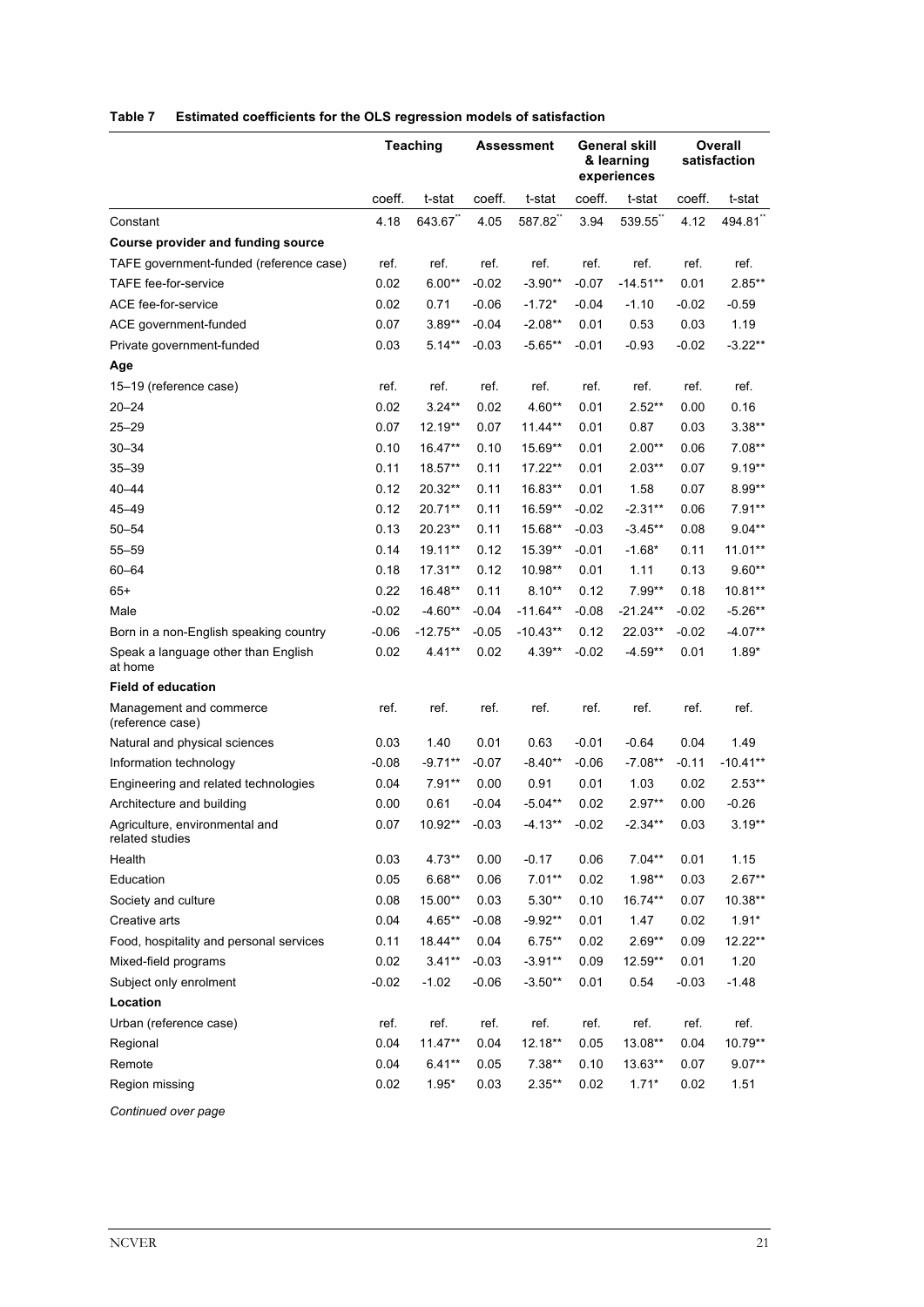|                                                      | Teaching |            |         | Assessment | General skill<br>& learning<br>experiences |            | Overall<br>satisfaction |            |
|------------------------------------------------------|----------|------------|---------|------------|--------------------------------------------|------------|-------------------------|------------|
|                                                      | coeff.   | t-stat     | coeff.  | t-stat     | coeff.                                     | t-stat     | coeff.                  | t-stat     |
| Level of course                                      |          |            |         |            |                                            |            |                         |            |
| Diploma/advanced diploma                             | $-0.12$  | $-22.00**$ | $-0.08$ | $-13.47**$ | 0.06                                       | $9.31**$   | $-0.13$                 | $-18.68**$ |
| Certificate III & IV                                 | $-0.06$  | $-15.68**$ | $-0.02$ | $-4.81**$  | 0.03                                       | $7.21**$   | $-0.09$                 | $-17.07**$ |
| Certificate   & II (reference case)                  | ref.     | ref.       | ref.    | ref.       | ref.                                       | ref.       | ref.                    | ref.       |
| Other certificate                                    | 0.01     | 1.56       | $-0.03$ | $-4.87**$  | $-0.03$                                    | $-3.98**$  | 0.01                    | 0.75       |
| Subject only or statement of attainment              | 0.05     | $6.90**$   | 0.04    | $5.79**$   | 0.00                                       | $-0.59$    | 0.09                    | $9.54**$   |
| Length of course                                     |          |            |         |            |                                            |            |                         |            |
| Less than 50 hours (reference case)                  | ref.     | ref.       | ref.    | ref.       | ref.                                       | ref.       | ref.                    | ref.       |
| 50-199 hours                                         | 0.02     | 4.90**     | 0.04    | $9.22**$   | 0.07                                       | 16.08**    | 0.03                    | $6.35***$  |
| 200-540 hours                                        | 0.06     | 12.74**    | 0.10    | 20.94**    | 0.14                                       | 28.06**    | 0.10                    | 17.23**    |
| More than 540 hours                                  | 0.09     | 13.71**    | 0.11    | 16.56**    | 0.17                                       | 24.77**    | 0.15                    | 18.19**    |
| Hours missing                                        | 0.04     | 4.96**     | 0.06    | 5.98**     | 0.12                                       | 11.66**    | 0.07                    | $6.15***$  |
| Main reason for studying                             |          |            |         |            |                                            |            |                         |            |
| Get a job (reference case)                           | ref.     | ref.       | ref.    | ref.       | ref.                                       | ref.       | ref.                    | ref.       |
| Upskill                                              | 0.05     | 11.25**    | 0.05    | 10.57**    | $-0.06$                                    | $-12.68**$ | 0.03                    | $5.29**$   |
| Reskill                                              | 0.02     | $3.28**$   | 0.04    | $6.67**$   | $-0.06$                                    | $-8.57**$  | $-0.01$                 | $-1.44$    |
| Requirement of job                                   | 0.00     | $-0.18$    | $-0.02$ | $-3.87**$  | $-0.22$                                    | $-40.96**$ | $-0.05$                 | $-8.91**$  |
| General skill                                        | 0.03     | 5.96**     | 0.02    | $3.83**$   | $-0.11$                                    | $-18.17**$ | 0.02                    | $3.43**$   |
| Other                                                | 0.04     | $6.93**$   | 0.03    | $5.24**$   | $-0.08$                                    | $-13.18**$ | 0.02                    | $3.16**$   |
| Has a disability                                     | $-0.05$  | $-9.82**$  | $-0.07$ | $-12.86**$ | $-0.04$                                    | $-7.98**$  | $-0.05$                 | $-8.31**$  |
| Survey year                                          |          |            |         |            |                                            |            |                         |            |
| 2005 (reference case)                                | ref.     | ref.       | ref.    | ref.       | ref.                                       | ref.       | ref.                    | ref.       |
| 2006                                                 | 0.01     | 1.20       | $-0.01$ | $-2.00**$  | $-0.01$                                    | $-1.43$    | 0.00                    | 0.31       |
| 2007                                                 | 0.03     | $7.59**$   | 0.00    | 0.75       | 0.01                                       | $2.35***$  | 0.01                    | $2.02**$   |
| 2008                                                 | 0.05     | $10.10**$  | 0.03    | 4.66**     | 0.04                                       | $7.65**$   | 0.04                    | $5.91**$   |
| <b>Highest prior qualification</b>                   |          |            |         |            |                                            |            |                         |            |
| Higher education                                     | $-0.04$  | $-6.52**$  | 0.00    | 0.74       | $-0.33$                                    | $-50.52**$ | $-0.13$                 | $-17.33**$ |
| Diploma/advanced diploma                             | $-0.03$  | $-5.13**$  | 0.02    | $3.16**$   | $-0.17$                                    | $-24.70**$ | $-0.09$                 | $-11.55**$ |
| Certificate III & IV                                 | $-0.02$  | $-3.34**$  | 0.02    | $3.50**$   | $-0.07$                                    | $-12.75**$ | $-0.05$                 | $-8.11**$  |
| Certificate   & II                                   | $-0.02$  | $-3.43**$  | 0.01    | 1.22       | $-0.01$                                    | $-1.99**$  | $-0.02$                 | $-3.57**$  |
| Other certificate                                    | $-0.01$  | $-2.37**$  | 0.00    | 0.08       | $-0.03$                                    | $-5.33**$  | $-0.03$                 | $-4.41**$  |
| Completed secondary school                           | $-0.02$  | $-4.97**$  | 0.00    | 0.06       | $-0.10$                                    | $-18.78**$ | $-0.05$                 | $-7.27**$  |
| Didn't complete secondary school<br>(reference case) | ref.     | ref.       | ref.    | ref.       | ref.                                       | ref.       | ref.                    | ref.       |

Note: \*\* Significant at 5%, \*Significant at 10%.

Source: Student Outcomes Survey, 2005–08.

Overall, the magnitude of the model results in table 7 is consistent with the findings from the descriptive statistics; that is, there are statistically significant differences between respondent ratings of provider types, but the magnitudes of these differences are so small that it is hard to make any strong claims over the relative quality of one against another. For example, we cannot rule out the possibility that these differences may be spuriously linked to unobserved differences in respondent characteristics across provider type that are unrelated to the quality of the training, such as whether the training was taken part- or full-time.

As for differences in provider types, the model results in table 7 show only minor differences in the quality scores across individual characteristics, with few differences of note. In terms of magnitude, the largest coefficient across all of the explanatory variables is -0.33 points on a scale of 1 to 5, or a 7-percentage point difference in the relationship between holding a pre-training higher education qualification relative to no qualification on the mean 'general skills and learning experiences' score.

There may be several explanations for the small differences in quality observed above.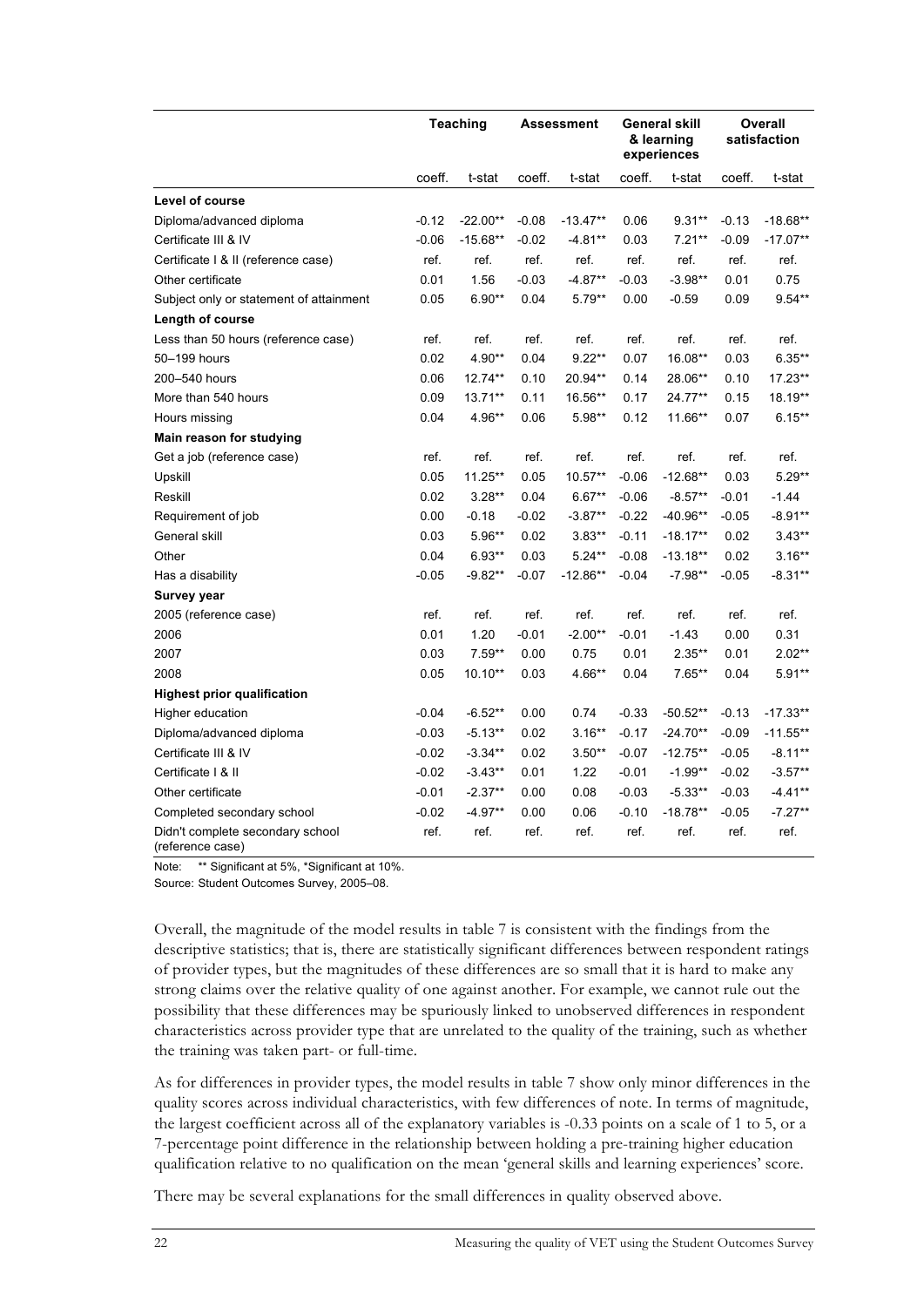- 1 The small differences may be because those who may have been least satisfied with the quality of the education are not included in the survey—those who ceased studying without completing at least a module, estimated to be around 16% of all VET students (Callan 2005).
- 2 Student perceptions of quality may not be valid instruments of actual training quality. One reason why they may not be representative of actual course quality is that the survey is conducted around six months after completion, at which time students may have forgotten aspects of the course.
- 3 The results presented above may be right: there may in fact be high satisfaction with training courses with little variation in course quality between provider types. This may be because the Australian Quality Training Framework, which is a set of national training standards for provider registration, actually ensures a uniformly high training quality.

We cannot rule out the first point because there is no information in the Student Outcomes Survey about those who did not complete at least a module, or the circumstances under which they ceased studying. Given that these individuals are estimated to comprise around 16% of all VET students, not an insignificant number, priority should be given to an analysis of the characteristics and experiences of those who cease studying before completing a module. It needs to be noted, however, that the survey was designed to measure outcomes of students who completed training.

On the second point, it is difficult using the Student Outcomes Survey data to test whether perceptions of quality is a valid measure, mainly because perceptions of quality are measured at the same time as the outcomes, so that perceptions themselves may be affected by the outcomes. This point is underlined by regression results when an indicator for module completers is included in the model. Results from this model produced strong evidence to suggest that the module identifier was an endogenous variable in course satisfaction ratings. This suggests that there is a two-way (noncausal) relationship between course satisfaction and module completion: students become module completers (cut short their course) because of low satisfaction with their course, but also exiting study without completion may lower their perception of the course six months after completing. Note, however, that in VET many students do not intend to complete qualifications. They may exit the system when they have acquired the skills they sought. Ideally, validation would take place by assessing the skills of a sample of students before and after completing the training and examining how their skill accumulation is linked to satisfaction with their course.

On the third point, the lack of individual provider data and data from private provider fee-forservice courses in the Student Outcomes Survey means that we cannot test this hypothesis. Data at the provider type level are highly aggregated and mask possible differences in student satisfaction across individual providers.

Putting aside the first two points, even if we could conclude that the small differences in perception of quality across provider types are due to the uniformly high standard of training, there are still more fundamental questions that may be considered in relation to the use and design of quality measures:

- $\Diamond$  If there is little variation in training quality between provider types, is there a need for quality measures?
- $\Diamond$  If so, who would use the measures and for what purpose? What outcomes will these measures help to achieve?
- $\diamond$  What are the potential user-information needs? For example, do prospective students need information on provider types or is information at an institutional, campus, course or module level more important? Do they need information on facets other than the quality of training, for example, on-campus amenities and services?
- $\Diamond$  Are these needs already met from other data sources? If not, how well does the Student Outcomes Survey meet these needs currently? What changes would be needed to the survey to accommodate them?

These questions are addressed in the remainder of this report.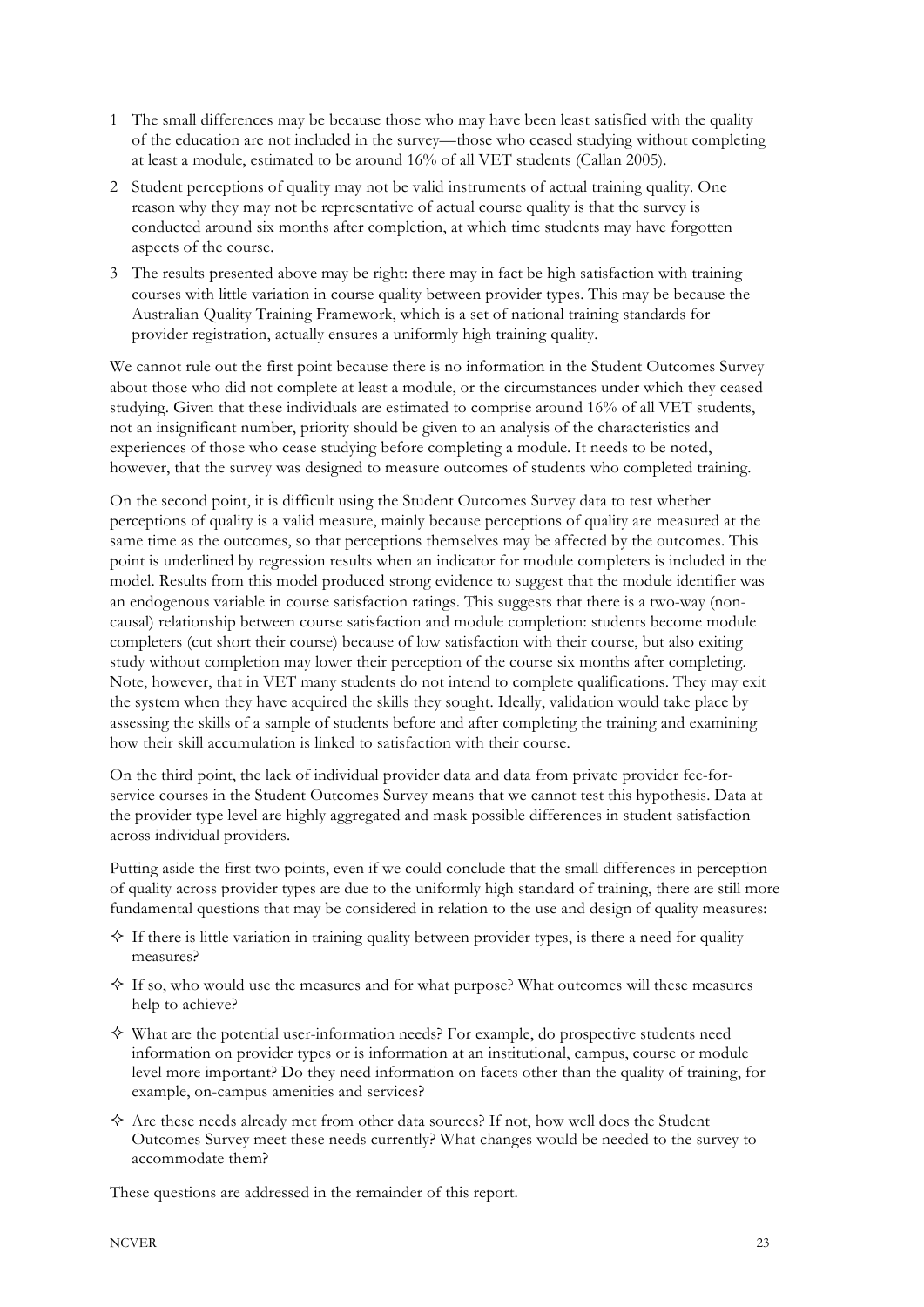# What information do students need to make good choices?

The study so far has examined the use of student course satisfaction measures from the Student Outcomes Survey to evaluate quality. Results from this analysis suggest that prospective students would gain little insight from such measures. Just as good information can improve market outcomes, bad information can lead to poor outcomes. This raises the question, 'What information do students need to make good choices?'

To answer this question, we need to consider why students engage in VET. From a theoretical perspective, students are deemed to engage in education to improve their future labour market prospects (investment model) and/or because they derive pleasure from studying (consumption model) (Duncan 1976). Under the human capital model, an individual's choice of course and provider depends on whether their discounted future benefits outweigh the costs of studying. Future benefits are typically identified as being from the financial (higher future wages) and nonfinancial (greater job satisfaction and securing expanded employment options) benefits. Costs involved in studying are immediate and may include course costs (such as fees, transport and equipment costs) and foregone income and time that could have been spent in leisure, socialising or with family. When weighing up the future benefits and costs, because of time preference people tend to discount the importance of future benefits. In contrast, the consumption model emphasises the pleasure that individuals derive from undertaking a course at a particular institution, which may depend on the content of the course, campus amenities and on-campus activities, plus characteristics of the surrounding area.

From the Student Outcomes Survey data (table 8), it is clear that investment motivations are important. From those surveyed between 2005 and 2008, the vast majority, across all fields of education, report investment motivations as the primary reason for undertaking a VET course.10 In the majority of cases, students are said to be motivated to find work, improve their skills or to reskill. However, the emphasis on investment motivations does vary across fields of study, with around 22% of arts and 27% of mixed-field students reporting other motivations being of primary importance.

**.** 

<sup>10</sup> It should be kept in mind that the reported motivations for studying are elicited six months after course completion and may be influenced by the student outcomes. Ideally, this information would be collected at the time study is undertaken.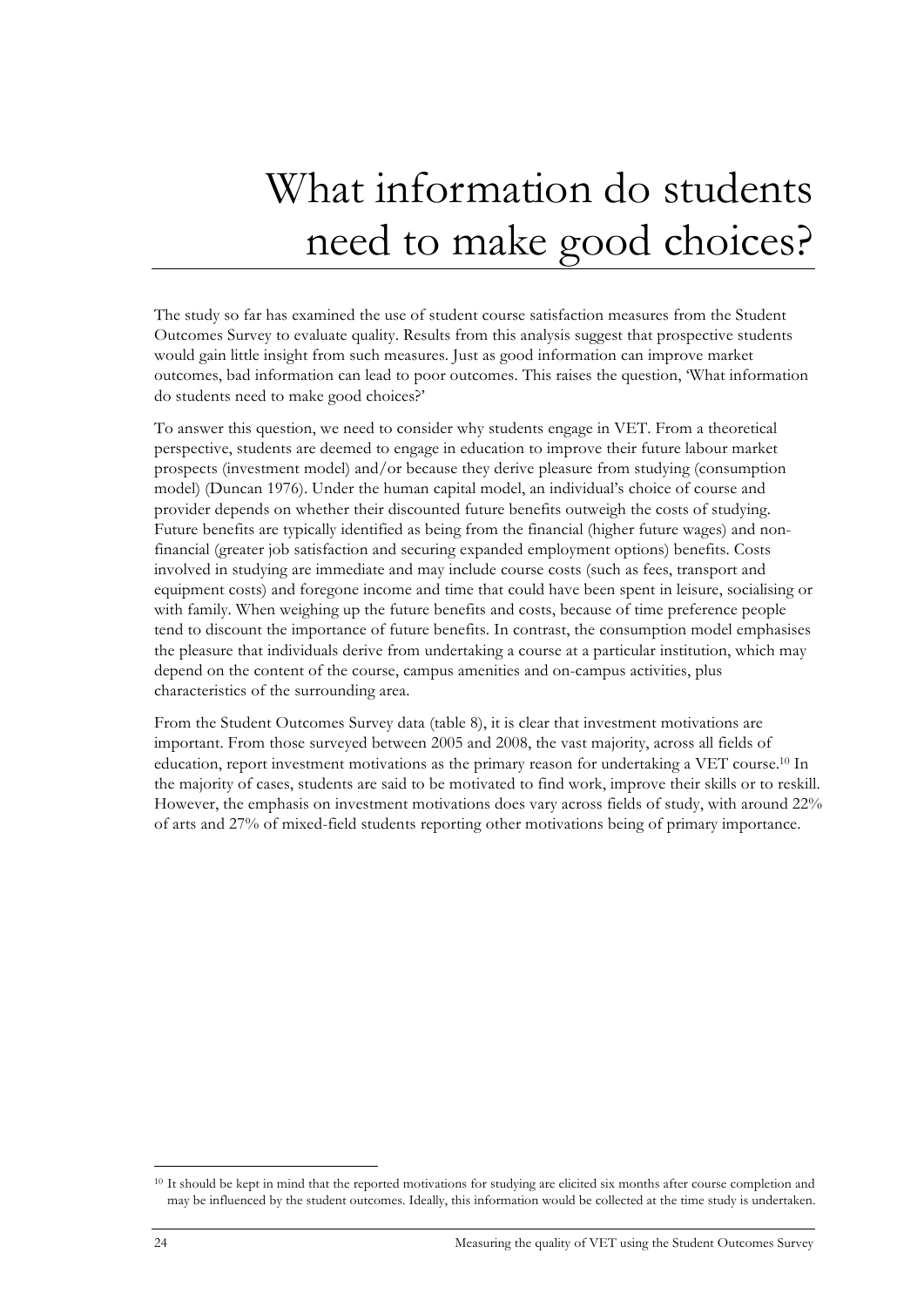|                    | Sci.  | ΙT |    |    | env. |    |      | Eng. Arch. Agr. & Hith Educ. Man.& Soc.<br>com.                                   | &<br>cult. |      | Arts Hosp. Mix. |    | Sub.<br>only |
|--------------------|-------|----|----|----|------|----|------|-----------------------------------------------------------------------------------|------------|------|-----------------|----|--------------|
|                    | %     | %  | %  | %  | %    | %  | $\%$ | %                                                                                 | %          | $\%$ | $\frac{0}{0}$   | %  | $\%$         |
| Find work          | 27    | 21 | 16 | 22 | 11   | 12 | 9    | 19                                                                                | 21         | 19   | 23              | 15 | 12           |
| Voluntary upskill  | 20    | 27 | 29 | 26 | 34   | 31 | 36   | 36                                                                                | 24         | 18   | 24              | 17 | 25           |
| Compulsory upskill | 15    | 4  | 32 | 29 | 25   | 29 | 26   | 14                                                                                | 15         | 2    | 23              | 9  | 21           |
| Reskill            | 17    | 8  | 6  | 8  | 8    | 13 | 11   | 9                                                                                 | 14         | 15   | 8               | 5  | 5            |
| General skill      | 9     | 26 | 9  | 7  | 13   | 6  | 8    | 14                                                                                | 11         | 24   | 12              | 28 | 20           |
| Other              | 14    | 14 | 7  | 6  | 10   | 9  | 11   | 8                                                                                 | 15         | 22   | 10              | 27 | 17           |
| No. of respondents | 1 502 |    |    |    |      |    |      | 9 430 46 443 16 077 15 474 13 293 12 974 58 149 32 917 10 066 24 115 24 517 4 525 |            |      |                 |    |              |

#### **Table 8 Main reason for studying**

Source: Student Outcomes Survey, 2005–08.

An important point to note is that, while investment motivations dominate, there are a range of desired labour market outcomes that may be of interest to prospective students. From table 8, it appears that there is a broad spread of labour market motivations, including finding work, career progression (voluntary upskill and general skills) and a change of career (reskill). This indicates that students may be interested in a range of different labour market outcomes from VET, including wage progression, employment prospects and the types of jobs graduates find.

The strong emphasis on employment motivations for studying suggests that students would value information on post-study employment outcomes highly in making decisions on courses and providers. Another argument for using outcomes is that they also reflect the value that employers place on the skills acquired. All else being equal, for a given field of education, the greater the average wage and employment rates from a provider, the more closely the skills developed from the course meet the needs of employers. Although employment outcomes are the prime motivation, other motivations, such as to gain access to another course, are still important. Therefore, other outcomes, such as enrolment in further education, are also important information to students. The Student Outcomes Survey does include this type of information.

To derive measures from the Student Outcomes Survey for student use, a number of issues need to be resolved. First, while there is information on provider type (that is, TAFE, other government, ACE and private provider), there is no publicly available information on individual providers. Second, information on key labour market outcomes is only collected six months after completion, with limited information on the longer-term outcomes. Third, more information is needed on employment outcomes after completion. Fourth, to evaluate course outcomes across provider types, more contextual information needs to be available, adjusted for differences in students across courses and providers.

These issues arise because the Student Outcomes Survey was not designed for the purpose of evaluating courses across providers; rather, it was designed to produce broad sector-wide indicators for public accountability purposes. One of the main uses of the survey is for deriving annual indicators for publication in the Annual National Report of the Australian VET System to address two (out of six) key performance measures (ANTA 2004). These two key performance measures are:

- $\Diamond$  the level of student employment outcomes and benefits after training and their satisfaction with their training program
- $\Diamond$  the extent to which Indigenous Australians engage with and achieve positive outcomes from vocational education and training.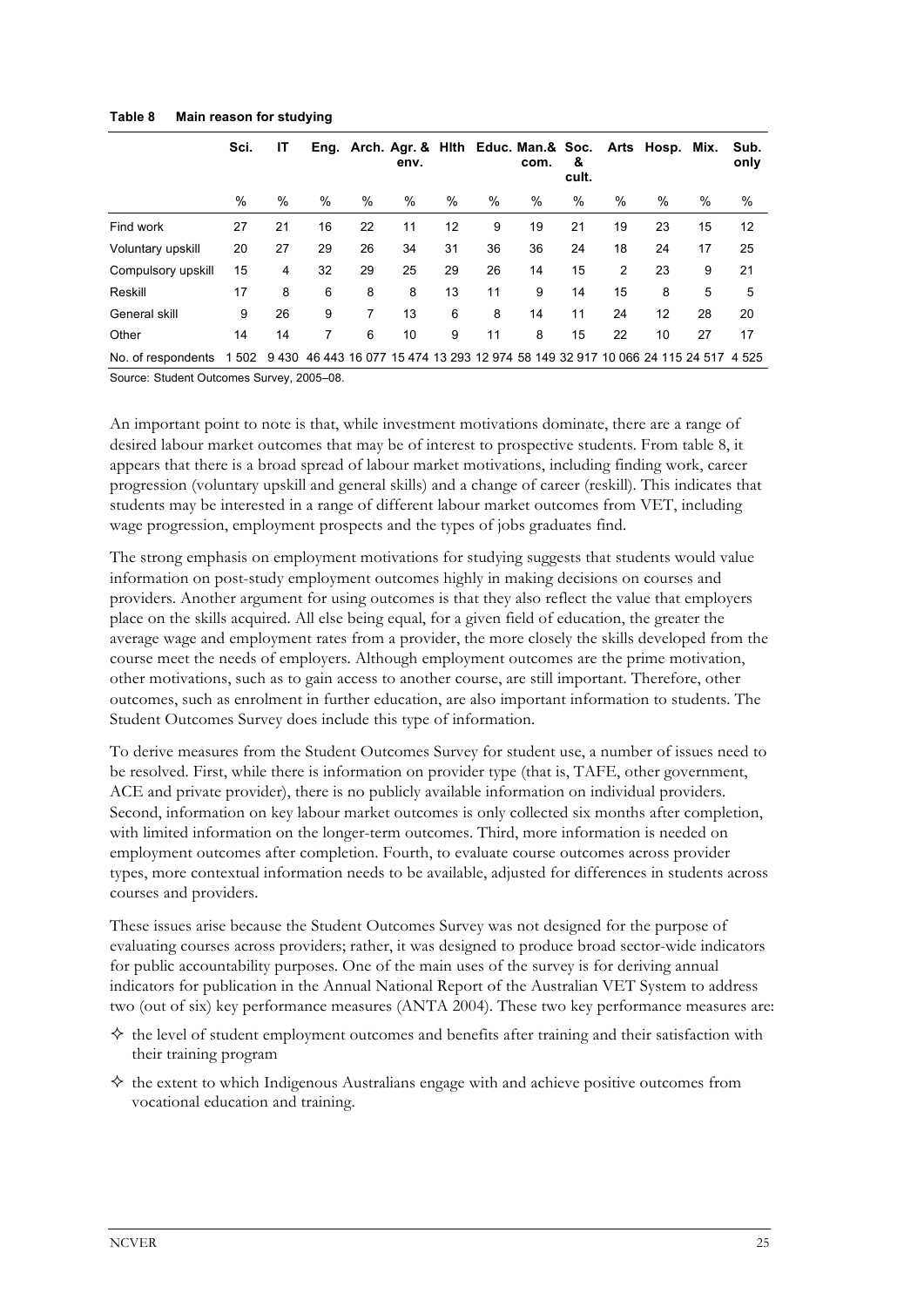# Using and developing quality measures from the Student Outcomes Survey

The focus of this section is on the use and development of the Student Outcomes Survey to derive quality measures for students to use in making decisions on courses and providers. However, we point out that developing such measures does not discount their use for public accountability purposes. In fact, some of the recommendations to develop the survey dataset will assist in public reporting, such as reporting on the benefits of VET required under the Annual National Report and against Council of Australian Governments (COAG) objectives under the National Agreement for Skills and Workforce Development (Council of Australian Governments 2009). In developing Student Outcomes Survey data for use by students, it is pertinent to examine possible uses for the data. Below are a few examples of how similar data are used in other sectors for the same purpose.

A first point of comparison is the information provided to prospective higher education students in Australia in the *Good universities guide.* The *Good universities guide* provides students with an overview of information on institutes, their campuses and the courses offered (including information about VET providers). More importantly, it provides a 'scoreboard of comparisons' on fees, entry requirements and course outcomes across all institutes where a particular course is offered. Course outcomes includes the percentage of graduates in employment in the year after completion, the destination of graduates, starting salaries and student course satisfaction ratings.

A similar 'scoreboard' approach has already been adopted for VET in British Columbia in Canada (BCStats 2008) by using information from the Diploma, Associate Degree and Certificate Student Outcomes (DASCO) Survey. As well as including information on student characteristics (including student work and study history, gender, age and reasons for enrolling), the publication includes information on key graduate outcomes, including satisfaction with various aspects of the course, overall satisfaction with course, employment rates and wage rates and hours worked (see appendix B for an example of a scoreboard for the Justice Institute of British Columbia). Unlike the scoreboard approach in the *Good universities guide*, the approach used for VET in British Columbia only includes outcomes for the institutes as a whole by comparison with the average across all providers in British Columbia and no comparisons are made at the course level.11

### *Recommendation 1: Adopt a scoreboard of post-study outcomes to measure quality*

A scoreboard of study and post-study outcomes from the Student Outcomes Survey would help Australian VET students make better decisions on the best course for their needs, which in turn would reward providers who best meet these needs. Such a scoreboard may include average outcomes by provider and field of education for:

- $\diamond$  the main reason for doing the training
- $\diamond$  proportion taking further study and types of further study
- $\diamond$  current employment and earnings compared with before study
- $\diamond$  occupation and industry of employment after study and job satisfaction
- $\Diamond$  relevance of training to their post-study job.

**.** 

<sup>11</sup> Hoeckel et al. (2008) also provide examples in the US states of Arkansas and West Virginia, where information on the quality and effectiveness of VET programs is available for public review.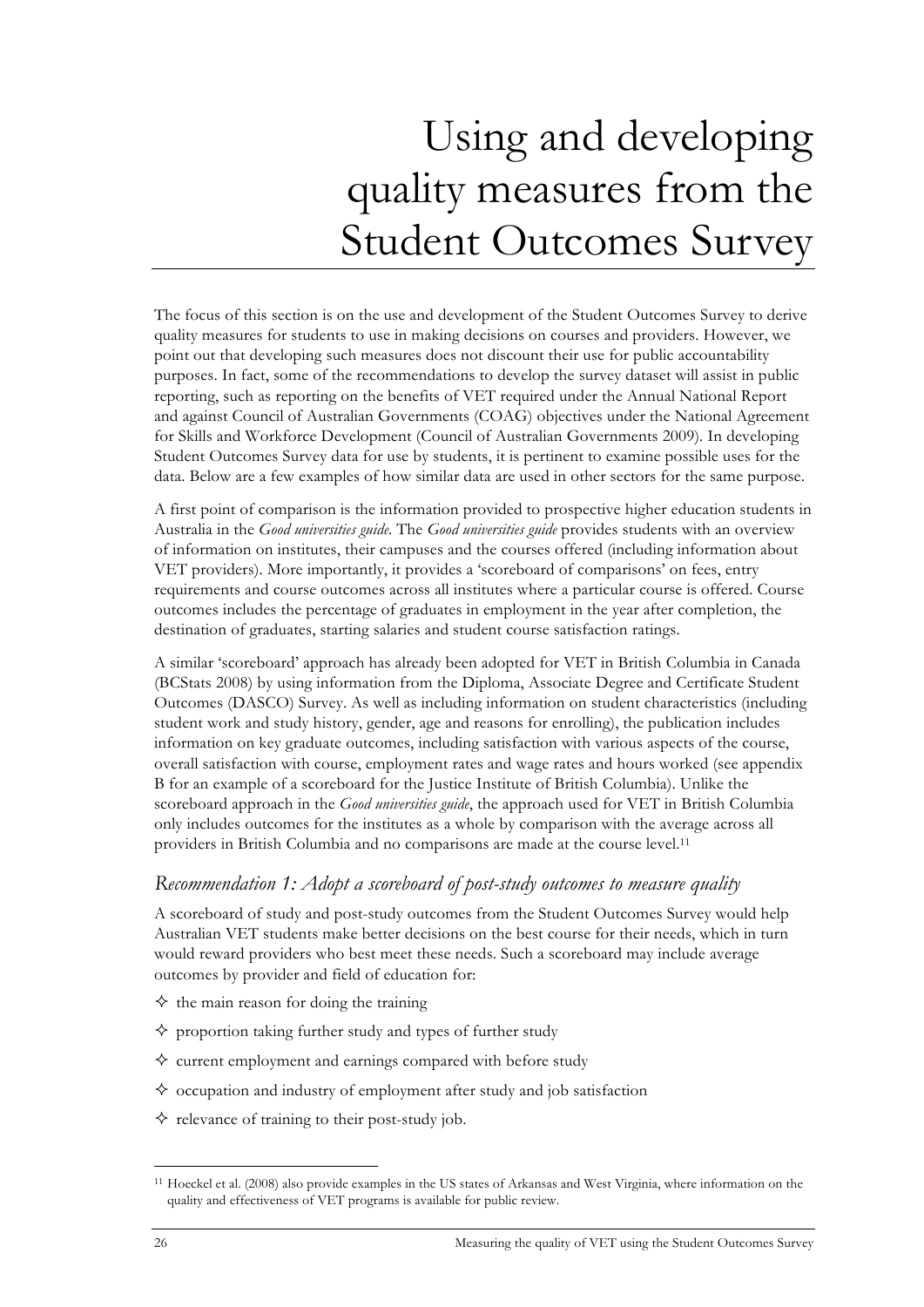To provide robust estimates of such variables by course and provider would require a larger sample than that currently obtained for the Student Outcomes Survey.

Accompanying outcome information with relevant course and provider information (similar to the *Good universities guide*) will help students more easily make comparisons. Course information may include content, course fees and course length, while provider information may include campus amenities and services, transport and information on governance, such as participation and awards received from the AQTF voluntary Excellence Criteria program.

Because it takes time to gain a true picture of any labour market benefits from education and training, any outcomes should be measured over time. For example, for those who are already in employment when they undertake VET, the employment benefits may not be transmitted, in the form of higher wages and/or increased job retention, until years after completion. Similarly, employment rates measured in the first year after graduation may reflect the efforts of providers to find their graduates work placements, which may not necessarily reflect the quality of the training.

A criticism of using outcome measures is that they do not take into account differences in the characteristics of students who graduate from different courses. For example, there is much criticism of average school exam results published each year in the United Kingdom because clearly the performance of schools is not just a measure of the quality of the education, but a measure of the ability of the school graduates (Goldstein & Myers 1996).

Such criticisms are relevant when comparing outcomes across individual VET providers. There are marked differences in ability and employment and education history among VET students. In response to increasing competition, individual providers, especially small private providers, are specialising in meeting the needs of specific clientele (Ferrier, Dumbrell & Burke 2008). Segmentation in training markets means that differences in training outcomes across providers is likely to be influenced not only by the quality of the training, but also by the characteristics of the students. For example, using raw post-training employment rates as a measure of quality will overinflate the performance of providers who specialise in providing 'in-house' training to company employees, compared with providers who specialise in delivering courses to new school graduates.

If differences in average outcomes among providers are not valid measures of quality—driven by differences in region or graduate characteristics rather than differences in course quality—then such indicators may reduce the benefits from providing students with quality information. In particular, it would reward providers who take the students with the best employment prospects, which may lead them to bias their student intake, shift their location, or pressure poor students to exit prematurely. Therefore, methods of analysis that control for the characteristics of the student cohort must be employed.

### *Recommendation 2: Validate the use of post-study outcomes as a measure of quality*

Validating the use of the measures will provide confidence that labour market outcomes are a measure of course quality, which will ensure that students choose the best courses and that providers of the best courses are rewarded. Validating the use of average labour market outcomes involves testing the extent to which differences in average outcomes are due to differences in course quality, as opposed to differences in other factors unrelated to quality, such as differences related to students and local opportunities available to students. A simple way of doing this would be to tabulate the average characteristics of students across providers (for given courses) and employment rates in the regions where providers operate. This is a crude approach, but it may highlight whether more detailed analysis is warranted. If more detailed analysis is needed, regression analysis would be the best approach. Regression analysis allows the effects of provider type on labour market outcomes to be measured, independent of a range of observed student and regional characteristics that may also be significant. However, a downside of this approach is that it is more time-consuming and would require more information to be collected on respondents in the Student Outcomes Survey, such as information on their work and education history. If average employment outcomes are not valid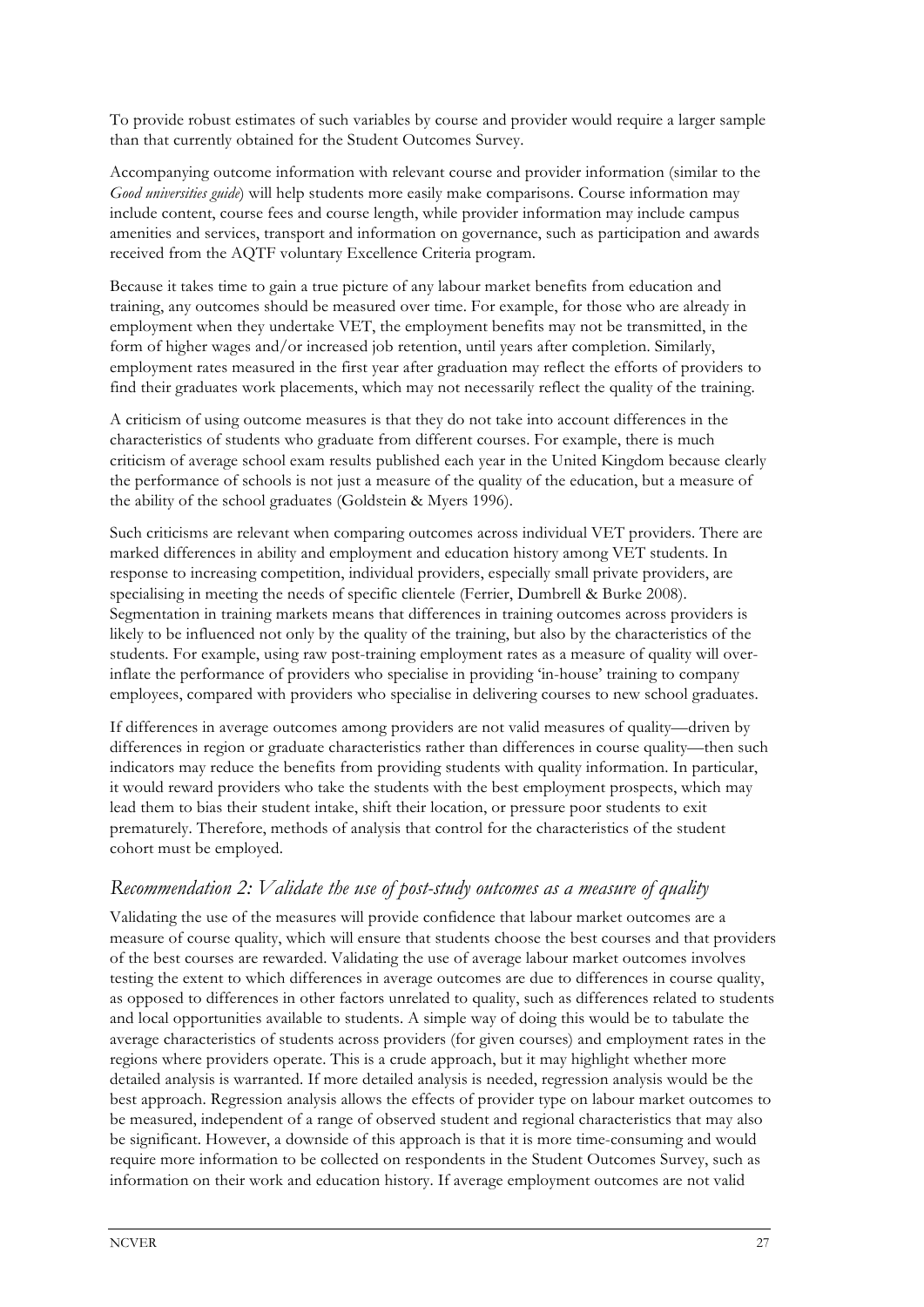measures of course quality, then the use of more sophisticated regression techniques may be the only way of producing outcome measures that are comparable across providers.

An alternative, but less attractive approach to validating outcomes, would be to include contextual information on the provider's region and their graduate characteristics into the scoreboard (which is the approach used for comparing VET providers in British Columbia). For example, the average unemployment rate may give students a measure of the employment conditions in the region in which the provider operates, and average employment rate prior to study may help students judge the extent to which the course helped graduates find work. A limitation of this approach is that it puts the onus on students to synthesise the information and make judgments on how outcomes should be appropriately adjusted. While this may be a quick and easy option, it makes comparisons more difficult for students.

## Recommendations for developing the Student Outcomes Survey

To adopt a 'scoreboard' framework for measuring quality, regardless of whether and how the measures are validated, we suggest a range of changes to the Student Outcomes Survey data collection. The recommendations below are ordered from highest to lowest priority, where recommendation 3 is likely to be the easiest to implement and 6 the most difficult.

### *Recommendation 3: Include provider information in the collection*

Although information regarding the name and location of the institute is collected, as reflected in the Student Outcomes Survey cover letter sent to each person who completed recognised vocational training in the previous calendar year, this information is discarded and not made publicly available. With provider information included in Student Outcomes Survey dataset, a natural progression for the dataset would be to link it to administrative information collected by the institutes, such as information on the courses (such as their completion rates, attendance rates, contact hours, average class sizes) and information on the individual students (such as attendance records, whether study is full-time or part-time, expenditure per student, staff–student ratios, completion rates and academic history). This information would provide important information which could be used to put outcome information into context or used to validate the use of labour market outcomes. Linking the survey to provider administrative data may also provide a useful tool for analysing the factors that lead to favourable outcomes.

### *Recommendation 4: Collect more information on students and their labour market outcomes*

While the Student Outcomes Survey currently asks individuals about earnings (Q29), it is categorical (eight possible categories ranging from '\$1–\$79 per week' to 'more than \$1500 per week') and not in its most useful form, especially if making comparisons across providers for a given course (where differences may be small). There are many examples of surveys that ask respondents to give their income in dollars, with high response rates, such as the Household Income and Labour Dynamics (HILDA) Survey and the Graduate Destination Survey (GDS).

To be able to validate the use of outcome measures used as part of a 'scoreboard' approach, or at least to put the outcomes into perspective, more information on the nature of the students is required. For example, more information is needed on employment history, marital status, living and caring arrangements, place of residence (to control for differences in employment opportunities of graduates) and work experiences while studying. These factors may affect poststudy employment outcomes, and to the extent that they differ across courses and providers, need to be accounted for when comparing post-study outcomes.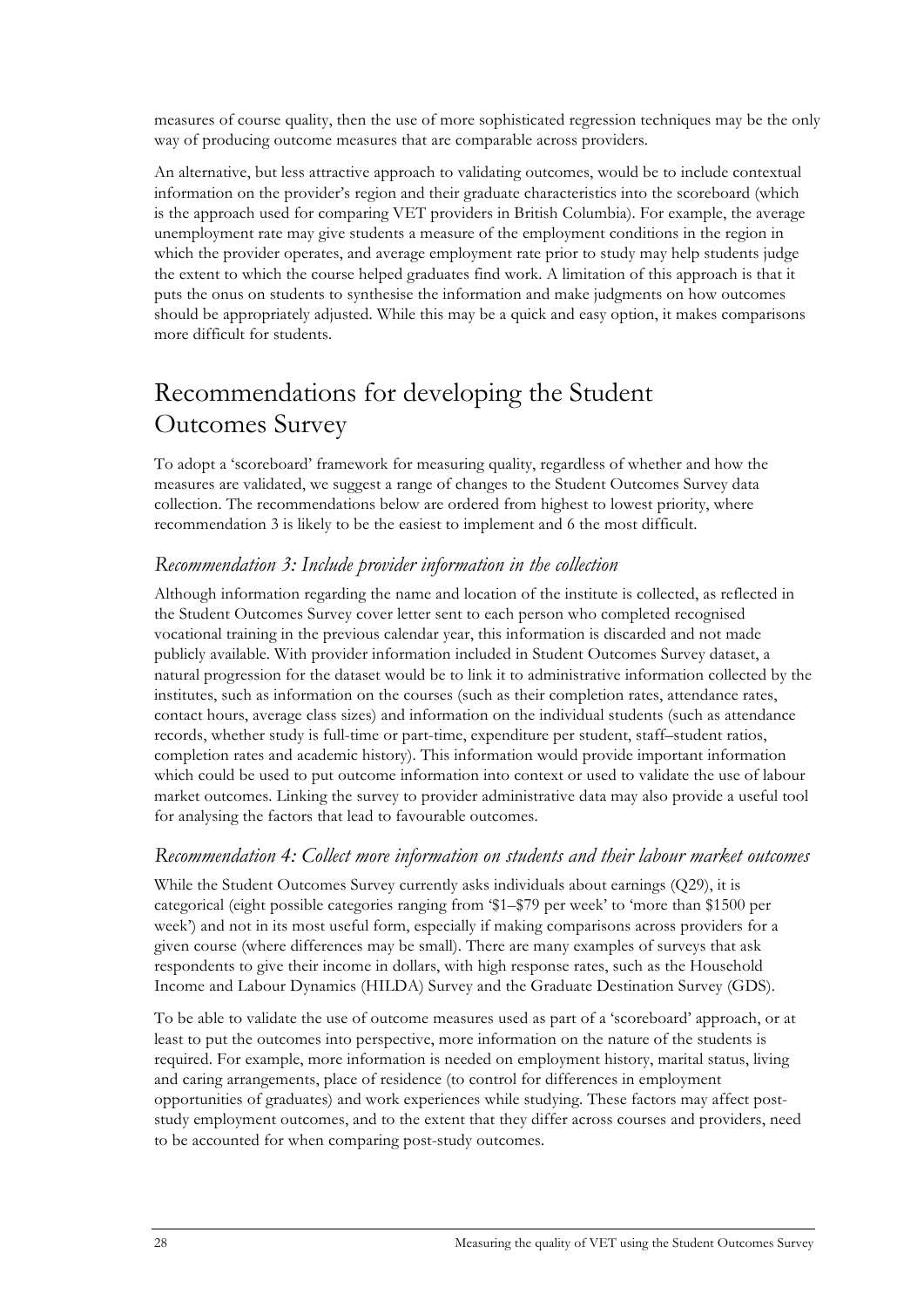### *Recommendation 5: Increase the sample size and survey response rates*

For robust scoreboard information for specific courses across providers there needs to be a review of the current sampling method, in particular, a larger sample and a higher response rate.

#### *Recommendation 6: Expand the survey to include information on private fee-for-service courses*

Without information on private fee-for-service courses, it is difficult for prospective students to evaluate all the available options, especially students who may not be eligible for a publicly funded position, such as overseas students. Information on private fee-for-service is also required for public accountability, for example, reporting against Council of Australian Governments' objectives, such as the proportion of graduates employed after completing training by previous employment status.

#### *Recommendation 7: Add a panel dimension to the Student Outcomes Survey*

At present, the Student Outcomes Survey attempts to measure the labour market benefits of training by using a single cross-sectional survey in the year following the completion of a module or qualification. While this is an economical way of evaluating the effects of training, it does not address an important related question: is employment obtained after training sustainable over time?<sup>12</sup>

One possibility would be to expand the one-off NCVER 'Down the Track' survey that followed up on the progress of respondents to the Student Outcomes Survey two years after the initial survey. In doing do, the Student Outcomes Survey would become a panel dataset conducted every one or two years, where the initial survey would elicit more contextual and historical information than in subsequent surveys. Subsequent surveys would focus primarily on employment and earnings, as well as job satisfaction. A large-scale panel dataset would capture the labour market dynamics of VET graduates more effectively.

Although it might be considered that there would be some overlaps with HILDA and the Longitudinal Surveys of Australian Youth (LSAY), sample sizes of VET graduates in these two panel surveys are often small and not conducive to VET-specific analyses. There is a precedent of more focused panel data surveys being conducted. For example, the Department of Education, Employment and Workforce Relations (DEEWR) began a five-wave panel survey of income support recipients in 2006 (the Longitudinal Pathways Survey) because the sample size in HILDA is too small to allow detailed analysis of the labour market dynamics of income support recipients.

1

<sup>12</sup> This has also been identified as a weakness of data collection and research on VET in Hoeckel et al. (2008, p.28).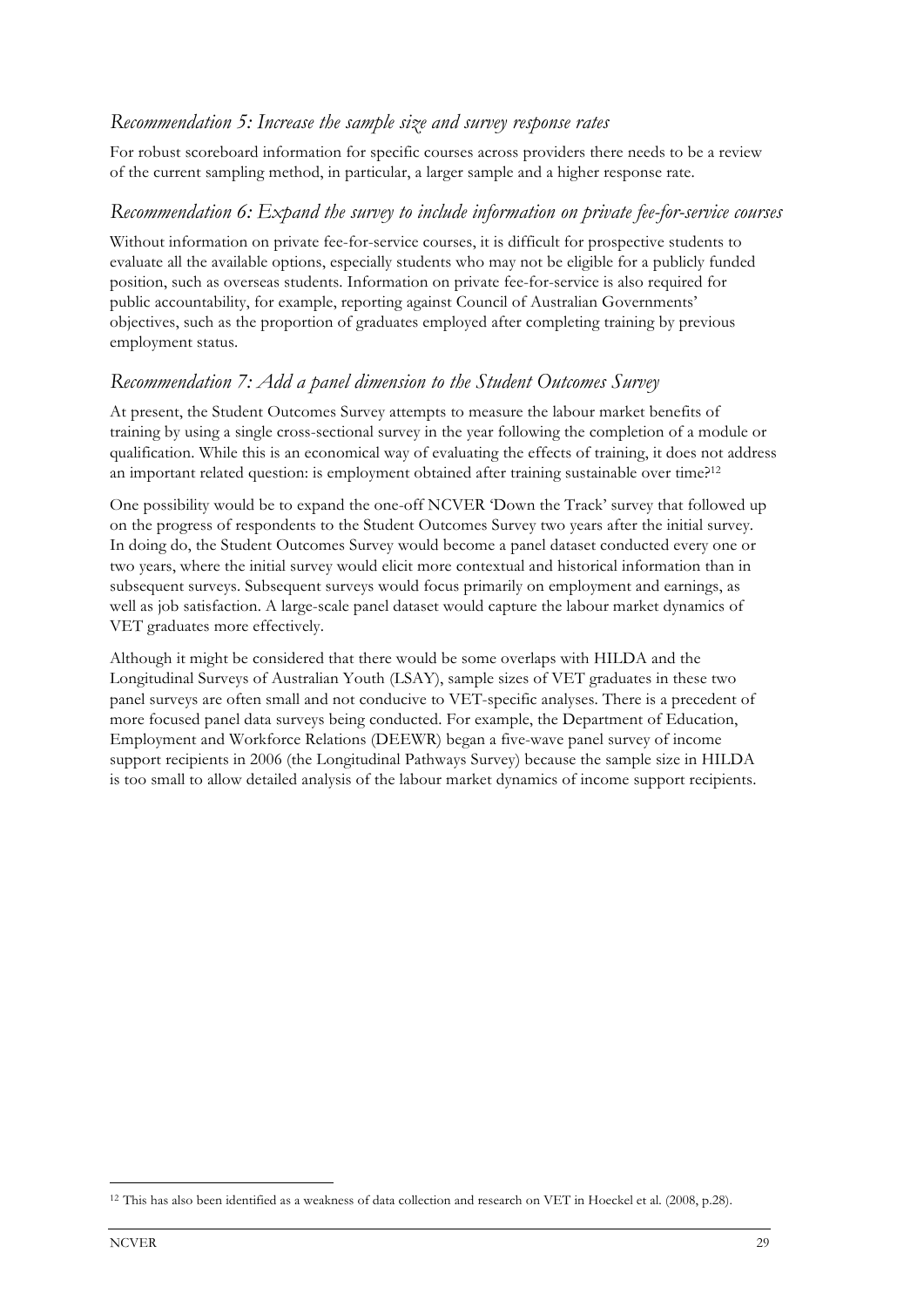## Conclusions

Reforms in the VET sector are moving it towards a more demand-driven model of provision, one where funding is linked more closely to the choices of students. To ensure that such reforms deliver good outcomes for students and employers, it is important that students have adequate information on course quality across providers. Economic theory dictates that, in markets where there is poor information on quality of goods or services, there is a risk that agents will compete on price at the expense of quality (McMillan 2004; Kranton 2003), as evidenced by effects of market reforms in the health sector in the United Kingdom (Propper, Burgess & Green 2004). There is evidence that market reforms in the Australian VET sector during the 1990s have activated such a 'commoditisation processes' (Anderson 2005).

To avoid any possible deterioration in quality in the face of further reforms, namely, the introduction of the Australian Government's VET FEE-HELP loan scheme, it is important that students are given adequate information on the quality of the courses provided by various providers. A recent OECD review on the Australian VET system emphasised this point and stressed the importance of making better use of the data from the Student Outcomes Survey (Hoeckel et al. 2008). According to Hoeckel et al. (2008), improving information on quality will enable prospective students to choose the course that best meet their needs. In this way, institutions are rewarded for the quality of their training and not just for reducing costs.

In this study, we examined the possible use of the Student Outcomes Survey dataset to fulfil this role. Analysis of the data on student perceptions of quality in the survey found very little variation between courses and between providers. While there may be a number of reasons explaining this, including problems recalling aspects of the course six months after completion, we argue that poststudy outcomes such as employment and wage rates are more meaningful for students when making choices between courses and providers and provide a better measure of course quality. Further, outcomes are also a measure of the value that employers place on the skills developed from the training. All else being equal, the more favourable the labour market outcomes from training, the more valued the skills are to employers.

We recommend making information on student outcomes available as part of a 'scoreboard' of information on outcomes, courses and providers (recommendation 1), similar to the *Good universities guide* for prospective higher education students. Such a depository of information makes it easy for students to compare and contrast courses and providers. However, we acknowledge that such an approach does have its drawbacks. In particular, differences in the outcomes across providers may reflect differences in the regions and students serviced by providers, which may create perverse incentives for providers to bias their student intake, shift their location, or pressure poor students to exit prematurely. For this reason we suggest that raw outcome measures are validated against measures that control for differences in student characteristics and student opportunities across providers, such as output from regression models (recommendation 2). This would require additional information on student characteristics to be collected.

Adopting a scoreboard approach with validated outcomes requires the alteration and expansion of the Student Outcomes Survey. From easiest to most difficult, these recommended changes are:

- $\diamond$  include individual provider information in the collection (recommendation 3)
- $\diamondsuit$  collect more information on students and their labour market outcomes (recommendation 4)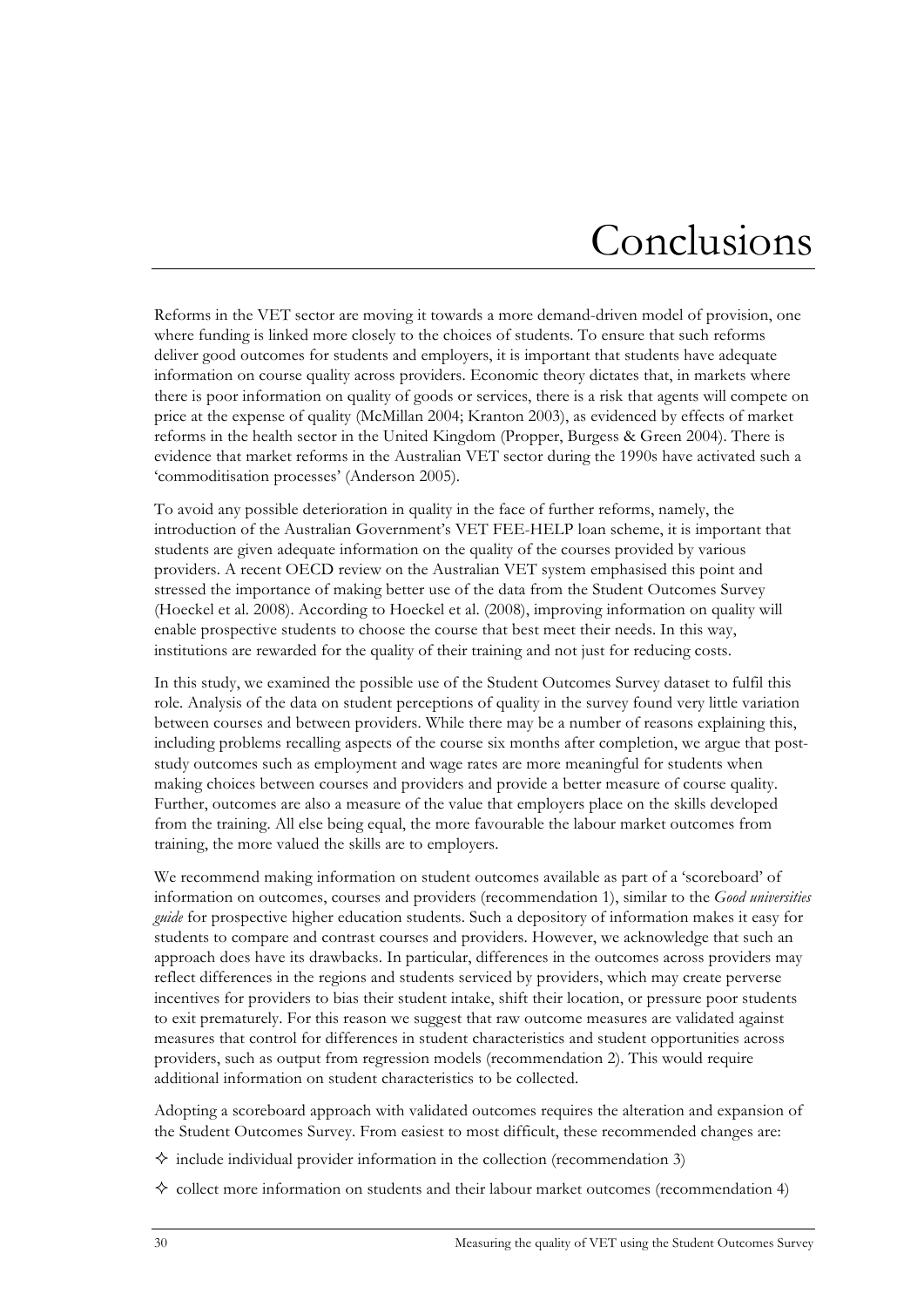- $\diamond$  increase the sample size and survey response rates (recommendation 5)
- $\Leftrightarrow$  expand the survey to include information on private fee-for-service courses (recommendation 6)
- $\diamond$  add a panel dimension to the Student Outcomes Survey (recommendation 7).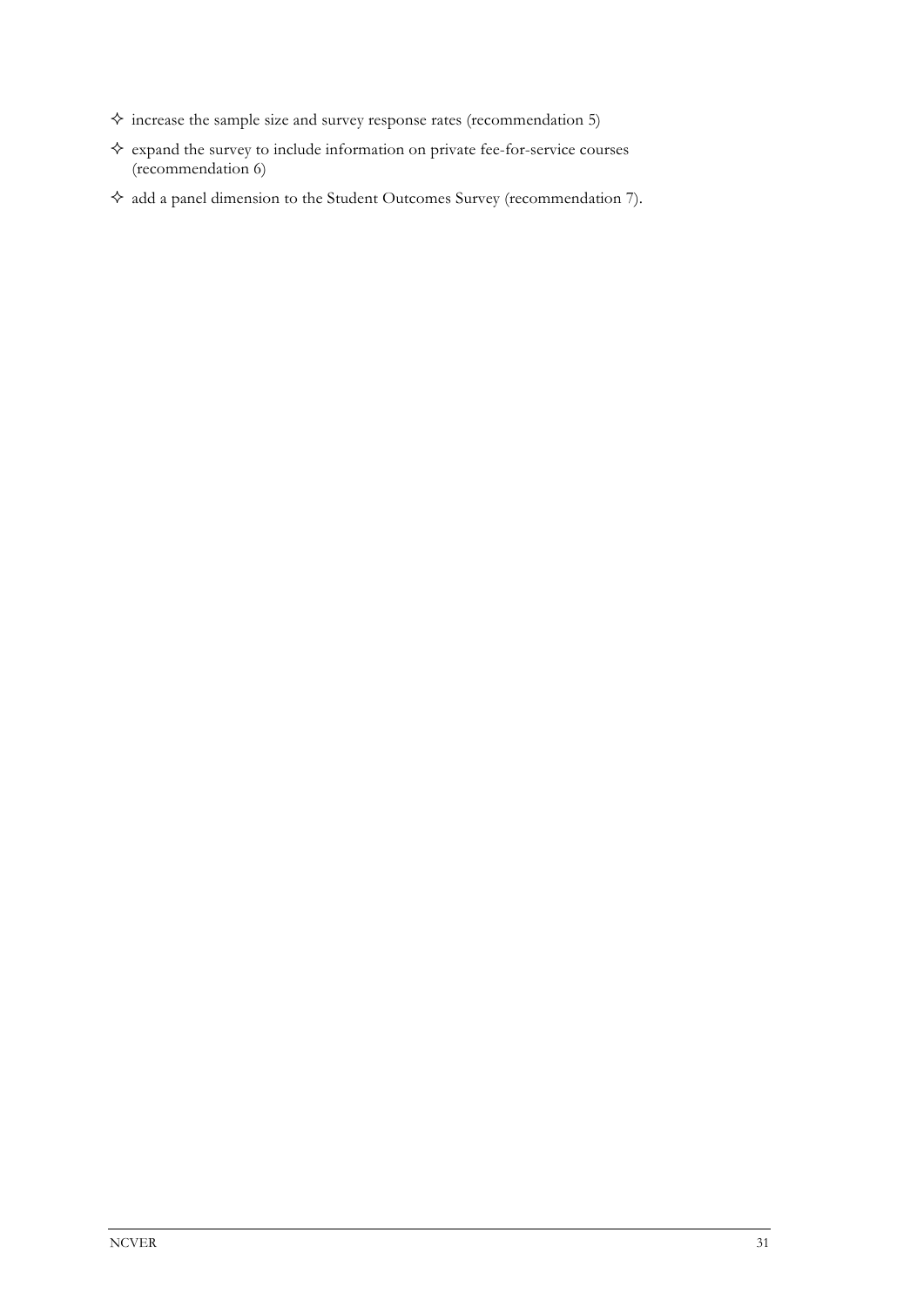## References

- Anderson, D 2005, *Trading places: the impact and outcomes of market reform in vocational education and training*, NCVER, Adelaide.
- ANTA (Australian National Training Authority) 1999, *Australian Recognition Framework (ARF) arrangements* (updated), ANTA, Brisbane.
- ——2004, *Measuring the future: key performance measures for vocational education and training 2004 to 2010*, ANTA, Brisbane.
- BCStats 2008, *2008 Key student indicators for BC diploma, associate degree, and certificate programs: survey results by institution*, Ministry of Advanced Education and Labour Market Development, British Columbia, Canada.
- Callan, V 2005, *Why do students leave? Leaving vocational education and training with no recorded achievement*, NCVER, Adelaide.
- Council of Australian Governments (COAG) 2009, *National agreement for skills and workforce development*, COAG, Canberra.
- De Vaus, D 2002, *Analyzing social science data*, Sage, London.
- Duncan, G 1976, 'Earnings functions and nonpecuniary benefits', *Journal of Human Resources*, vol.11, pp.462–83. Ferrier, F, Dumbrell, T & Burke, G 2008, *Vocational education and training providers in competitive training markets*, NCVER, Adelaide.
- Gibb, J 2003, *What impact is implementing a quality system having on the vocational education and training classroom*, NCVER, Adelaide.
- Goldstein, H & Myers, K 1996, *Freedom of information: towards a code of ethics for performance indicators*, University of London, Institute of Education.
- Hilmer, F 1993, *National competition policy review*, AGPS, Canberra.
- Hoeckel, K, Fields, S, Justensen, T & Kim, M 2008, *Reviews of vocational education and training: learning for jobs, Australia*, OECD, Paris.
- I-VIEW 2008, *2008 Student Outcomes Survey:* evaluation and technical report, NCVER, Adelaide.
- Kranton, R 2003, 'Competition and the incentive to produce high quality', *Economica*, vol.70, pp.385–404.
- Lazear, E 1977, 'Education: consumption or production?', *Journal of Political Economy*, vol.85, no.3, pp.569–98.
- McMillan, R 2004, 'Competition, incentives and public school productivity', *Journal of Public Economics*, vol.88, pp.1871–92.
- National Centre for Vocational Education Research (NCVER) 2005, *2005 Student Outcomes Survey, explanatory notes*, NCVER, Adelaide.
- ——2006, *2006 Student Outcomes Survey, explanatory notes*, NCVER, Adelaide.
- ——2007, *2007 Student Outcome Survey, explanatory notes*, NCVER, Adelaide.
- ——2008, *Student Outcomes 2008: technical notes*, NCVER, Adelaide.
- ——2009, *Student Outcomes 2009: technical notes*, NCVER, Adelaide.

Propper, C, Burgess, S & Green, K 2004, 'Does competition between hospitals improve the quality of care? Hospital death rates and the NHS internal market', *Journal of Public Economics*, vol.88, pp.1247–72.

Stutzer, A & Frey, B 2006, 'Does marriage make people happy, or do happy people get married?', *Journal of Socio-economics*, vol.35, no.2, pp.326–47.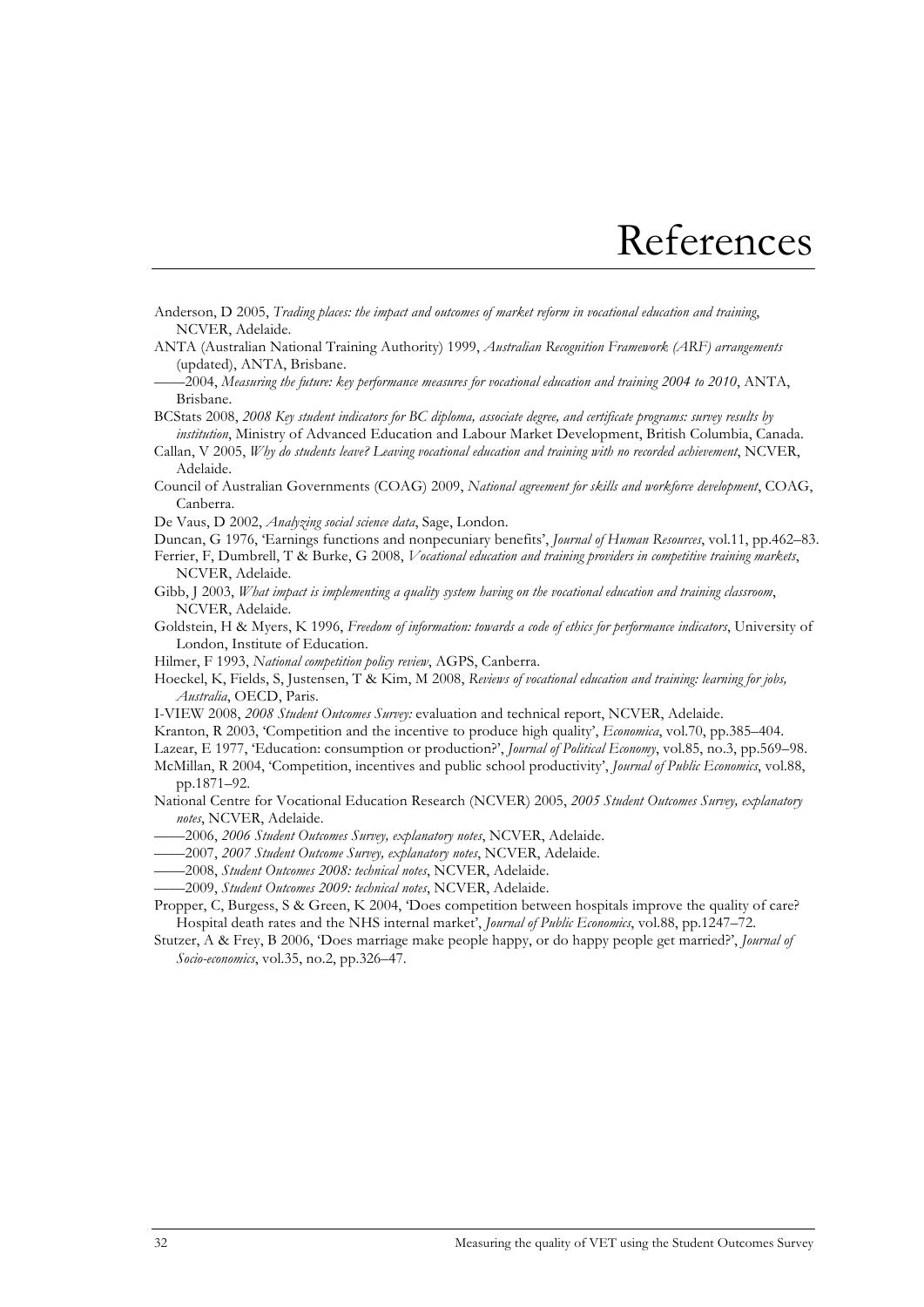

#### **Table A1 Statements on the three aspects of course, Student Outcomes Survey 2005–08**

On a scale of 1 to 5, where 1 is strongly disagree and 5 is strongly agree, how, on average, would you rate the following aspects of the training?

#### **Teaching**

My instructors:

- 1. had thorough knowledge of the subject
- 2. provided opportunities to ask questions
- 3. treated me with respect
- 4. understood my learning needs
- 5. communicated the subject content effectively
- 6. made the subject as interesting as possible

#### **Assessment**

- 7. I knew how I was going to be assessed
- 8. The way I was assessed was a fair test of my skills
- 9. I was assessed at appropriate intervals
- 10. I received useful feedback on my assessment
- 11. The assessment was a good test of what I was taught

#### **Generic skills and learning experiences**

My training:

- 12. developed my problem solving skills
- 13. helped me develop my ability to work as a team member
- 14. improved my skills in written communication
- 15. helped me to develop the ability to plan my own work
- 16. has made me feel more confident about tackling unfamiliar problems
- 17. has made me more confident about my ability to learn
- 18. has made me more positive about achieving my goals
- 19. has helped me thing about new opportunities in life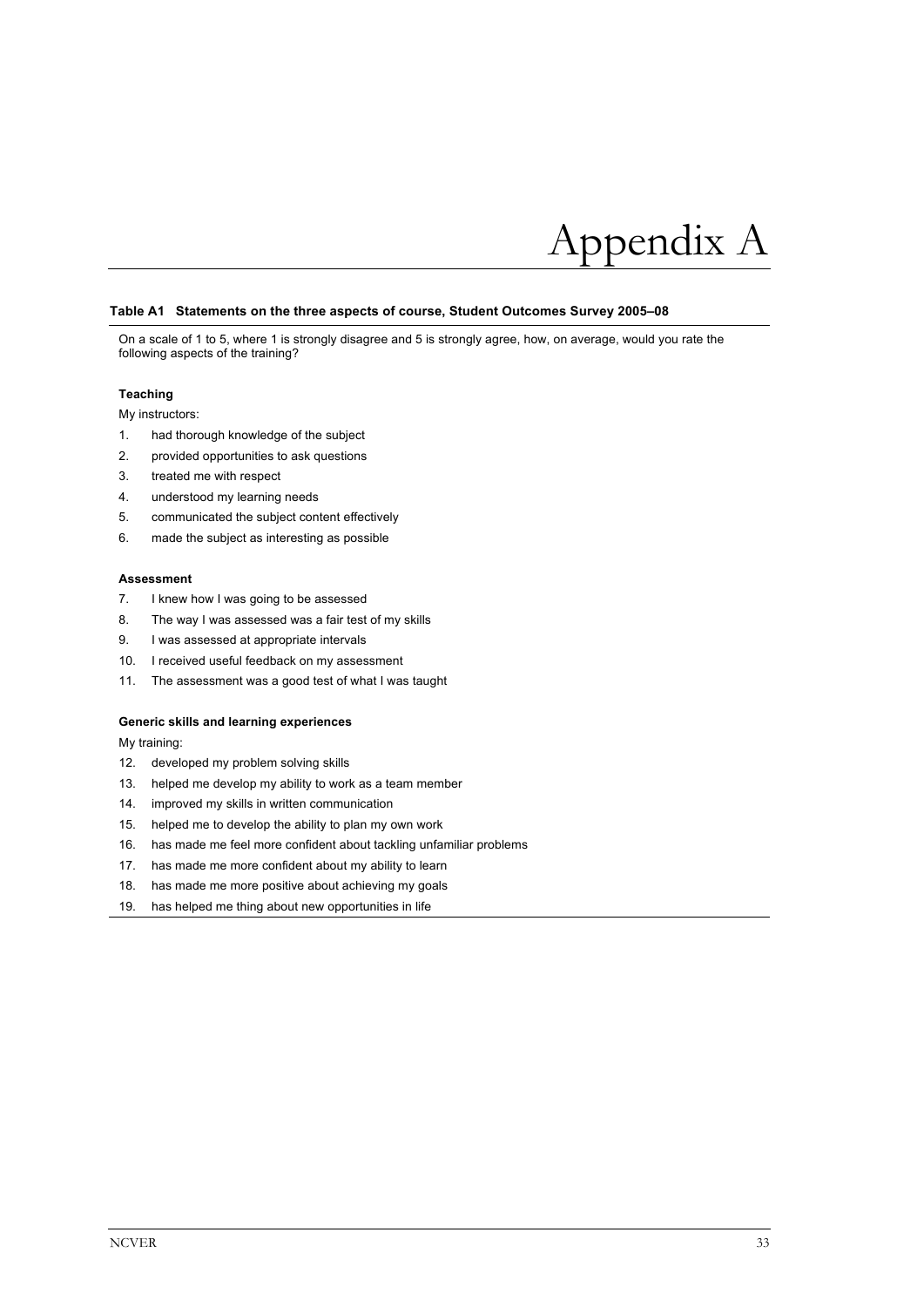# Appendix B

**Figure B1 Scorecard for Justice Institute of British Columbia (from BCStats, 2008)**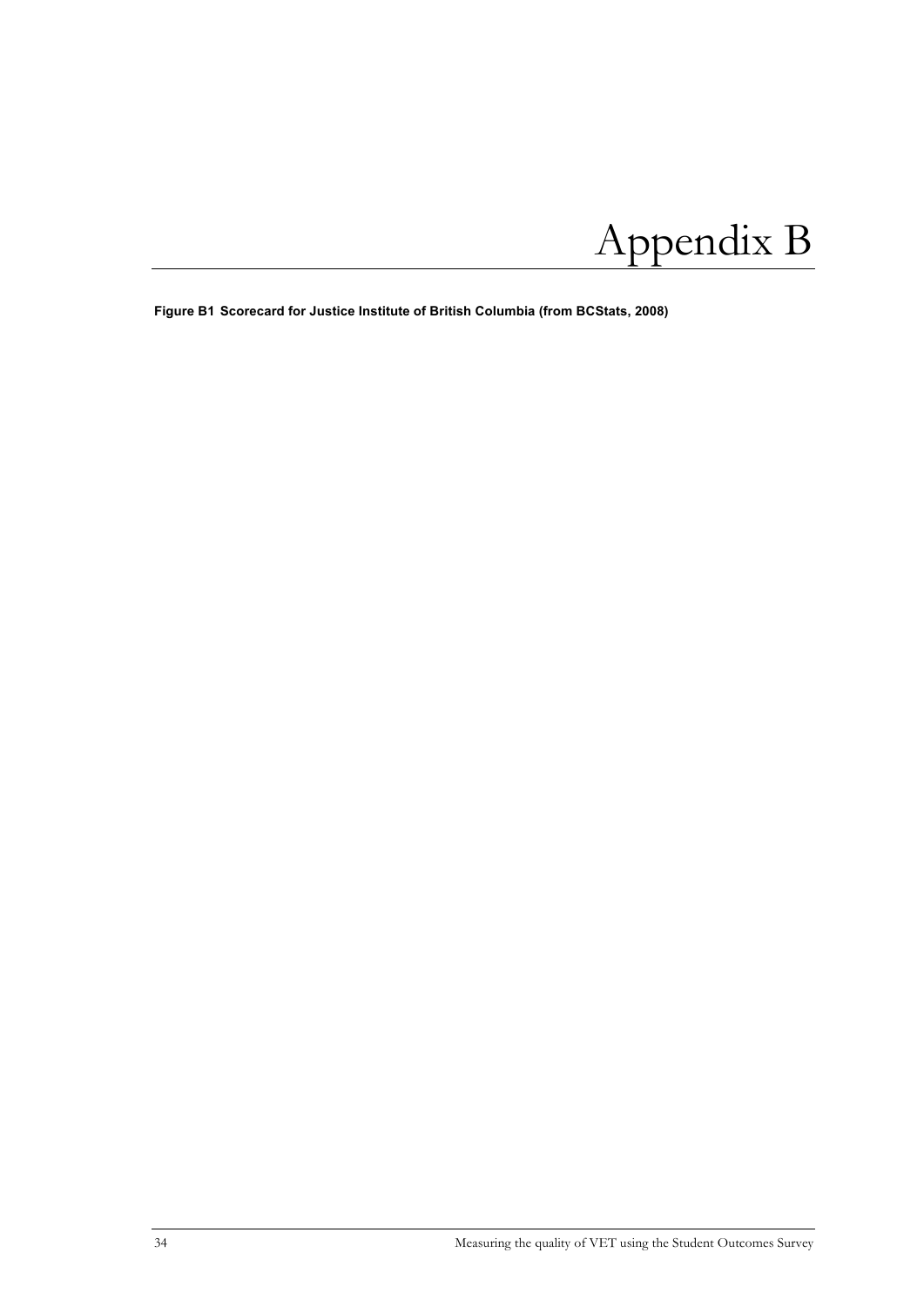### **Justice Institute of British Columbia**

|                           |                                      | <b>JUSTICE INSTITUTE OF BITTISH COMMINIST</b>                                         |                        |                        |             |                        |                  |                                |                 |              |                           | Standardized by Program Mix <sup>4</sup> |
|---------------------------|--------------------------------------|---------------------------------------------------------------------------------------|------------------------|------------------------|-------------|------------------------|------------------|--------------------------------|-----------------|--------------|---------------------------|------------------------------------------|
|                           |                                      |                                                                                       |                        | <b>JIBC</b>            |             |                        |                  | <b>All BC Institutions</b>     |                 | Institution  | All BC                    | Institution as %                         |
|                           |                                      | <b>INDICATOR</b>                                                                      |                        |                        |             |                        |                  | Provincial                     | <b>Standard</b> | as % of BC   | Institutions <sup>5</sup> | of BC Average                            |
|                           |                                      |                                                                                       |                        | <b>Former Students</b> |             | <b>Former Students</b> |                  | Range                          | Deviation       | Average      | Standardized              | (Standardized                            |
|                           |                                      |                                                                                       |                        | Value                  | N           | Value                  | N                | Min-Max                        | Value           | $(Index^3)$  | Value                     | Index)                                   |
|                           |                                      | Respondents <sup>1</sup> -- All Programs                                              |                        |                        |             |                        |                  |                                |                 |              |                           |                                          |
|                           |                                      |                                                                                       | %                      | 94%                    | 276         | 76%                    |                  |                                | 19%             | 124%         |                           |                                          |
|                           |                                      | In Applied Programs<br>In Arts and Sciences Programs                                  | %                      | 6%                     | 17          | 24%                    | 12,375<br>3,922  | 32% - 100%<br>0% - 68%         | 19%             | 24%          |                           |                                          |
|                           | Program Type and                     |                                                                                       | $\%$                   |                        |             |                        |                  |                                |                 |              |                           |                                          |
|                           | Length                               | In Applied Program, 3 - 6 Months<br>In Applied Program, 7 - 12 Months                 | %                      | 88%<br>5%              | 257<br>15   | 17%<br>31%             | 2,799<br>5,075   | 0% - 88%<br>5% - 72%           | 19%<br>19%      | 511%<br>16%  |                           |                                          |
|                           |                                      | In Applied Program, 13 - 36 Months                                                    | %                      | 1%                     | $4 *$       | 27%                    | 4,337            | 1% - 47%                       | 11%             | 5%           |                           |                                          |
|                           |                                      | In Arts and Sciences Program, Lower Division                                          | $\%$                   | 6%                     | 17          | 24%                    | 3,922            | 0% - 68%                       | 19%             | 24%          |                           |                                          |
|                           |                                      | In Applied Post-Baccalaureate Program                                                 | %                      | 0%                     | 0           | 1%                     | 164              | $0\% - 4\%$                    | 1%              | n/a          |                           |                                          |
|                           |                                      |                                                                                       |                        |                        |             |                        |                  |                                |                 |              |                           |                                          |
| <b>Studies</b>            |                                      | Agriculture, Natural Resources and Sci.Tech.                                          | $\%$                   | 0%                     | 0           | 2%                     | 317              | $0\% - 15\%$                   | 4%              | n/a          |                           |                                          |
|                           |                                      | Arts and Sciences                                                                     | %                      | 6%                     | 17          | 24%                    | 3,922            | 0% - 68%                       | 19%             | 24%          |                           |                                          |
| ð                         |                                      | <b>Business Management</b><br>Communications                                          | %<br>%                 | 0%<br>0%               | 0<br>0      | 14%<br>2%              | 2,273<br>250     | 0% - 54%<br>$0\% - 4\%$        | 11%<br>1%       | n/a<br>n/a   |                           |                                          |
| Program                   |                                      | Computer and Information Services                                                     | %                      | 0%                     | 0           | 2%                     | 318              | $0\% - 6\%$                    | 2%              | n/a          |                           |                                          |
|                           | Program Areas                        | Construction and Precision Production                                                 | %                      | 0%                     | 0           | 10%                    | 1,567            | 0% - 33%                       | 10%             | n/a          |                           |                                          |
|                           |                                      | <b>Education and Library Services</b>                                                 | %                      | 0%                     | 0           | 5%                     | 736              | $0\% - 18\%$                   | 5%              | n/a          |                           |                                          |
|                           |                                      | Engineering, Electrical and Electronics                                               | %                      | 0%                     | $\mathbf 0$ | 6%                     | 902              | $0\% - 16\%$                   | 4%              | n/a          |                           |                                          |
|                           |                                      | Health Related (see also Nursing)<br>Legal and Social                                 | %<br>%                 | 76%<br>18%             | 222<br>54   | 10%<br>5%              | 1,621<br>881     | 0% - 76%<br>1% - 53%           | 17%<br>11%      | 762%<br>341% |                           |                                          |
|                           |                                      | Mechanical and Related                                                                | %                      | 0%                     | 0           | 6%                     | 1,035            | 0% - 17%                       | 5%              | n/a          |                           |                                          |
|                           |                                      | Nursing                                                                               | %                      | 0%                     | 0           | 4%                     | 700              | 0% - 20%                       | 5%              | n/a          |                           |                                          |
|                           |                                      | Recreation, Tourism, Hospitality and Service                                          | %                      | 0%                     | 0           | 6%                     | 1,027            | 0% - 22%                       | 7%              | n/a          |                           |                                          |
|                           |                                      | Transportation                                                                        | %                      | 0%                     | 0           | 0%                     | 68               | 0% - 2%                        | 1%              | n/a          |                           |                                          |
|                           |                                      | Visual, Performing and Fine Arts                                                      | %                      | 0%                     | $\mathbf 0$ | 4%                     | 680              | 0% - 22%                       | 5%              | n/a          |                           |                                          |
|                           |                                      | Female                                                                                | $\%$                   | 33%                    | 98          | 54%                    | 8,788            | 33% - 81%                      | 11%             | 62%          | 71%                       | 47%                                      |
|                           | graphics<br>Demo-                    | Male                                                                                  | %                      | 67%                    | 195         | 46%                    | 7,502            | 19% - 67%                      | 11%             | 145%         | 29%                       | 229%                                     |
|                           |                                      | Age at Time of Survey (Years)                                                         | Median                 | 31                     | 280         | 24                     | 16,280           | $22 - 43$                      | 5.08            | 129%         | 32                        | 97%                                      |
|                           |                                      | Aboriginal %                                                                          |                        | 4%                     | 12          | 5%                     | 775              | 2% - 83%                       | 18%             | 87%          | 5%                        | 76%                                      |
|                           |                                      | Job Skills                                                                            | %                      | 55%                    | 161         | 43%                    | 6,939            | 23% - 56%                      | 10%             | 128%         | 53%                       | 105%                                     |
|                           | Main                                 | Credential %                                                                          |                        | 18%                    | 52          | 32%                    | 5,124            | 18% - 57%                      | 11%             | 56%          | 23%                       | 79%                                      |
|                           | Reason<br>Enrolling                  | Credential and Job Skills                                                             | %                      | 24%                    | 71          | 21%                    | 3,447            | 17% - 31%                      | 3%              | 114%         | 23%                       | 106%                                     |
| <b>Survey Respondents</b> |                                      | Other Reason                                                                          | %                      | 2%                     | $7 *$       | 4%                     | 580              | 0% - 7%                        | 2%              | 67%          | 2%                        | 126%                                     |
|                           |                                      | Had previous post-secondary education                                                 | %                      | 78%                    | 229         | 47%                    | 7,594            | 26% - 79%                      | 15%             | 167%         | 62%                       | 127%                                     |
| Attributes of             | Prev.<br>Educ.                       |                                                                                       |                        |                        |             |                        |                  |                                |                 |              |                           |                                          |
|                           |                                      | Of employed:                                                                          |                        |                        |             |                        |                  |                                |                 |              |                           |                                          |
|                           | Prev.<br>Work                        | Had Current Job Before/During Studies                                                 | %                      | 59%                    | 168         | 32%                    | 4,173            | 20% - 59%                      | 10%             | 184%         | 34%                       | 173%                                     |
|                           |                                      | Completed Requirements for Program Credential                                         | $\%$                   | 98%                    | 282         | 78%                    | 12,515           | 52% - 100%                     | 16%             | 126%         | 94%                       | 104%                                     |
|                           |                                      |                                                                                       |                        |                        |             |                        |                  |                                |                 |              |                           |                                          |
| ction<br>erall<br>atis-   |                                      | Main Reason for Enrolling Met (4=Completely)                                          | Scale 4-1              | 3.44                   | 291         | 3.35                   | 16,076           | $3.17 - 3.62$                  | 0.11            | 103%         | 3.53                      | 97%                                      |
| <u>ర ని డ</u>             |                                      | Overall Satisfaction with Studies <sup>2</sup>                                        | Scale 4-1              | 2.97                   | 286         | 3.36                   | 16,188           | $2.97 - 3.60$                  | 0.13            | 88%          | 3.40                      | 87%                                      |
|                           |                                      |                                                                                       |                        |                        |             |                        |                  |                                |                 |              |                           |                                          |
|                           |                                      | Write Clearly and Concisely (5=Very Well)                                             | Scale 5-1<br>Scale 5-1 | 3.34                   | 161         | 3.99                   | 13,505           | $3.34 - 4.50$                  | 0.22            | 84%<br>90%   | 4.03                      | 83%<br>88%                               |
|                           |                                      | Speak Effectively<br>Work Effectively with Others                                     | Scale 5-1              | 3.56<br>3.95           | 200<br>279  | 3.97<br>4.24           | 13,259<br>15,447 | $3.56 - 4.39$<br>$3.87 - 4.63$ | 0.17<br>0.17    | 93%          | 4.06<br>4.26              | 93%                                      |
|                           |                                      | Analyze and Think Critically                                                          | Scale 5-1              | 3.93                   | 284         | 4.22                   | 15,841           | $3.93 - 4.39$                  | 0.11            | 93%          | 4.23                      | 93%                                      |
|                           |                                      | Resolve Issues or Problems                                                            | Scale 5-1              | 3.74                   | 281         | 4.05                   | 15,398           | $3.74 - 4.38$                  | 0.14            | 92%          | 4.09                      | 91%                                      |
|                           |                                      | Use Mathematics                                                                       | Scale 5-1              | 3.25                   | 209         | 3.97                   | 11,746           | $3.25 - 4.28$                  | 0.24            | 82%          | 3.73                      | 87%                                      |
| <b>Skill Development</b>  | Program Helped<br>Develop Skills to: | Use Computers                                                                         | Scale 5-1              | 2.97                   | 113         | 3.90                   | 11,586           | $2.97 - 4.14$                  | 0.24            | 76%          | 3.71                      | 80%                                      |
|                           |                                      | Use Other Tools & Equipment<br>Learn on Your Own                                      | Scale 5-1<br>Scale 5-1 | 3.92<br>3.76           | 263<br>264  | 4.12<br>4.16           | 13,774<br>15,668 | $3.81 - 4.38$<br>$3.76 - 4.58$ | 0.19<br>0.17    | 95%<br>90%   | 4.21<br>4.17              | 93%<br>90%                               |
|                           |                                      | Read and Comprehend Materials                                                         | Scale 5-1              | 3.59                   | 253         | 4.17                   | 15,456           | $3.59 - 4.45$                  | 0.18            | 86%          | 4.16                      | 86%                                      |
|                           |                                      |                                                                                       |                        |                        |             |                        |                  |                                |                 |              |                           |                                          |
|                           |                                      |                                                                                       |                        |                        |             |                        |                  |                                |                 |              |                           |                                          |
|                           |                                      | Quality of Instruction (5=Very Good)<br>Organization of Program                       | Scale 5-1<br>Scale 5-1 | 3.97<br>2.98           | 292<br>292  | 4.23<br>3.99           | 16,227<br>16,184 | $3.97 - 4.53$<br>$2.98 - 4.17$ | 0.13<br>0.25    | 94%<br>75%   | 4.28<br>3.93              | 93%<br>76%                               |
| College Experience        | of the Program                       | Fair Assessments (Tests, Papers)                                                      | Scale 5-1              | 3.27                   | 289         | 4.14                   | 16,207           | $3.27 - 4.43$                  | 0.23            | 79%          | 4.04                      | 81%                                      |
|                           |                                      | Amount of Practical Experience                                                        | Scale 5-1              | 3.36                   | 292         | 4.00                   | 15,373           | $3.36 - 4.30$                  | 0.23            | 84%          | 4.01                      | 84%                                      |
|                           |                                      | Textbooks and Learning Materials                                                      | Scale 5-1              | 3.40                   | 293         | 3.86                   | 16,153           | $3.40 - 4.17$                  | 0.19            | 88%          | 3.92                      | 87%                                      |
|                           |                                      | <b>Library Materials</b>                                                              | Scale 5-1              | 3.19                   | 178         | 3.72                   | 12,151           | $3.19 - 4.02$                  | 0.19            | 86%          | 3.74                      | 85%                                      |
|                           | Satisfaction with                    | Availability of Instructors Outside Class<br>Helpfulness of Instructors Outside Class | Scale 5-1<br>Scale 5-1 | 3.29<br>3.63           | 270<br>273  | 4.15<br>4.26           | 15,215<br>15,438 | $3.29 - 4.48$<br>$3.63 - 4.57$ | 0.25<br>0.20    | 79%<br>85%   | 4.06<br>4.19              | 81%<br>87%                               |
|                           | Aspects                              | Quality of Computers and Software                                                     | Scale 5-1              | 2.81                   | 162         | 3.92                   | 11,845           | $2.81 - 4.12$                  | 0.27            | 72%          | 3.59                      | 79%                                      |
|                           |                                      | Quality of Other Tools and Equipment                                                  | Scale 5-1              | 3.35                   | 267         | 3.96                   | 13,597           | $3.35 - 4.18$                  | 0.18            | 85%          | 3.92                      | 85%                                      |
|                           |                                      | <b>Total Number of Respondents</b>                                                    |                        |                        | 293         |                        | 16,297           |                                |                 |              |                           |                                          |
|                           |                                      |                                                                                       |                        | <b>JIBC</b>            |             |                        |                  | <b>All BC Institutions</b>     |                 |              |                           |                                          |